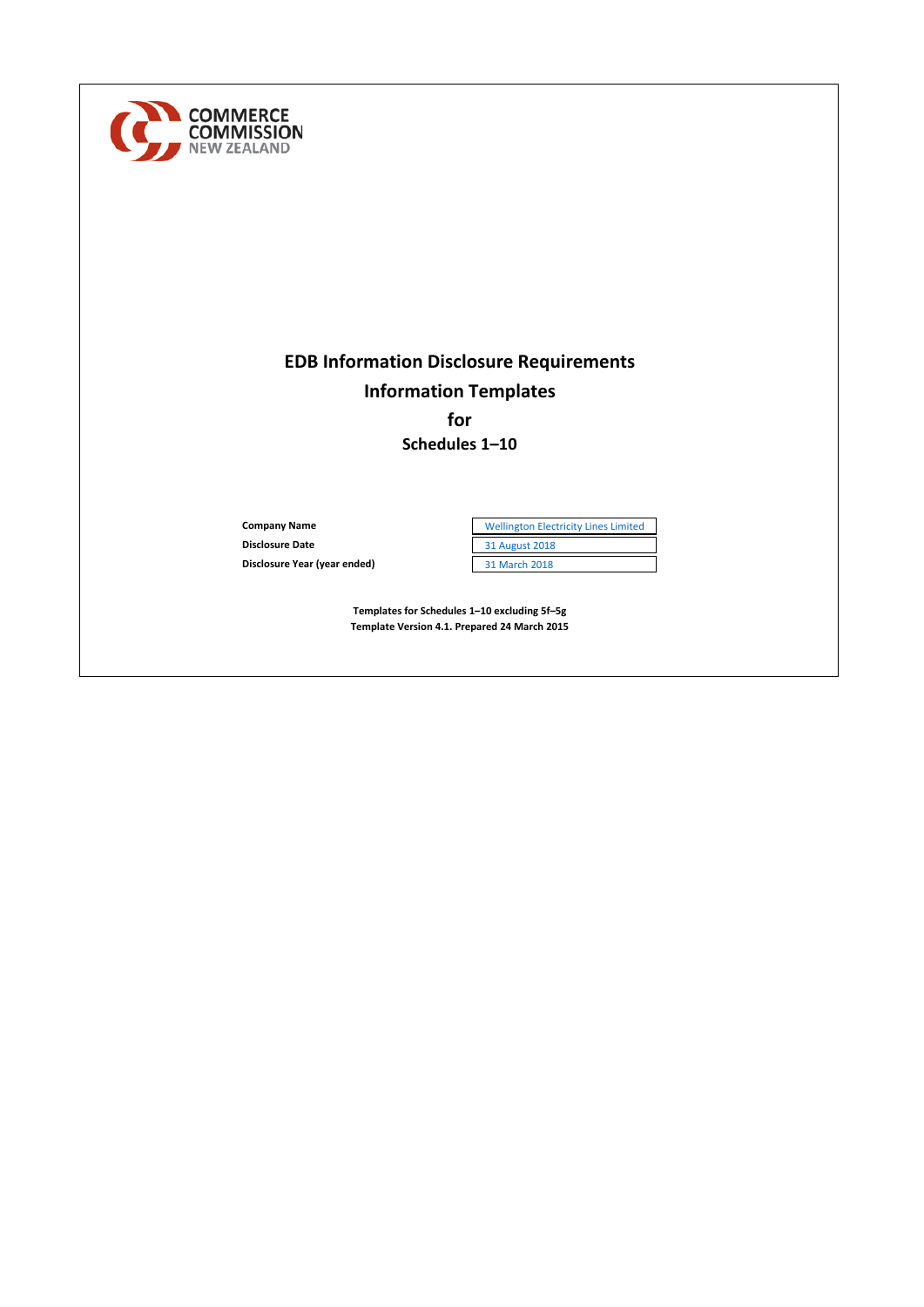#### **Table of Contents**

|    | Schedule Schedule name                                        |
|----|---------------------------------------------------------------|
| 1  | <b>ANALYTICAL RATIOS</b>                                      |
| 2  | <b>REPORT ON RETURN ON INVESTMENT</b>                         |
| 3  | <b>REPORT ON REGULATORY PROFIT</b>                            |
| 4  | REPORT ON VALUE OF THE REGULATORY ASSET BASE (ROLLED FORWARD) |
| 5a | <b>REPORT ON REGULATORY TAX ALLOWANCE</b>                     |
| 5b | <b>REPORT ON RELATED PARTY TRANSACTIONS</b>                   |
| 5c | REPORT ON TERM CREDIT SPREAD DIFFERENTIAL ALLOWANCE           |
| 5d | <b>REPORT ON COST ALLOCATIONS</b>                             |
| 5e | <b>REPORT ON ASSET ALLOCATIONS</b>                            |
| 6а | REPORT ON CAPITAL EXPENDITURE FOR THE DISCLOSURE YEAR         |
| 6b | REPORT ON OPERATIONAL EXPENDITURE FOR THE DISCLOSURE YEAR     |
| 7  | <b>COMPARISON OF FORECASTS TO ACTUAL EXPENDITURE</b>          |
| 8  | REPORT ON BILLED QUANTITIES AND LINE CHARGE REVENUES          |
| 9а | <b>ASSET REGISTER</b>                                         |
| 9b | <b>ASSET AGE PROFILE</b>                                      |
| 9c | REPORT ON OVERHEAD LINES AND UNDERGROUND CABLES               |
| 9d | <b>REPORT ON EMBEDDED NETWORKS</b>                            |
| 9e | <b>REPORT ON NETWORK DEMAND</b>                               |
| 10 | <b>REPORT ON NETWORK RELIABILITY</b>                          |
|    |                                                               |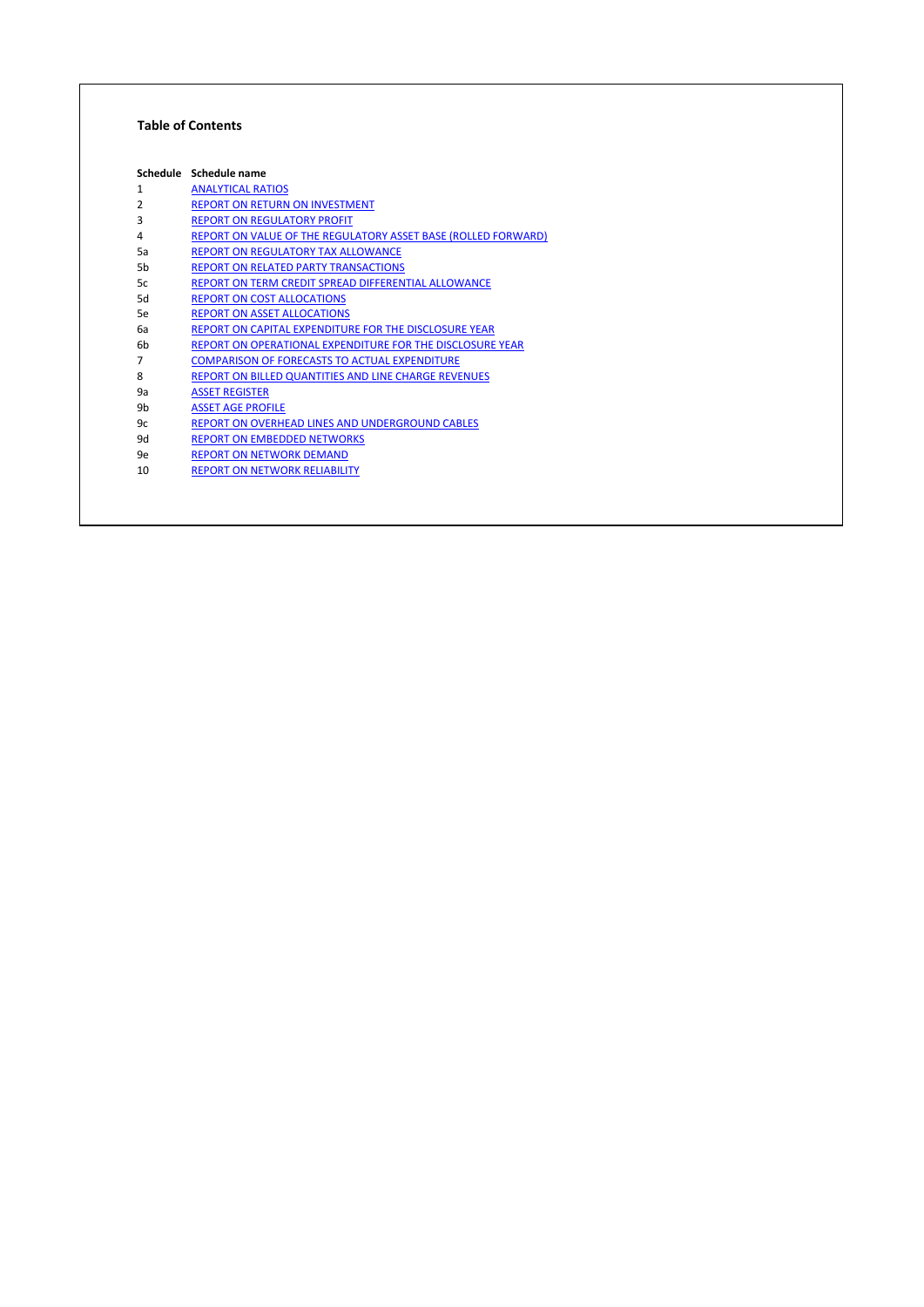#### **Disclosure Template Instructions**

These templates have been prepared for use by EDBs when making disclosures under clauses 2.3.1, 2.4.21, 2.4.22, 2.5.1, and 2.5.2 of the Electricity Distribution Information Disclosure Determination 2012.

#### *Company Name and Dates*

To prepare the templates for disclosure, the supplier's company name should be entered in cell C8, the date of the last day of the current (disclosure) year should be entered in cell C12, and the date on which the information is disclosed should be entered in cell C10 of the CoverSheet worksheet.

The cell C12 entry (current year) is used to calculate disclosure years in the column headings that show above some of the tables and in labels adjacent to some entry cells. It is also used to calculate the 'For year ended' date in the template title blocks (the title blocks are the light green shaded areas at the top of each template). The cell C8 entry (company name) is used in the template title blocks.

Dates should be entered in day/month/year order (Example -"1 April 2013").

#### *Data Entry Cells and Calculated Cells*

Data entered into this workbook may be entered only into the data entry cells. Data entry cells are the bordered, unshaded areas (white cells) in each template. Under no circumstances should data be entered into the workbook outside a data entry cell.

In some cases, where the information for disclosure is able to be ascertained from disclosures elsewhere in the workbook, such information is disclosed in a calculated cell.

#### *Validation Settings on Data Entry Cells*

To maintain a consistency of format and to help guard against errors in data entry, some data entry cells test keyboard entries for validity and accept only a limited range of values. For example, entries may be limited to a list of category names, to values between 0% and 100%, or either a numeric entry or the text entry "N/A". Where this occurs, a validation message will appear when data is being entered. These checks are applied to keyboard entries only and not, for example, to entries made using Excel's copy and paste facility.

#### *Conditional Formatting Settings on Data Entry Cells*

Schedule 2 cells G79 and I79:L79 will change colour if the total cashflows do not equal the corresponding values in table 2(ii).

Schedule 4 cells P99:P105 and P107 will change colour if the RAB values do not equal the corresponding values in table 4(ii).

Schedule 9b columns AA to AE (2013 to 2017) contain conditional formatting. The data entry cells for future years are hidden (are changed from white to yellow).

Schedule 9b cells AG10 to AG60 will change colour if the total assets at year end for each asset class does not equal the corresponding values in column I in Schedule 9a.

Schedule 9c cell G30 will change colour if G30 (overhead circuit length by terrain) does not equal G18 (overhead circuit length by operating voltage).

#### *Inserting Additional Rows and Columns*

The templates for schedules 4, 5b, 5c, 5d, 5e, 6a, 8, 9d, and 9e may require additional rows to be inserted in tables marked 'include additional rows if needed' or similar. Column A schedule references should not be entered in additional rows, and should be deleted from additional rows that are created by copying and pasting rows that have schedule references.

Additional rows in schedules 5c, 6a, and 9e must not be inserted directly above the first row or below the last row of a table. This is to ensure that entries made in the new row are included in the totals.

Schedules 5d and 5e may require new cost or asset category rows to be inserted in allocation change tables 5d(iii) and 5e(ii). Accordingly, cell protection has been removed from rows 77 and 78 of the respective templates to allow blocks of rows to be copied. The four steps to add new cost category rows to table 5d(iii) are: Select Excel rows 69:77, copy, select Excel row 78, insert copied cells. Similarly, for table 5e(ii): Select Excel rows 70:78, copy, select Excel row 79, then insert copied cells.

The template for schedule 8 may require additional columns to be inserted between column P and U. To avoid interfering with the title block entries, these should be inserted to the left of column S. If inserting additional columns, the formulas for standard consumers total, non-standard consumers totals and total for all consumers will need to be copied into the cells of the added columns. The formulas can be found in the equivalent cells of the existing columns.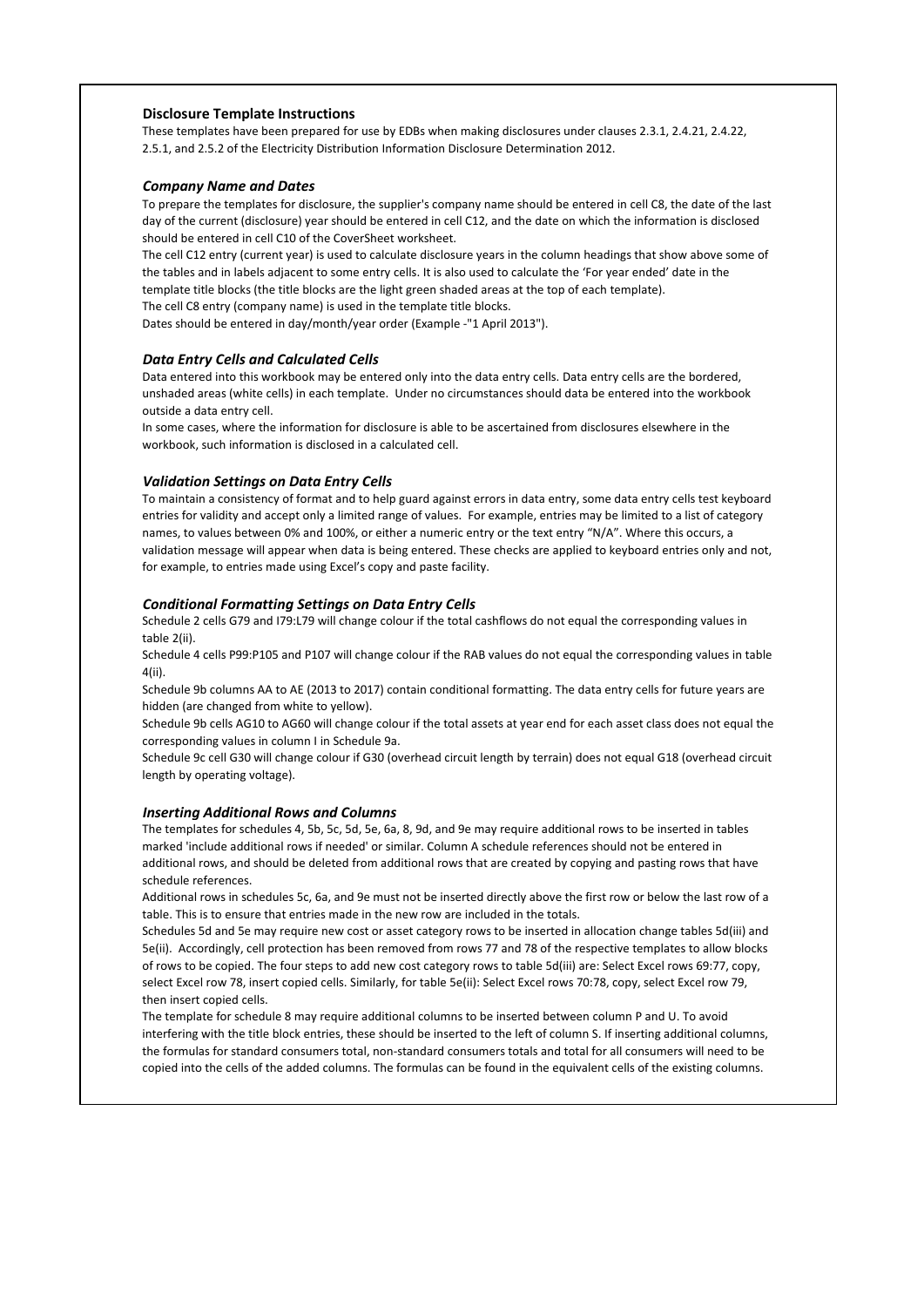#### *Disclosures by Sub-Network*

If the supplier has sub-networks, schedules 8, 9a, 9b, 9c, 9e, and 10 must be completed for the network and for each sub-network. A copy of the schedule worksheet(s) must be made for each sub-network and named accordingly.

#### *Schedule References*

The references labelled 'sch ref' in the leftmost column of each template are consistent with the row references in the Electricity Distribution ID Determination 2012 (as issued on 24 March 2015). They provide a common reference between the rows in the determination and the template.

#### *Description of Calculation References*

Calculation cell formulas contain links to other cells within the same template or elsewhere in the workbook. Key cell references are described in a column to the right of each template. These descriptions are provided to assist data entry. Cell references refer to the row of the template and not the schedule reference.

#### *Worksheet Completion Sequence*

Calculation cells may show an incorrect value until precedent cell entries have been completed. Data entry may be assisted by completing the schedules in the following order:

- 1. Coversheet
- 2. Schedules 5a–5e
- 3. Schedules 6a–6b
- 4. Schedule 8
- 5. Schedule 3
- 6. Schedule 4
- 7. Schedule 2
- 8. Schedule 7
- 9. Schedules 9a–9e
- 10. Schedule 10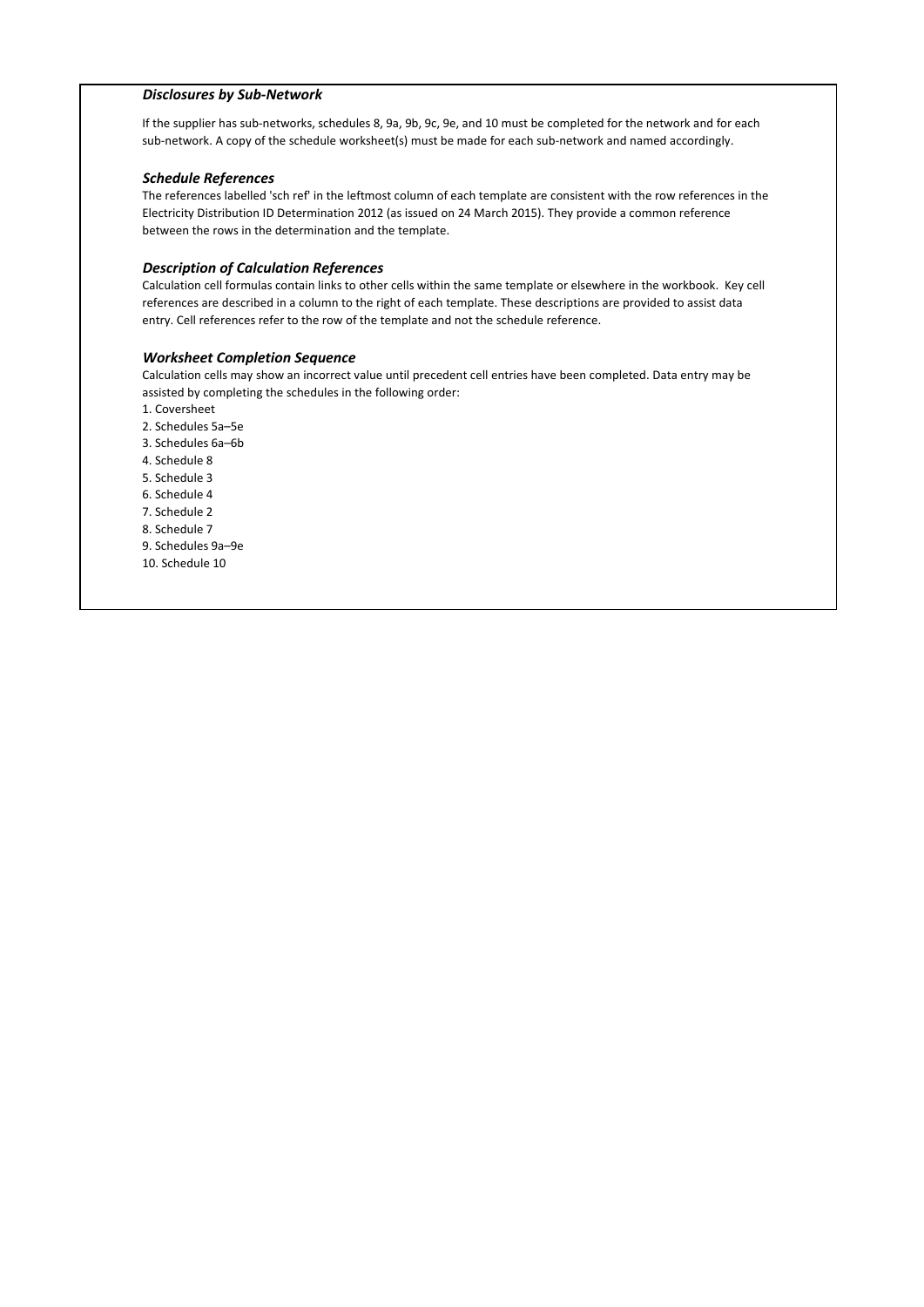| <b>Company Name</b> | <b>Wellington Electricity Lines Limited</b> |
|---------------------|---------------------------------------------|
| For Year Ended      | <b>31 March 2018</b>                        |

#### **SCHEDULE 1: ANALYTICAL RATIOS**

*sch ref* This schedule calculates expenditure, revenue and service ratios from the information disclosed. The disclosed ratios may vary for reasons that are company specific and, as a result, must be interpreted with care. The Commerce Commission will publish a summary and analysis of information disclosed in accordance with the ID determination. This will include information disclosed in accordance with this and other schedules, and information disclosed under the other requirements of the determination. This information is part of audited disclosure information (as defined in section 1.4 of the ID determination), and so is subject to the assurance report required by section 2.8.

| $\overline{z}$<br>8 | 1(i): Expenditure metrics                                                      | <b>Expenditure per</b><br><b>GWh energy</b><br>delivered to ICPs<br>(S/GWh) | <b>Expenditure per</b><br>average no. of<br><b>ICPs</b><br>(5/ICP) | <b>Experiencie per</b><br><b>MW</b> maximum<br>coincident system<br>demand<br>(S/MW) | <b>Expenditure per</b><br>km circuit length<br>(S/km) | <b>EXPERIGNUE PET IVIVA</b><br>of capacity from EDB-<br>owned distribution<br>transformers<br>(S/MVA) |
|---------------------|--------------------------------------------------------------------------------|-----------------------------------------------------------------------------|--------------------------------------------------------------------|--------------------------------------------------------------------------------------|-------------------------------------------------------|-------------------------------------------------------------------------------------------------------|
| $\boldsymbol{9}$    | <b>Operational expenditure</b>                                                 | 14,502                                                                      | 200                                                                | 57,432                                                                               | 7,051                                                 | 22,977                                                                                                |
| 10                  | <b>Network</b>                                                                 | 7,393                                                                       | 102                                                                | 29,278                                                                               | 3,594                                                 | 11,713                                                                                                |
| 11                  | Non-network                                                                    | 7,109                                                                       | 98                                                                 | 28,154                                                                               | 3,456                                                 | 11,264                                                                                                |
| 12                  |                                                                                |                                                                             |                                                                    |                                                                                      |                                                       |                                                                                                       |
| 13                  | <b>Expenditure on assets</b>                                                   | 17,003                                                                      | 234                                                                | 67,334                                                                               | 8,266                                                 | 26,939                                                                                                |
| 14                  | <b>Network</b>                                                                 | 16,816                                                                      | 231                                                                | 66,593                                                                               | 8,175                                                 | 26,642                                                                                                |
| 15                  | Non-network                                                                    | 187                                                                         | $\overline{3}$                                                     | 741                                                                                  | 91                                                    | 296                                                                                                   |
| 16                  |                                                                                |                                                                             |                                                                    |                                                                                      |                                                       |                                                                                                       |
| 17                  | 1(ii): Revenue metrics                                                         |                                                                             |                                                                    |                                                                                      |                                                       |                                                                                                       |
|                     |                                                                                | <b>Revenue per GWh</b>                                                      | <b>Revenue per</b>                                                 |                                                                                      |                                                       |                                                                                                       |
|                     |                                                                                | energy delivered                                                            | average no. of                                                     |                                                                                      |                                                       |                                                                                                       |
|                     |                                                                                | to ICPs                                                                     | <b>ICPs</b>                                                        |                                                                                      |                                                       |                                                                                                       |
| 18                  |                                                                                | (S/GWh)                                                                     | (5/ICP)                                                            |                                                                                      |                                                       |                                                                                                       |
| 19                  | <b>Total consumer line charge revenue</b>                                      | 76,174                                                                      | 1,048                                                              |                                                                                      |                                                       |                                                                                                       |
| 20                  | Standard consumer line charge revenue                                          | 76,089                                                                      | 1,034                                                              |                                                                                      |                                                       |                                                                                                       |
| 21                  | Non-standard consumer line charge revenue                                      | 82,773                                                                      | 172,365                                                            |                                                                                      |                                                       |                                                                                                       |
| 22                  |                                                                                |                                                                             |                                                                    |                                                                                      |                                                       |                                                                                                       |
| 23                  | 1(iii): Service intensity measures                                             |                                                                             |                                                                    |                                                                                      |                                                       |                                                                                                       |
| 24                  |                                                                                |                                                                             |                                                                    |                                                                                      |                                                       |                                                                                                       |
| 25                  | <b>Demand density</b>                                                          | 123                                                                         |                                                                    |                                                                                      |                                                       | Maximum coincident system demand per km of circuit length (for supply) (kW/km)                        |
| 26                  | <b>Volume density</b>                                                          | 486                                                                         |                                                                    |                                                                                      |                                                       | Total energy delivered to ICPs per km of circuit length (for supply) (MWh/km)                         |
| 27                  | Connection point density                                                       | 35                                                                          |                                                                    | Average number of ICPs per km of circuit length (for supply) (ICPs/km)               |                                                       |                                                                                                       |
| 28                  | <b>Energy intensity</b>                                                        | 13,761                                                                      |                                                                    | Total energy delivered to ICPs per average number of ICPs (kWh/ICP)                  |                                                       |                                                                                                       |
| 29                  |                                                                                |                                                                             |                                                                    |                                                                                      |                                                       |                                                                                                       |
| 30                  | 1(iv): Composition of regulatory income                                        |                                                                             |                                                                    |                                                                                      |                                                       |                                                                                                       |
| 31                  |                                                                                |                                                                             | (5000)                                                             | % of revenue                                                                         |                                                       |                                                                                                       |
| 32                  | Operational expenditure                                                        |                                                                             | 33,311                                                             | 18.63%                                                                               |                                                       |                                                                                                       |
| 33                  | Pass-through and recoverable costs excluding financial incentives and wash-ups |                                                                             | 74,187                                                             | 41.50%                                                                               |                                                       |                                                                                                       |
| 34                  | <b>Total depreciation</b>                                                      |                                                                             | 28,765                                                             | 16.09%                                                                               |                                                       |                                                                                                       |
| 35                  | <b>Total revaluations</b>                                                      |                                                                             | 6,590                                                              | 3.69%                                                                                |                                                       |                                                                                                       |
| 36                  | Regulatory tax allowance                                                       |                                                                             | 11,308                                                             | 6.33%                                                                                |                                                       |                                                                                                       |
| 37                  | Regulatory profit/(loss) including financial incentives and wash-ups           |                                                                             | 37,207                                                             | 20.81%                                                                               |                                                       |                                                                                                       |
| 38                  | <b>Total regulatory income</b>                                                 |                                                                             | 178,771                                                            |                                                                                      |                                                       |                                                                                                       |
| 39                  |                                                                                |                                                                             |                                                                    |                                                                                      |                                                       |                                                                                                       |
| 40                  | $1(v)$ : Reliability                                                           |                                                                             |                                                                    |                                                                                      |                                                       |                                                                                                       |
| 41                  |                                                                                |                                                                             |                                                                    |                                                                                      |                                                       |                                                                                                       |
| 42                  | Interruption rate                                                              |                                                                             | 11.90                                                              | Interruptions per 100 circuit km                                                     |                                                       |                                                                                                       |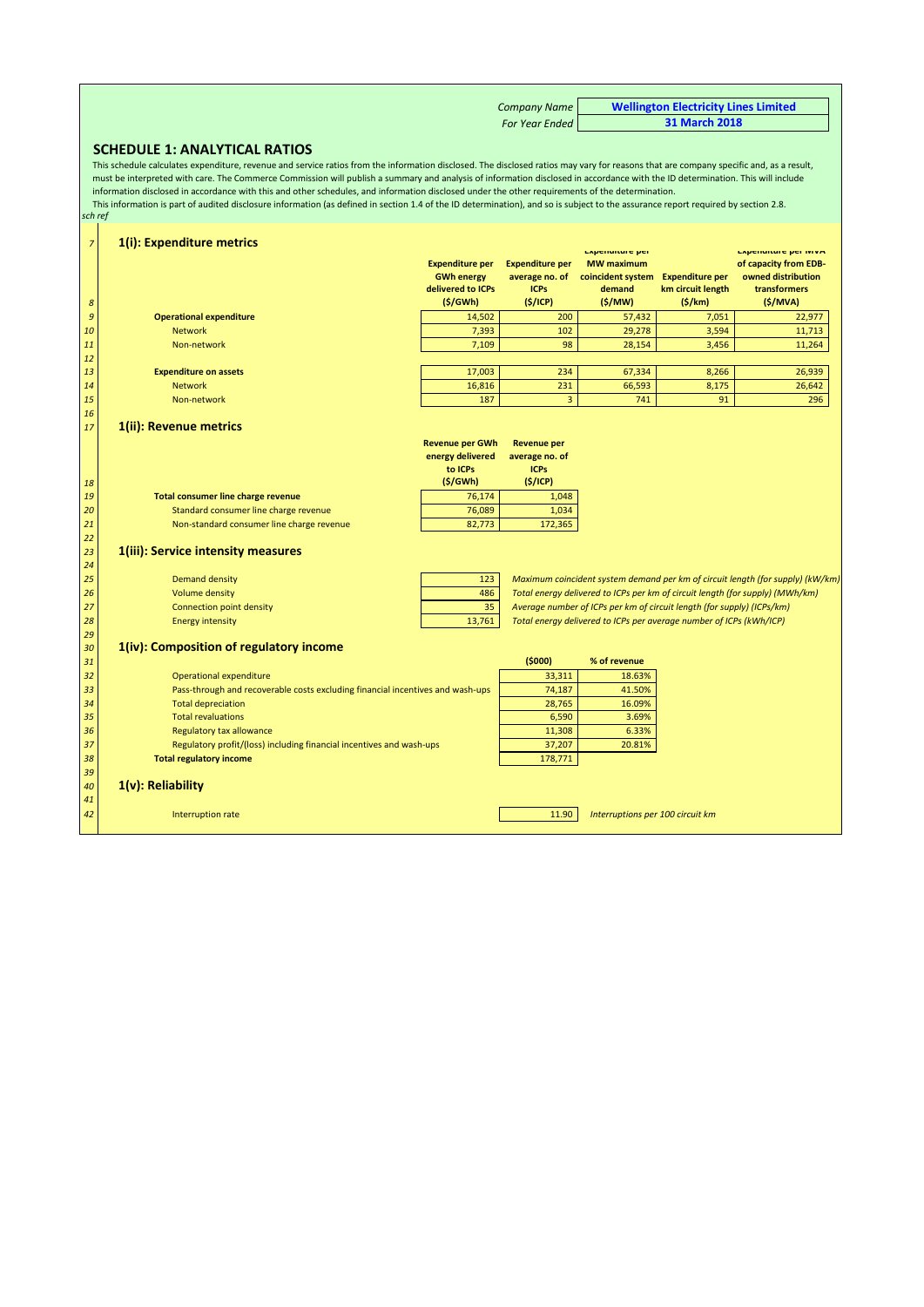|                             | <b>Company Name</b>                                                                                                                                                                          |                          | <b>Wellington Electricity Lines Limited</b> |                                     |
|-----------------------------|----------------------------------------------------------------------------------------------------------------------------------------------------------------------------------------------|--------------------------|---------------------------------------------|-------------------------------------|
|                             | <b>For Year Ended</b>                                                                                                                                                                        |                          | 31 March 2018                               |                                     |
|                             | SCHEDULE 2: REPORT ON RETURN ON INVESTMENT                                                                                                                                                   |                          |                                             |                                     |
|                             | This schedule requires information on the Return on Investment (ROI) for the EDB relative to the Commerce Commission's estimates of post tax WACC and vanilla WACC. EDBs must                |                          |                                             |                                     |
|                             | calculate their ROI based on a monthly basis if required by clause 2.3.3 of the ID Determination or if they elect to. If an EDB makes this election, information supporting this calculation |                          |                                             |                                     |
|                             | must be provided in 2(iii).<br>EDBs must provide explanatory comment on their ROI in Schedule 14 (Mandatory Explanatory Notes).                                                              |                          |                                             |                                     |
|                             | This information is part of audited disclosure information (as defined in section 1.4 of the ID determination), and so is subject to the assurance report required by section 2.8.           |                          |                                             |                                     |
| sch ref                     |                                                                                                                                                                                              |                          |                                             |                                     |
|                             |                                                                                                                                                                                              |                          |                                             |                                     |
| $\overline{z}$<br>$\pmb{8}$ | 2(i): Return on Investment                                                                                                                                                                   | $CY-2$<br>31 Mar 16      | $CY-1$<br>31 Mar 17                         | <b>Current Year CY</b><br>31 Mar 18 |
| $\mathfrak{g}$              | ROI – comparable to a post tax WACC                                                                                                                                                          | $\%$                     | %                                           | $\%$                                |
| 10                          | Reflecting all revenue earned                                                                                                                                                                | 5.53%                    | 7.48%                                       | 5.91%                               |
| 11                          | Excluding revenue earned from financial incentives                                                                                                                                           | 5.53%                    | 7.48%                                       | 5.82%                               |
| 12                          | Excluding revenue earned from financial incentives and wash-ups                                                                                                                              | 5.53%                    | 7.43%                                       | 5.76%                               |
| 13                          |                                                                                                                                                                                              |                          |                                             |                                     |
| 14<br>15                    | Mid-point estimate of post tax WACC<br>25th percentile estimate                                                                                                                              | 5.37%<br>4.66%           | 4.77%<br>4.05%                              | 5.04%<br>4.36%                      |
| 16                          | 75th percentile estimate                                                                                                                                                                     | 6.09%                    | 5.48%                                       | 5.72%                               |
| 17                          |                                                                                                                                                                                              |                          |                                             |                                     |
| 18                          |                                                                                                                                                                                              |                          |                                             |                                     |
| 19                          | ROI - comparable to a vanilla WACC                                                                                                                                                           |                          |                                             |                                     |
| 20                          | Reflecting all revenue earned                                                                                                                                                                | 6.18%                    | 8.03%                                       | 6.50%                               |
| 21<br>22                    | Excluding revenue earned from financial incentives<br>Excluding revenue earned from financial incentives and wash-ups                                                                        | 6.18%<br>6.18%           | 8.03%<br>7.97%                              | 6.41%<br>6.35%                      |
| 23                          |                                                                                                                                                                                              |                          |                                             |                                     |
| 24                          | WACC rate used to set regulatory price path                                                                                                                                                  | 7.19%                    | 7.19%                                       | 7.19%                               |
| 25                          |                                                                                                                                                                                              |                          |                                             |                                     |
| 26                          | Mid-point estimate of vanilla WACC                                                                                                                                                           | 6.02%                    | 5.31%                                       | 5.60%                               |
| 27                          | 25th percentile estimate                                                                                                                                                                     | 5.30%                    | 4.59%                                       | 4.92%                               |
| 28                          | 75th percentile estimate                                                                                                                                                                     | 6.74%                    | 6.03%                                       | 6.29%                               |
| 29                          |                                                                                                                                                                                              |                          |                                             |                                     |
| 30                          | 2(ii): Information Supporting the ROI                                                                                                                                                        |                          | (5000)                                      |                                     |
| 31                          |                                                                                                                                                                                              |                          |                                             |                                     |
| 32                          | <b>Total opening RAB value</b>                                                                                                                                                               | 602,562                  |                                             |                                     |
| 33                          | Opening deferred tax<br>plus                                                                                                                                                                 | (30, 723)                |                                             |                                     |
| 34<br>35                    | <b>Opening RIV</b>                                                                                                                                                                           |                          | 571,839                                     |                                     |
| 36                          | Line charge revenue                                                                                                                                                                          |                          | 174,966                                     |                                     |
| 37                          |                                                                                                                                                                                              |                          |                                             |                                     |
| 38                          | <b>Expenses cash outflow</b>                                                                                                                                                                 | 107,497                  |                                             |                                     |
| 39                          | add<br><b>Assets commissioned</b>                                                                                                                                                            | 31,469                   |                                             |                                     |
| 40                          | less<br>Asset disposals                                                                                                                                                                      | $\equiv$                 |                                             |                                     |
| 41<br>42                    | add<br><b>Tax payments</b><br>less<br>Other regulated income                                                                                                                                 | 8,178<br>3,805           |                                             |                                     |
| 43                          | Mid-year net cash outflows                                                                                                                                                                   |                          | 143,339                                     |                                     |
| 44                          |                                                                                                                                                                                              |                          |                                             |                                     |
| 45                          | Term credit spread differential allowance                                                                                                                                                    |                          | 583                                         |                                     |
| 46                          |                                                                                                                                                                                              |                          |                                             |                                     |
| 47                          | <b>Total closing RAB value</b>                                                                                                                                                               | 611,855                  |                                             |                                     |
| 48                          | Adjustment resulting from asset allocation<br>less                                                                                                                                           | $\overline{\phantom{0}}$ |                                             |                                     |
| 49<br>50                    | Lost and found assets adjustment<br>less<br>plus<br>Closing deferred tax                                                                                                                     | (33, 853)                |                                             |                                     |
| 51                          | <b>Closing RIV</b>                                                                                                                                                                           |                          | 578,002                                     |                                     |
| 52                          |                                                                                                                                                                                              |                          |                                             |                                     |
| 53                          | ROI - comparable to a vanilla WACC                                                                                                                                                           |                          |                                             | 6.50%                               |
| 54                          |                                                                                                                                                                                              |                          |                                             |                                     |
| 55                          | Leverage (%)                                                                                                                                                                                 |                          |                                             | 44%                                 |
| 56<br>57                    | Cost of debt assumption (%)<br>Corporate tax rate (%)                                                                                                                                        |                          |                                             | 4.80%<br>28%                        |
| 58                          |                                                                                                                                                                                              |                          |                                             |                                     |
| 59                          | ROI - comparable to a post tax WACC                                                                                                                                                          |                          |                                             | 5.91%                               |
| 60                          |                                                                                                                                                                                              |                          |                                             |                                     |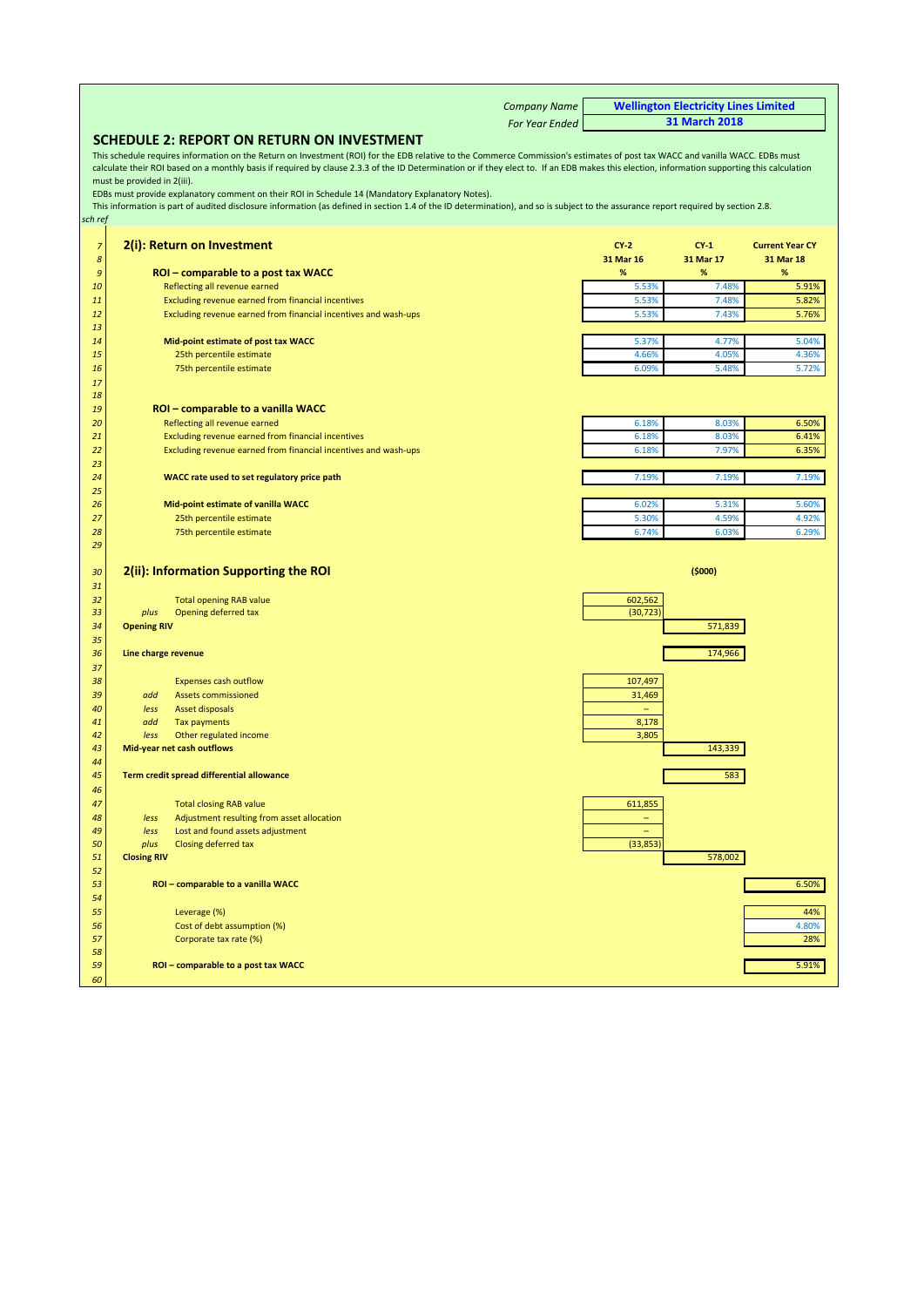<span id="page-6-0"></span>

|                   |                                                                                                                                                                                                                                                                                                                                                                                                                                                                                                                                                                                                                                                                                                        |             |                      | <b>Company Name</b> |           | <b>Wellington Electricity Lines Limited</b><br><b>31 March 2018</b> |                                               |
|-------------------|--------------------------------------------------------------------------------------------------------------------------------------------------------------------------------------------------------------------------------------------------------------------------------------------------------------------------------------------------------------------------------------------------------------------------------------------------------------------------------------------------------------------------------------------------------------------------------------------------------------------------------------------------------------------------------------------------------|-------------|----------------------|---------------------|-----------|---------------------------------------------------------------------|-----------------------------------------------|
|                   | <b>For Year Ended</b><br>SCHEDULE 2: REPORT ON RETURN ON INVESTMENT                                                                                                                                                                                                                                                                                                                                                                                                                                                                                                                                                                                                                                    |             |                      |                     |           |                                                                     |                                               |
|                   | This schedule requires information on the Return on Investment (ROI) for the EDB relative to the Commerce Commission's estimates of post tax WACC and vanilla WACC. EDBs must<br>calculate their ROI based on a monthly basis if required by clause 2.3.3 of the ID Determination or if they elect to. If an EDB makes this election, information supporting this calculation<br>must be provided in 2(iii).<br>EDBs must provide explanatory comment on their ROI in Schedule 14 (Mandatory Explanatory Notes).<br>This information is part of audited disclosure information (as defined in section 1.4 of the ID determination), and so is subject to the assurance report required by section 2.8. |             |                      |                     |           |                                                                     |                                               |
| sch ref           |                                                                                                                                                                                                                                                                                                                                                                                                                                                                                                                                                                                                                                                                                                        |             |                      |                     |           |                                                                     |                                               |
| 61                | <b>2(iii): Information Supporting the Monthly ROI</b>                                                                                                                                                                                                                                                                                                                                                                                                                                                                                                                                                                                                                                                  |             |                      |                     |           |                                                                     |                                               |
| 62<br>63<br>64    | <b>Opening RIV</b>                                                                                                                                                                                                                                                                                                                                                                                                                                                                                                                                                                                                                                                                                     |             |                      |                     |           |                                                                     | N/A                                           |
| 65                |                                                                                                                                                                                                                                                                                                                                                                                                                                                                                                                                                                                                                                                                                                        | Line charge | <b>Expenses cash</b> | <b>Assets</b>       | Asset     | <b>Other regulated</b>                                              | <b>Monthly net cash</b>                       |
| 66<br>67          | April                                                                                                                                                                                                                                                                                                                                                                                                                                                                                                                                                                                                                                                                                                  | revenue     | outflow              | commissioned        | disposals | income                                                              | outflows                                      |
| 68                | May                                                                                                                                                                                                                                                                                                                                                                                                                                                                                                                                                                                                                                                                                                    |             |                      |                     |           |                                                                     | $\qquad \qquad -$                             |
| 69                | June                                                                                                                                                                                                                                                                                                                                                                                                                                                                                                                                                                                                                                                                                                   |             |                      |                     |           |                                                                     | $\equiv$                                      |
| 70                | July                                                                                                                                                                                                                                                                                                                                                                                                                                                                                                                                                                                                                                                                                                   |             |                      |                     |           |                                                                     | $\equiv$                                      |
| 71<br>72          | August<br>September                                                                                                                                                                                                                                                                                                                                                                                                                                                                                                                                                                                                                                                                                    |             |                      |                     |           |                                                                     | $\overline{\phantom{0}}$                      |
| 73                | October                                                                                                                                                                                                                                                                                                                                                                                                                                                                                                                                                                                                                                                                                                |             |                      |                     |           |                                                                     | $\qquad \qquad -$                             |
| 74                | November                                                                                                                                                                                                                                                                                                                                                                                                                                                                                                                                                                                                                                                                                               |             |                      |                     |           |                                                                     | $-$                                           |
| 75                | December                                                                                                                                                                                                                                                                                                                                                                                                                                                                                                                                                                                                                                                                                               |             |                      |                     |           |                                                                     | $\equiv$                                      |
| 76                | January                                                                                                                                                                                                                                                                                                                                                                                                                                                                                                                                                                                                                                                                                                |             |                      |                     |           |                                                                     | $\overline{\phantom{m}}$                      |
| 77                | February                                                                                                                                                                                                                                                                                                                                                                                                                                                                                                                                                                                                                                                                                               |             |                      |                     |           |                                                                     | $\equiv$                                      |
| 78<br>79          | March<br><b>Total</b>                                                                                                                                                                                                                                                                                                                                                                                                                                                                                                                                                                                                                                                                                  |             |                      |                     |           |                                                                     | $\overline{\phantom{0}}$<br>$\qquad \qquad -$ |
| 80                |                                                                                                                                                                                                                                                                                                                                                                                                                                                                                                                                                                                                                                                                                                        |             |                      |                     |           |                                                                     |                                               |
| 81                | <b>Tax payments</b>                                                                                                                                                                                                                                                                                                                                                                                                                                                                                                                                                                                                                                                                                    |             |                      |                     |           |                                                                     | N/A                                           |
| 82<br>83          | Term credit spread differential allowance                                                                                                                                                                                                                                                                                                                                                                                                                                                                                                                                                                                                                                                              |             |                      |                     |           |                                                                     | N/A                                           |
| 84<br>85<br>86    | <b>Closing RIV</b>                                                                                                                                                                                                                                                                                                                                                                                                                                                                                                                                                                                                                                                                                     |             |                      |                     |           |                                                                     | N/A                                           |
| 87                |                                                                                                                                                                                                                                                                                                                                                                                                                                                                                                                                                                                                                                                                                                        |             |                      |                     |           |                                                                     |                                               |
| 88<br>89          | Monthly ROI - comparable to a vanilla WACC                                                                                                                                                                                                                                                                                                                                                                                                                                                                                                                                                                                                                                                             |             |                      |                     |           |                                                                     | N/A                                           |
| 90<br>91          | Monthly ROI - comparable to a post tax WACC                                                                                                                                                                                                                                                                                                                                                                                                                                                                                                                                                                                                                                                            |             |                      |                     |           |                                                                     | N/A                                           |
| 92<br>93          | 2(iv): Year-End ROI Rates for Comparison Purposes                                                                                                                                                                                                                                                                                                                                                                                                                                                                                                                                                                                                                                                      |             |                      |                     |           |                                                                     |                                               |
| 94<br>95          | Year-end ROI - comparable to a vanilla WACC                                                                                                                                                                                                                                                                                                                                                                                                                                                                                                                                                                                                                                                            |             |                      |                     |           |                                                                     | 6.13%                                         |
| 96<br>97          | Year-end ROI - comparable to a post tax WACC                                                                                                                                                                                                                                                                                                                                                                                                                                                                                                                                                                                                                                                           |             |                      |                     |           |                                                                     | 5.54%                                         |
| 98<br>99          | * these year-end ROI values are comparable to the ROI reported in pre 2012 disclosures by EDBs and do not represent the Commission's current view on ROI.                                                                                                                                                                                                                                                                                                                                                                                                                                                                                                                                              |             |                      |                     |           |                                                                     |                                               |
| 100<br>101        | 2(v): Financial Incentives and Wash-Ups                                                                                                                                                                                                                                                                                                                                                                                                                                                                                                                                                                                                                                                                |             |                      |                     |           |                                                                     |                                               |
| 102               | Net recoverable costs allowed under incremental rolling incentive scheme                                                                                                                                                                                                                                                                                                                                                                                                                                                                                                                                                                                                                               |             |                      |                     |           |                                                                     |                                               |
| 103<br>104        | Purchased assets - avoided transmission charge                                                                                                                                                                                                                                                                                                                                                                                                                                                                                                                                                                                                                                                         |             |                      |                     |           | ÷<br>$\equiv$                                                       |                                               |
| 105               | Energy efficiency and demand incentive allowance<br>Quality incentive adjustment                                                                                                                                                                                                                                                                                                                                                                                                                                                                                                                                                                                                                       |             |                      |                     |           | 709                                                                 |                                               |
| 106               | Other financial incentives                                                                                                                                                                                                                                                                                                                                                                                                                                                                                                                                                                                                                                                                             |             |                      |                     |           | $\equiv$                                                            |                                               |
| 107               | <b>Financial incentives</b>                                                                                                                                                                                                                                                                                                                                                                                                                                                                                                                                                                                                                                                                            |             |                      |                     |           |                                                                     | 709                                           |
| 108               |                                                                                                                                                                                                                                                                                                                                                                                                                                                                                                                                                                                                                                                                                                        |             |                      |                     |           |                                                                     |                                               |
| 109               | <b>Impact of financial incentives on ROI</b>                                                                                                                                                                                                                                                                                                                                                                                                                                                                                                                                                                                                                                                           |             |                      |                     |           |                                                                     | 0.09%                                         |
| 110<br><u>111</u> | Input methodology claw-back                                                                                                                                                                                                                                                                                                                                                                                                                                                                                                                                                                                                                                                                            |             |                      |                     |           |                                                                     |                                               |
| 112               | Recoverable customised price-quality path costs                                                                                                                                                                                                                                                                                                                                                                                                                                                                                                                                                                                                                                                        |             |                      |                     |           | ÷                                                                   |                                               |
| 113               | Catastrophic event allowance                                                                                                                                                                                                                                                                                                                                                                                                                                                                                                                                                                                                                                                                           |             |                      |                     |           | ÷                                                                   |                                               |
| 114               | Capex wash-up adjustment                                                                                                                                                                                                                                                                                                                                                                                                                                                                                                                                                                                                                                                                               |             |                      |                     |           | 460                                                                 |                                               |
| 115               | Transmission asset wash-up adjustment                                                                                                                                                                                                                                                                                                                                                                                                                                                                                                                                                                                                                                                                  |             |                      |                     |           | $\equiv$                                                            |                                               |
| 116               | 2013-2015 NPV wash-up allowance                                                                                                                                                                                                                                                                                                                                                                                                                                                                                                                                                                                                                                                                        |             |                      |                     |           | $\overline{\phantom{a}}$                                            |                                               |
| 117<br>118        | Reconsideration event allowance<br>Other wash-ups                                                                                                                                                                                                                                                                                                                                                                                                                                                                                                                                                                                                                                                      |             |                      |                     |           | $\equiv$<br>÷,                                                      |                                               |
| 119               | <b>Wash-up costs</b>                                                                                                                                                                                                                                                                                                                                                                                                                                                                                                                                                                                                                                                                                   |             |                      |                     |           |                                                                     | 460                                           |
| 120               |                                                                                                                                                                                                                                                                                                                                                                                                                                                                                                                                                                                                                                                                                                        |             |                      |                     |           |                                                                     |                                               |
| 121               | Impact of wash-up costs on ROI                                                                                                                                                                                                                                                                                                                                                                                                                                                                                                                                                                                                                                                                         |             |                      |                     |           |                                                                     | 0.06%                                         |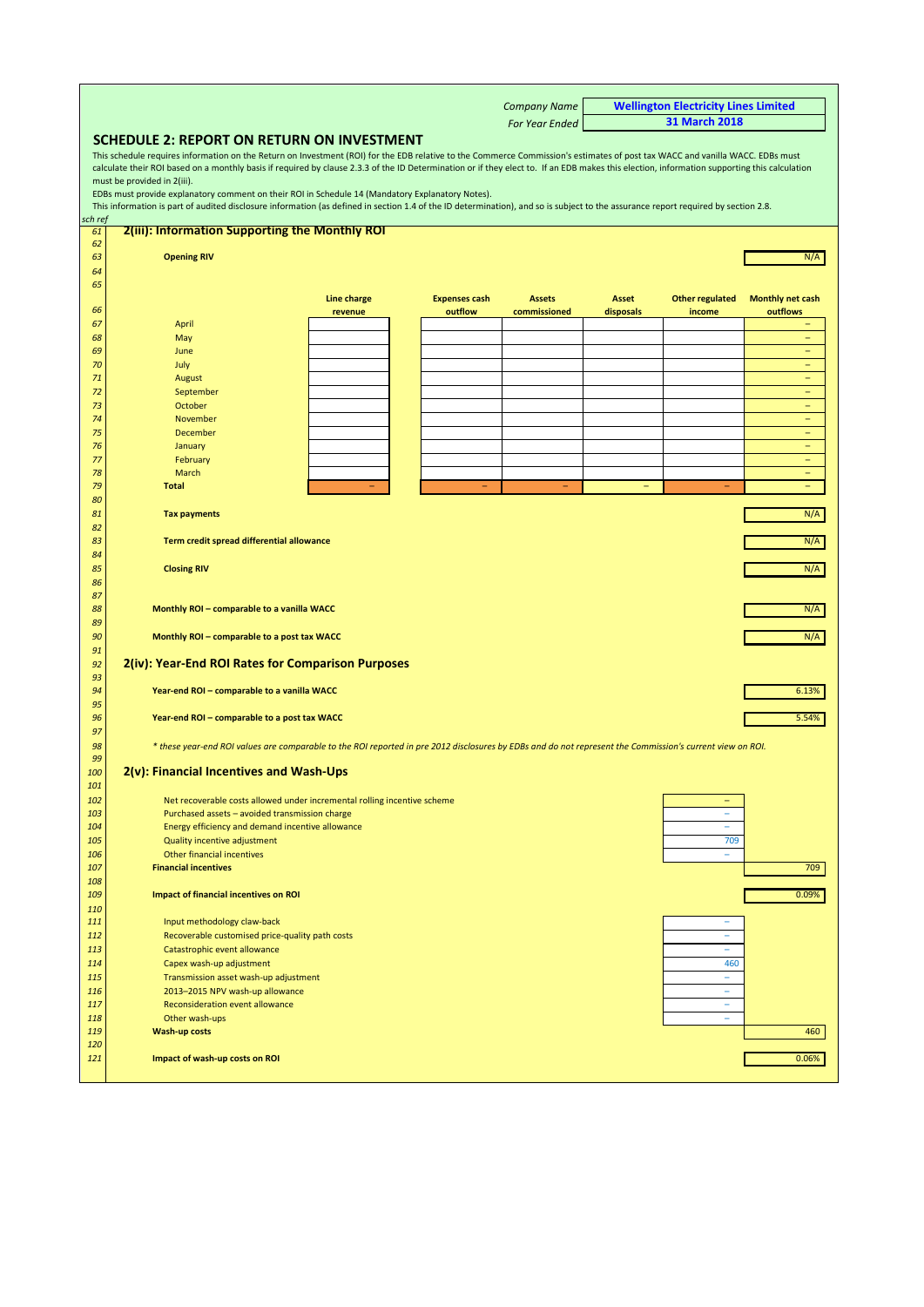|                |              | <b>Company Name</b>                                                                                                                                                                    | <b>Wellington Electricity Lines Limited</b> |                         |
|----------------|--------------|----------------------------------------------------------------------------------------------------------------------------------------------------------------------------------------|---------------------------------------------|-------------------------|
|                |              | <b>For Year Ended</b>                                                                                                                                                                  | <b>31 March 2018</b>                        |                         |
|                |              | <b>SCHEDULE 3: REPORT ON REGULATORY PROFIT</b>                                                                                                                                         |                                             |                         |
|                |              | This schedule requires information on the calculation of regulatory profit for the EDB for the disclosure year. All EDBs must complete all sections and provide explanatory comment on |                                             |                         |
|                |              | their regulatory profit in Schedule 14 (Mandatory Explanatory Notes).                                                                                                                  |                                             |                         |
|                |              | This information is part of audited disclosure information (as defined in section 1.4 of the ID determination), and so is subject to the assurance report required by section 2.8.     |                                             |                         |
| sch ref        |              |                                                                                                                                                                                        |                                             |                         |
| $\overline{z}$ |              | 3(i): Regulatory Profit                                                                                                                                                                |                                             | (5000)                  |
|                |              |                                                                                                                                                                                        |                                             |                         |
| 8              |              | Income                                                                                                                                                                                 |                                             |                         |
| 9<br>10        |              | Line charge revenue                                                                                                                                                                    |                                             | 174,966<br>$\mathbf{0}$ |
| 11             | plus<br>plus | Gains / (losses) on asset disposals<br>Other regulated income (other than gains / (losses) on asset disposals)                                                                         |                                             | 3,805                   |
| 12             |              |                                                                                                                                                                                        |                                             |                         |
| 13             |              | <b>Total regulatory income</b>                                                                                                                                                         |                                             | 178,771                 |
| 14             |              | <b>Expenses</b>                                                                                                                                                                        |                                             |                         |
| 15             | less         | Operational expenditure                                                                                                                                                                |                                             | 33,311                  |
| 16             |              |                                                                                                                                                                                        |                                             |                         |
| 17             | less         | Pass-through and recoverable costs excluding financial incentives and wash-ups                                                                                                         |                                             | 74,187                  |
| 18             |              |                                                                                                                                                                                        |                                             |                         |
| 19             |              | <b>Operating surplus / (deficit)</b>                                                                                                                                                   |                                             | 71,274                  |
| 20             |              |                                                                                                                                                                                        |                                             |                         |
| 21             | less         | <b>Total depreciation</b>                                                                                                                                                              |                                             | 28,765                  |
| 22             |              |                                                                                                                                                                                        |                                             |                         |
| 23             | plus         | <b>Total revaluations</b>                                                                                                                                                              |                                             | 6,590                   |
| 24             |              |                                                                                                                                                                                        |                                             |                         |
| 25             |              | Regulatory profit / (loss) before tax                                                                                                                                                  |                                             | 49,098                  |
| 26             |              |                                                                                                                                                                                        |                                             |                         |
| 27             | less         | Term credit spread differential allowance                                                                                                                                              |                                             | 583                     |
| 28             |              |                                                                                                                                                                                        |                                             |                         |
| 29<br>30       | less         | Regulatory tax allowance                                                                                                                                                               |                                             | 11,308                  |
| 31             |              | Regulatory profit/(loss) including financial incentives and wash-ups                                                                                                                   |                                             | 37,207                  |
| 32             |              |                                                                                                                                                                                        |                                             |                         |
| 33             |              | 3(ii): Pass-through and Recoverable Costs excluding Financial Incentives and Wash-Ups                                                                                                  |                                             | (5000)                  |
| 34             |              | Pass through costs                                                                                                                                                                     |                                             |                         |
| 35             |              | Rates                                                                                                                                                                                  | 2,965                                       |                         |
| 36             |              | <b>Commerce Act levies</b>                                                                                                                                                             | 252                                         |                         |
| 37             |              | <b>Industry levies</b>                                                                                                                                                                 | 570                                         |                         |
| 38             |              | CPP specified pass through costs                                                                                                                                                       | 337                                         |                         |
| 39             |              | Recoverable costs excluding financial incentives and wash-ups                                                                                                                          |                                             |                         |
| 40             |              | Electricity lines service charge payable to Transpower                                                                                                                                 | 66,959                                      |                         |
| 41             |              | Transpower new investment contract charges                                                                                                                                             | 1,188                                       |                         |
| 42             |              | System operator services                                                                                                                                                               |                                             |                         |
| 43             |              | Distributed generation allowance                                                                                                                                                       | 1,916                                       |                         |
| 44             |              | <b>Extended reserves allowance</b>                                                                                                                                                     |                                             |                         |
| 45             |              | Other recoverable costs excluding financial incentives and wash-ups                                                                                                                    |                                             |                         |
| 46             |              | Pass-through and recoverable costs excluding financial incentives and wash-ups                                                                                                         |                                             | 74,187                  |
| 47             |              |                                                                                                                                                                                        |                                             |                         |

Г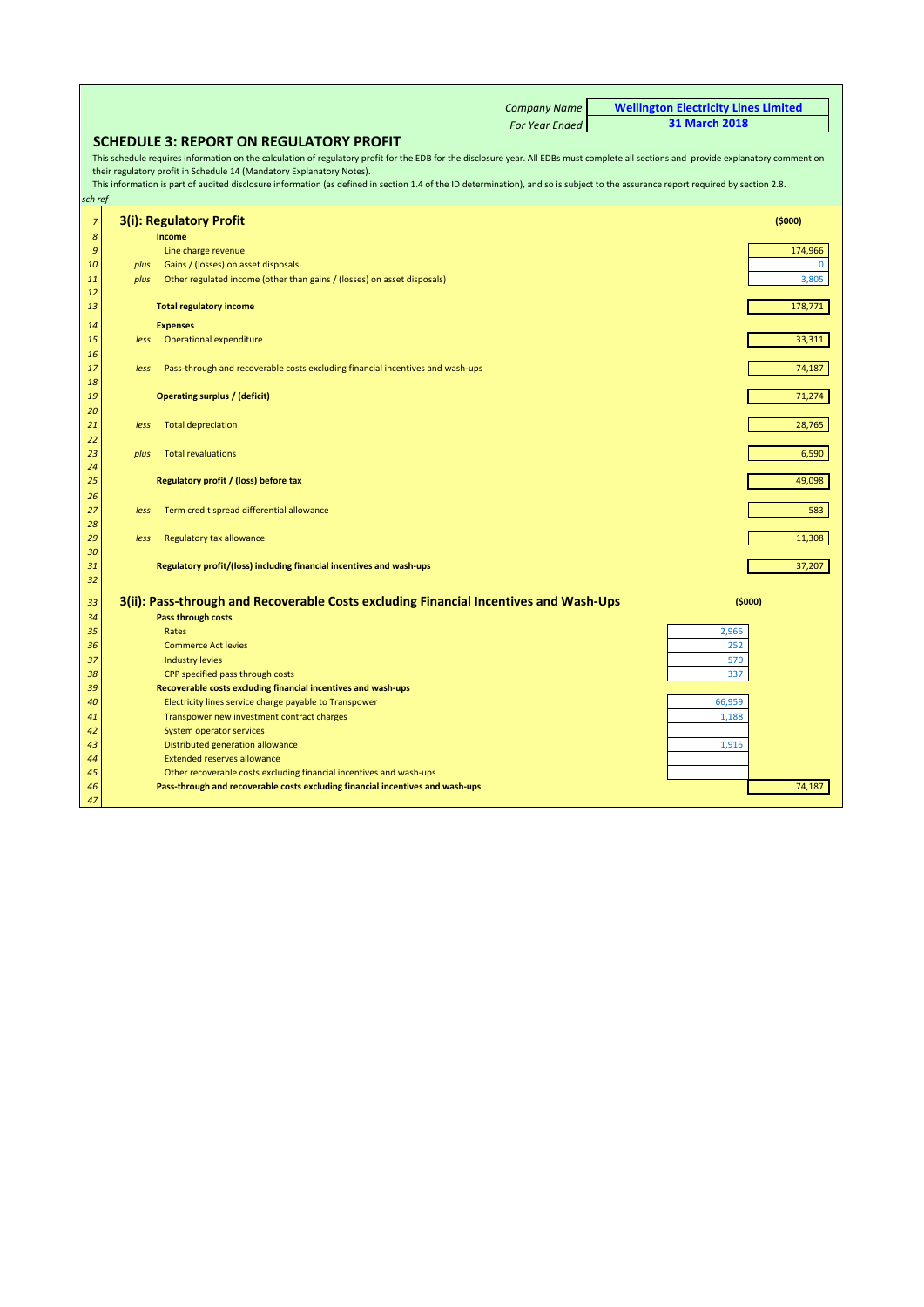<span id="page-8-0"></span>

|          | <b>Company Name</b>                                                                                                                                                                                                                                                                                                                                                                                                                                   | <b>Wellington Electricity Lines Limited</b> |                                                                           |
|----------|-------------------------------------------------------------------------------------------------------------------------------------------------------------------------------------------------------------------------------------------------------------------------------------------------------------------------------------------------------------------------------------------------------------------------------------------------------|---------------------------------------------|---------------------------------------------------------------------------|
|          | <b>For Year Ended</b>                                                                                                                                                                                                                                                                                                                                                                                                                                 | <b>31 March 2018</b>                        |                                                                           |
|          | <b>SCHEDULE 3: REPORT ON REGULATORY PROFIT</b>                                                                                                                                                                                                                                                                                                                                                                                                        |                                             |                                                                           |
| sch ref  | This schedule requires information on the calculation of regulatory profit for the EDB for the disclosure year. All EDBs must complete all sections and provide explanatory comment on<br>their regulatory profit in Schedule 14 (Mandatory Explanatory Notes).<br>This information is part of audited disclosure information (as defined in section 1.4 of the ID determination), and so is subject to the assurance report required by section 2.8. |                                             |                                                                           |
| 48       | 3(iii): Incremental Rolling Incentive Scheme                                                                                                                                                                                                                                                                                                                                                                                                          |                                             | (5000)                                                                    |
| 49       |                                                                                                                                                                                                                                                                                                                                                                                                                                                       | $CY-1$                                      | CY                                                                        |
| 50       |                                                                                                                                                                                                                                                                                                                                                                                                                                                       | 31 Mar 17                                   | 31 Mar 18                                                                 |
| 51       | Allowed controllable opex                                                                                                                                                                                                                                                                                                                                                                                                                             |                                             |                                                                           |
| 52       | Actual controllable opex                                                                                                                                                                                                                                                                                                                                                                                                                              |                                             |                                                                           |
| 53       |                                                                                                                                                                                                                                                                                                                                                                                                                                                       |                                             |                                                                           |
| 54       | Incremental change in year                                                                                                                                                                                                                                                                                                                                                                                                                            |                                             |                                                                           |
| 55<br>56 |                                                                                                                                                                                                                                                                                                                                                                                                                                                       | Previous years'<br>incremental<br>change    | <b>Previous years'</b><br>incremental<br>change adjusted<br>for inflation |
| 57       | $CY-5$<br>31 Mar 13                                                                                                                                                                                                                                                                                                                                                                                                                                   | ۰                                           |                                                                           |
| 58       | $CY-4$<br>31 Mar 14                                                                                                                                                                                                                                                                                                                                                                                                                                   | $\overline{\phantom{0}}$                    | ╾                                                                         |
| 59       | $CY-3$<br>31 Mar 15                                                                                                                                                                                                                                                                                                                                                                                                                                   | $\overline{\phantom{0}}$                    | $\overline{\phantom{0}}$                                                  |
| 60       | $CY-2$<br>31 Mar 16                                                                                                                                                                                                                                                                                                                                                                                                                                   | $\overline{\phantom{0}}$                    | $\overline{\phantom{0}}$                                                  |
| 61       | $CY-1$<br>31 Mar 17                                                                                                                                                                                                                                                                                                                                                                                                                                   |                                             |                                                                           |
| 62       | Net incremental rolling incentive scheme                                                                                                                                                                                                                                                                                                                                                                                                              |                                             |                                                                           |
| 63       |                                                                                                                                                                                                                                                                                                                                                                                                                                                       |                                             |                                                                           |
| 64       | Net recoverable costs allowed under incremental rolling incentive scheme                                                                                                                                                                                                                                                                                                                                                                              |                                             |                                                                           |
| 65<br>70 | 3(iv): Merger and Acquisition Expenditure                                                                                                                                                                                                                                                                                                                                                                                                             |                                             | (5000)                                                                    |
| 66<br>67 | Merger and acquisition expenditure                                                                                                                                                                                                                                                                                                                                                                                                                    |                                             |                                                                           |
| 68       | Provide commentary on the benefits of merger and acquisition expenditure to the electricity distribution business, including required disclosures in accordance with<br>section 2.7, in Schedule 14 (Mandatory Explanatory Notes)                                                                                                                                                                                                                     |                                             |                                                                           |
| 69       | 3(v): Other Disclosures                                                                                                                                                                                                                                                                                                                                                                                                                               |                                             |                                                                           |
| 70<br>71 | Self-insurance allowance                                                                                                                                                                                                                                                                                                                                                                                                                              |                                             | (5000)                                                                    |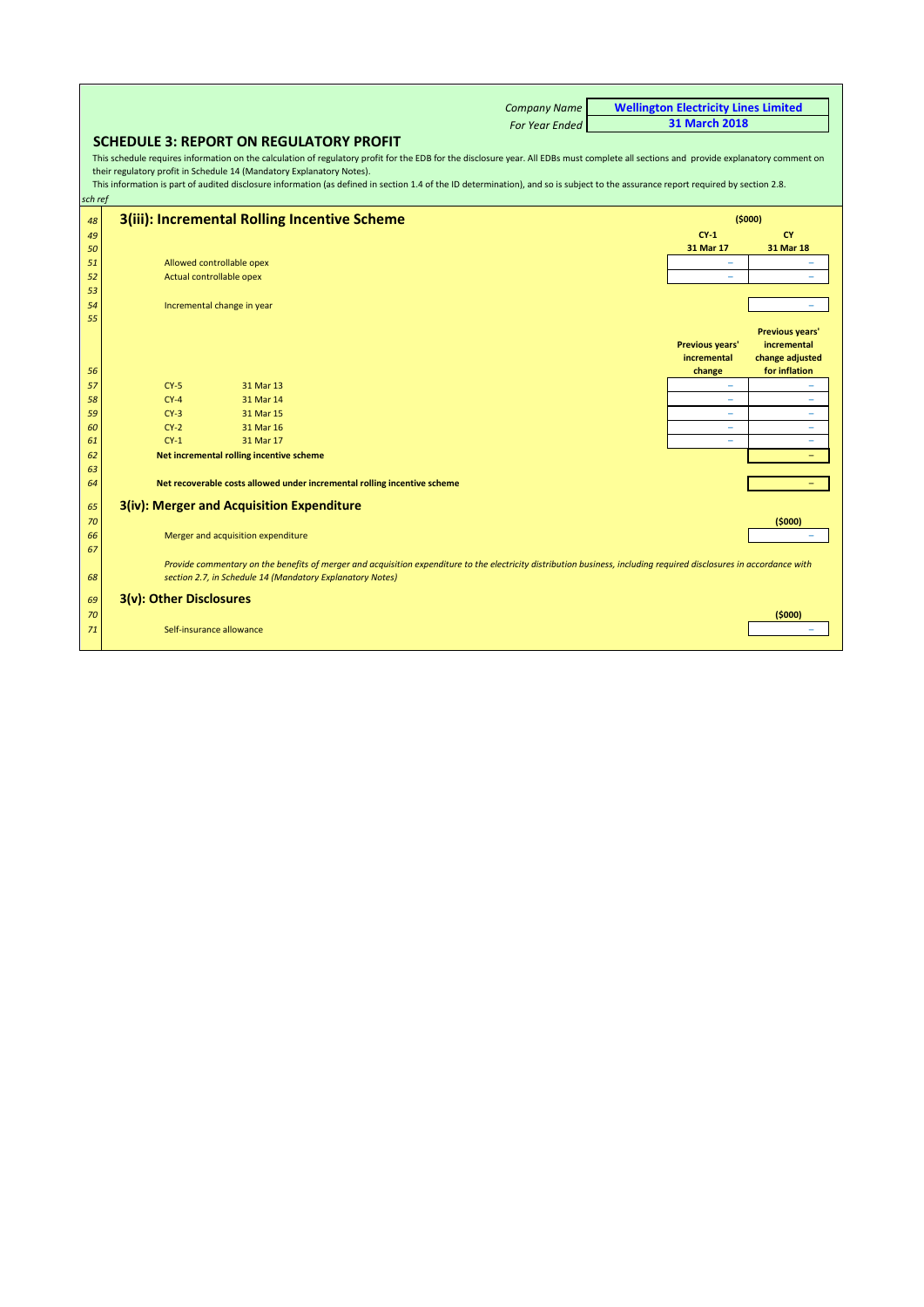*Company Name For Year Ended* **SCHEDULE 4: REPORT ON VALUE OF THE REGULATORY ASSET BASE (ROLLED FORWARD)** *sch ref* **4(i): Regulatory Asset Base Value (Rolled Forward) RAB RAB RAB RAB RAB** for year ended **31 Mar 14 31 Mar 15 31 Mar 16 31 Mar 17 31 Mar 18 (\$000) (\$000) (\$000) (\$000) (\$000) Total opening RAB value** 555,990 569,510 586,689 591,580 602,562 *less* **Total depreciation** 26,602 21,397 24,829 26,498 28,765 *plus* **Total revaluations** 8,518 476 3,438 12,800 6,590 *plus* **Assets commissioned** 31,975 38,100 26,282 24,695 31,469 *less* **Asset disposals** 371 – – 16 – *plus* **Lost and found assets adjustment** – – – – – *<u>plus</u>* **Adjustment resulting from asset allocation Total closing RAB value** 569,510 586,689 591,580 602,562 611,855 **4(ii): Unallocated Regulatory Asset Base (\$000) (\$000) (\$000) (\$000) Total opening RAB value** 602,562 602,562 *less* **Total depreciation** 28,765 28,765 *plus* **Total revaluations** 6,590 6,590 *plus* **Assets commissioned (other than below)** 28,979 28,979 28,979 28,979 28,979 28,979 28,979 28,979 28,979 28,979 28,979 28,979 28,979 28,979 28,979 28,979 28,979 28,979 28,979 28,979 28,979 28,979 28,979 28,979 28,979 2 Assets acquired from a regulated supplier – – and a set of the set of the set of the set of the set of the set of the set of the set of the set of the set of the set of the set of the set of the set of the set of the set of the set of the set of the set of the set of **Assets commissioned** 31,469 31,469 *less*  **Asset disposals (other than below)**  Asset disposals to a regulated supplier – – Asset disposals to a related party **Asset disposals** – – *plus* **Lost and found assets adjustment** – – *plus* **Adjustment resulting from asset allocation** – **Total closing RAB value** 611,855 611,855 **RAB Wellington Electricity Lines Limited 31 March 2018** This schedule requires information on the calculation of the Regulatory Asset Base (RAB) value to the end of this disclosure year. This informs the ROI calculation in Schedule 2. EDBs must provide explanatory comment on the value of their RAB in Schedule 14 (Mandatory Explanatory Notes). This information is part of audited disclosure information (as defined in section 1.4 of the ID determination), required by section 2.8. \* The 'unallocated RAB' is the total value of those assets used wholly or partially to provide electricity distribution services without any allowance beina made for the allocation of costs to services provided by the supp services. The RAB value represents the value of these assets after applying this cost allocation. Neither value includes works under construction. **Unallocated RAB \***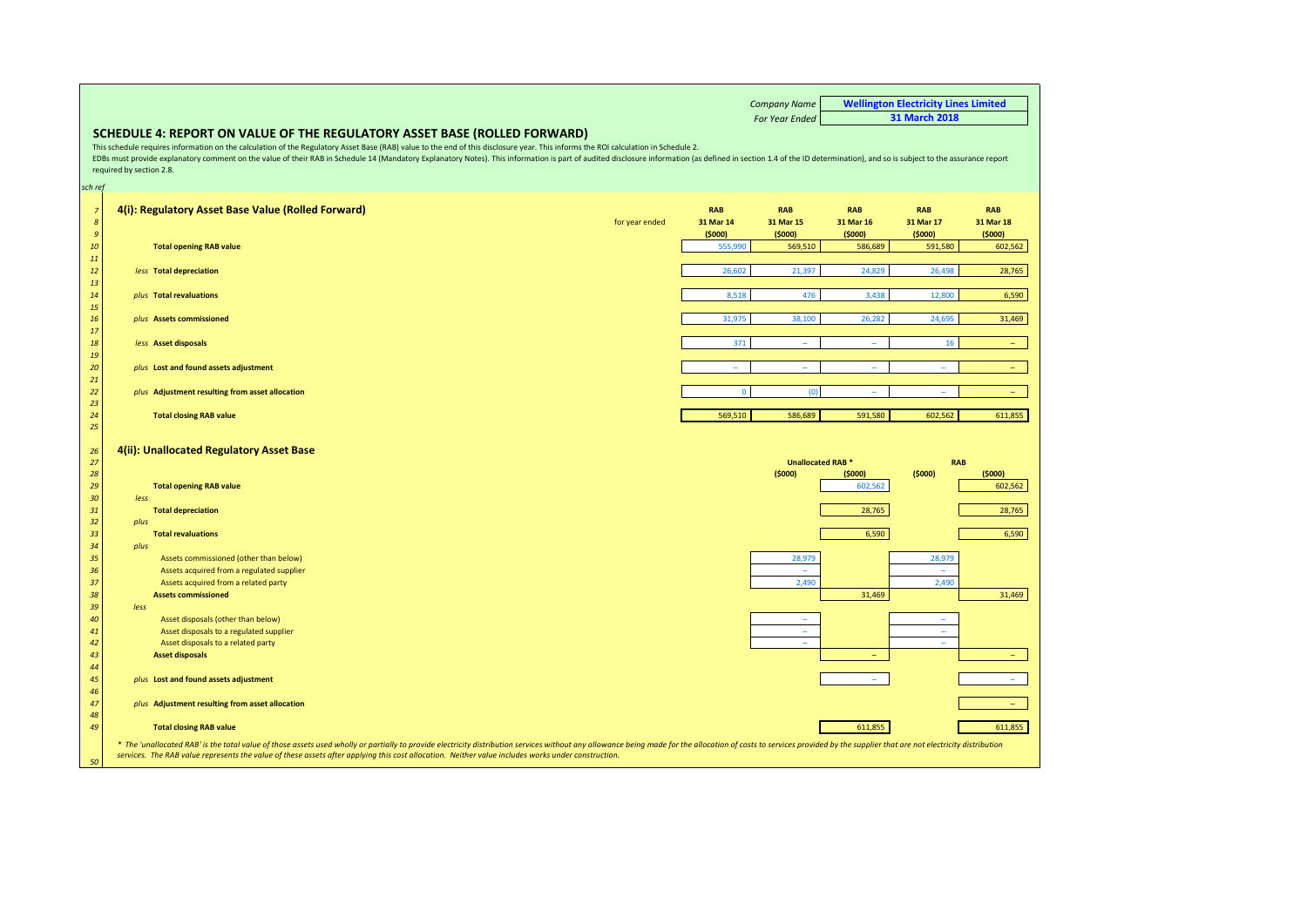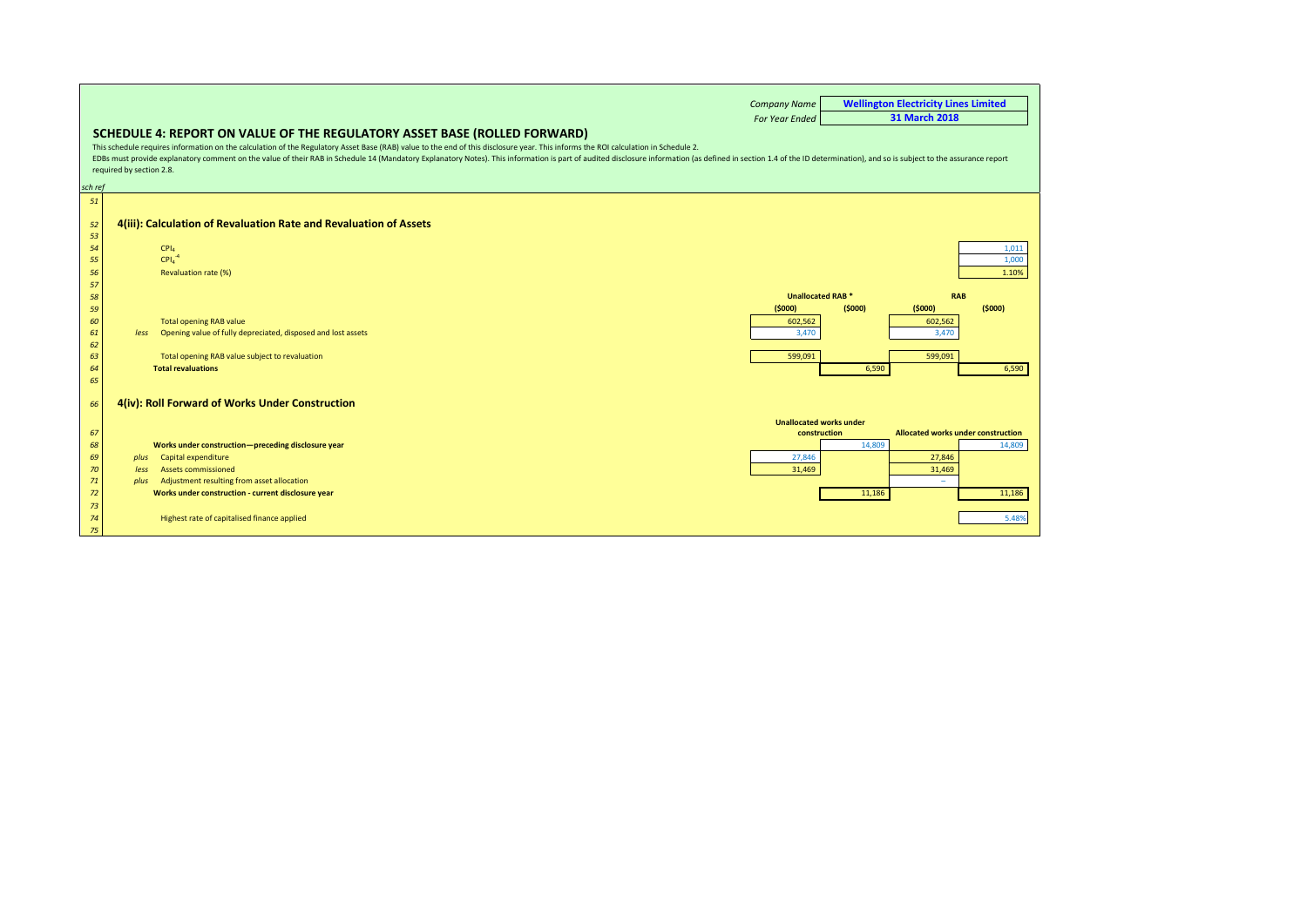<span id="page-11-0"></span>*Company Name For Year Ended* **SCHEDULE 4: REPORT ON VALUE OF THE REGULATORY ASSET BASE (ROLLED FORWARD)** *sch ref* **Wellington Electricity Lines Limited 31 March 2018** This schedule requires information on the calculation of the Regulatory Asset Base (RAB) value to the end of this disclosure year. This informs the ROI calculation in Schedule 2. EDBs must provide explanatory comment on the value of their RAB in Schedule 14 (Mandatory Explanatory Notes). This information is part of audited disclosure information (as defined in section 1.4 of the ID determination), required by section 2.8. *76* **4(v): Regulatory Depreciation** *77 78* **(\$000) (\$000) (\$000) (\$000) 79 Depreciation - standard 24,139 24,139 24,139 24,139 24,139 24,139 24,139 24,139 24,139 24,139 24,139 24,139 24,139 24,139 24,139 24,139 24,139 24,139 24,139 24,139 24,139 24,139 24,139 24,139 24,139 24,139 24,139 24,13 80** Depreciation - no standard life assets 4,626 4,626 4,626 4,626 4,626 4,626 4,626 4,626 4,626 4,626 4,626 4,626 4,626 4,626 4,626 4,626 4,626 4,626 4,626 4,626 4,626 4,626 4,626 4,626 4,626 4,626 4,626 4,626 4,626 4,62 *81* Depreciation - modified life assets – – **82** Depreciation - alternative depreciation in accordance with CPP *83* **Total depreciation** 28,765 28,765 *84 85* **4(vi): Disclosure of Changes to Depreciation Profiles** *86* **Asset or assets with changes to depreciation\* Reason for non-standard depreciation (text entry) Depreciation charge for the period (RAB) Closing RAB value under 'nonstandard' depreciation Closing RAB value under 'standard' depreciation**  *87 88 89 90 91 92 93 94 95 \* include additional rows if needed 96* **4(vii): Disclosure by Asset Category** *97* **(\$000 unless otherwise specified)** *98* **Subtransmission Subtransmission lines cables Zone substations Distribution and Distribution and LV lines LV cables Distribution substations and transformers Distribution switchgear Other network assets Non-network assets Total**  *99* **Total opening RAB value** 2,428 54,444 51,823 138,277 211,909 91,545 32,207 10,746 9,182 602,562 *100 less* Total depreciation 149 3,413 2,401 4,733 9,009 3,430 2,299 1,635 1,696 28,765 *101 plus* Total revaluations 27 538 622 1,580 2,309 1,003 335 75 101 6,590 *102 plus* Assets commissioned 364 405 887 12,918 4,494 7,569 2,251 1,950 631 31,469 *103 less* Asset disposals – – – – – – – – – – **104** *plus* Lost and found assets adjustment<br>105 *plus* Lost and found assets adjustment *105 plus* Adjustment resulting from asset allocation – – – – – – – – – – *106 plus* Asset category transfers – – – – – – – – – – *107* **Total closing RAB value** 2,670 51,974 50,931 148,041 209,704 96,687 32,493 11,136 8,218 611,855 *108 109* **Asset Life** 110 Weighted average remaining asset life 16 16 16 22 29 24 27 14 7 5 (years)<br>111 Weighted average expected total asset life 18 48 56 44 55 55 52 38 35 11 (years) *111* Weighted average expected total asset life 48 56 44 55 55 52 38 35 11 (years) **Unallocated RAB \* RAB (\$000 unless otherwise specified)** N/A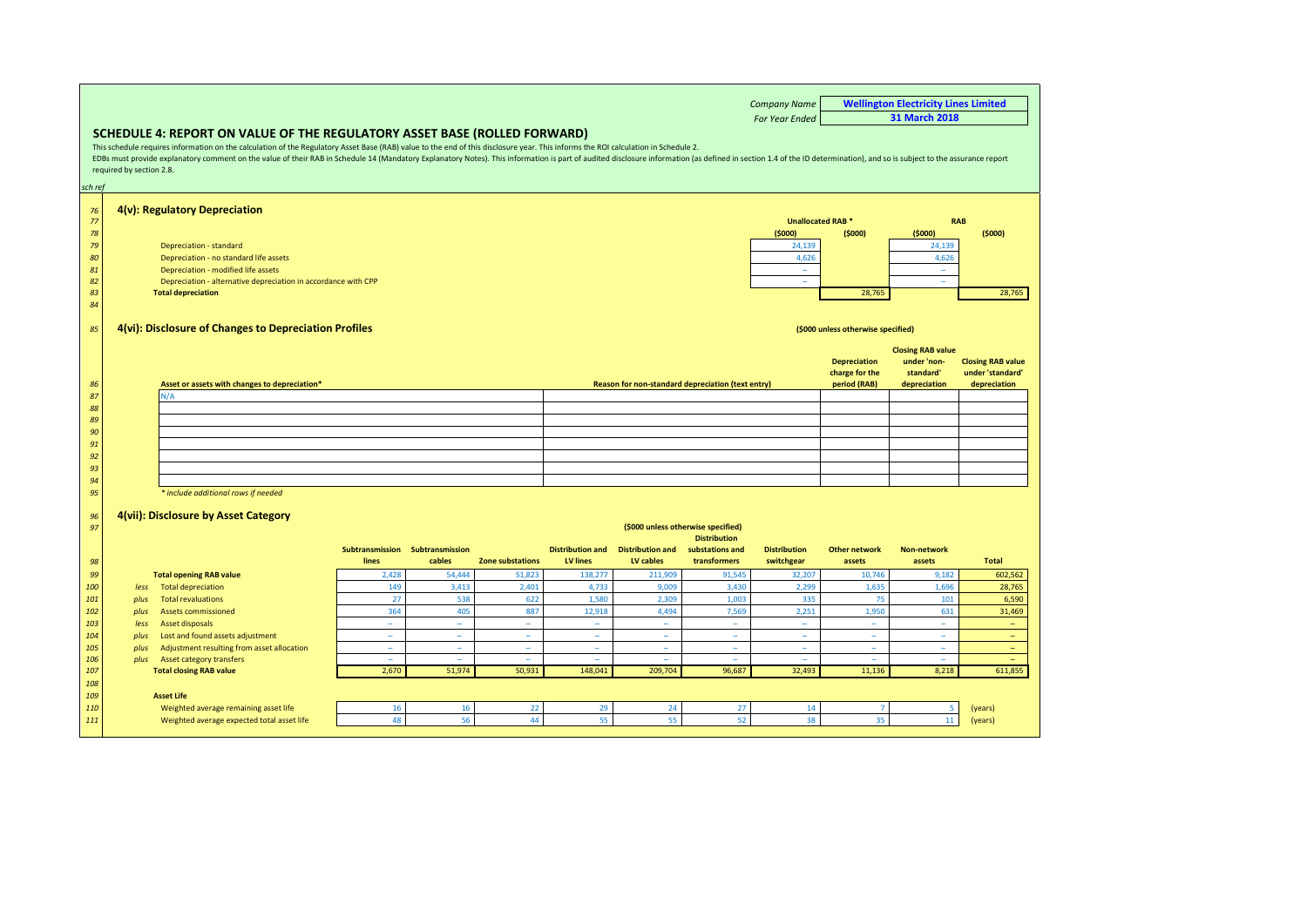*Company Name For Year Ended* **SCHEDULE 5a: REPORT ON REGULATORY TAX ALLOWANCE** *sch ref* **5a(i): Regulatory Tax Allowance (\$000) Regulatory profit / (loss) before tax** 49,098 *plus* Income not included in regulatory profit / (loss) before tax but taxable **11** Expenditure or loss in regulatory profit / (loss) before tax but not deductible 56  $\sim$  56 Amortisation of initial differences in asset values **7,151 Amortisation of initial differences** in asset values Amortisation of revaluations **3,038** Amortisation of revaluations **3,038**  10,245 *less* Total revaluations **6,590** *less* Total revaluations **6,590**  Income included in regulatory profit / (loss) before tax but not taxable **Discretionary discounts and customer rebates CONSIDERED ASSESSED FOR A REPORT OF A REPORT OF A REPORT OF A REPORT OF A REPORT OF A REPORT OF A REPORT OF A REPORT OF A REPORT OF A REPORT OF A REPORT OF A REPORT OF A**  Expenditure or loss deductible but not in regulatory profit / (loss) before tax – \* Notional deductible interest **12,367** Notional deductible interest **18,957 من المسافر المسافر المسافر المسافر المسافر المسافر المسافر المسافر المسافر المسافر المسافر المسافر ال Regulatory taxable income** 40,386 *less* Utilised tax losses – **Regulatory net taxable income** 40,386 **All 2009 Controls and the control of the control of the 40,386 All 2009 Control of the 40,386 All 2009 Controls and the 40,386 All 2009 Controls and the 40,386 All 2009 Controls 28 Corporate tax rate (%)** 28% and 28% and 28% and 28% and 28% and 28% and 28% and 28% and 28% and 28% and 28% **Regulatory tax allowance** 11,308 \* Workings to be provided in Schedule 14 **5a(ii): Disclosure of Permanent Differences** In Schedule 14, Box 5, provide descriptions and workings of items recorded in the asterisked categories in Schedule 5a(i). **5a(iii): Amortisation of Initial Difference in Asset Values (\$000)** Opening unamortised initial differences in asset values 105,361 Opening unamortised initial differences in asset values *less* Amortisation of initial differences in asset values *and a set of a set of a set of a set of a set of a set of a set of a set of a set of a set of a set of a set of a set of a set of a set of a set of a se plus* Adjustment for unamortised initial differences in assets acquired – **less** Adjustment for unamortised initial differences in assets disposed 40 **400 Closing unamortised initial differences in asset values** 98,210 Opening weighted average remaining useful life of relevant assets (years) 15 and 15 and 15 and 16 and 16 and 15 and 15 and 15 and 15 and 15 and 15 and 16 and 16 and 16 and 16 and 16 and 16 and 16 and 16 and 16 and 16 This schedule requires information on the calculation of the regulatory tax allowance. This information is used to calculate regulatory profit/loss in Schedule 3 (regulatory profit). EDBs must provide explanatory commentary on the information disclosed in this schedule, in Schedule 14 (Mandatory Explanatory Notes). This information is part of audited disclosure information (as defined in section 1.4 of the ID determination), and so is subject to the assurance report required by section **Wellington Electricity Lines Limited 31 March 2018**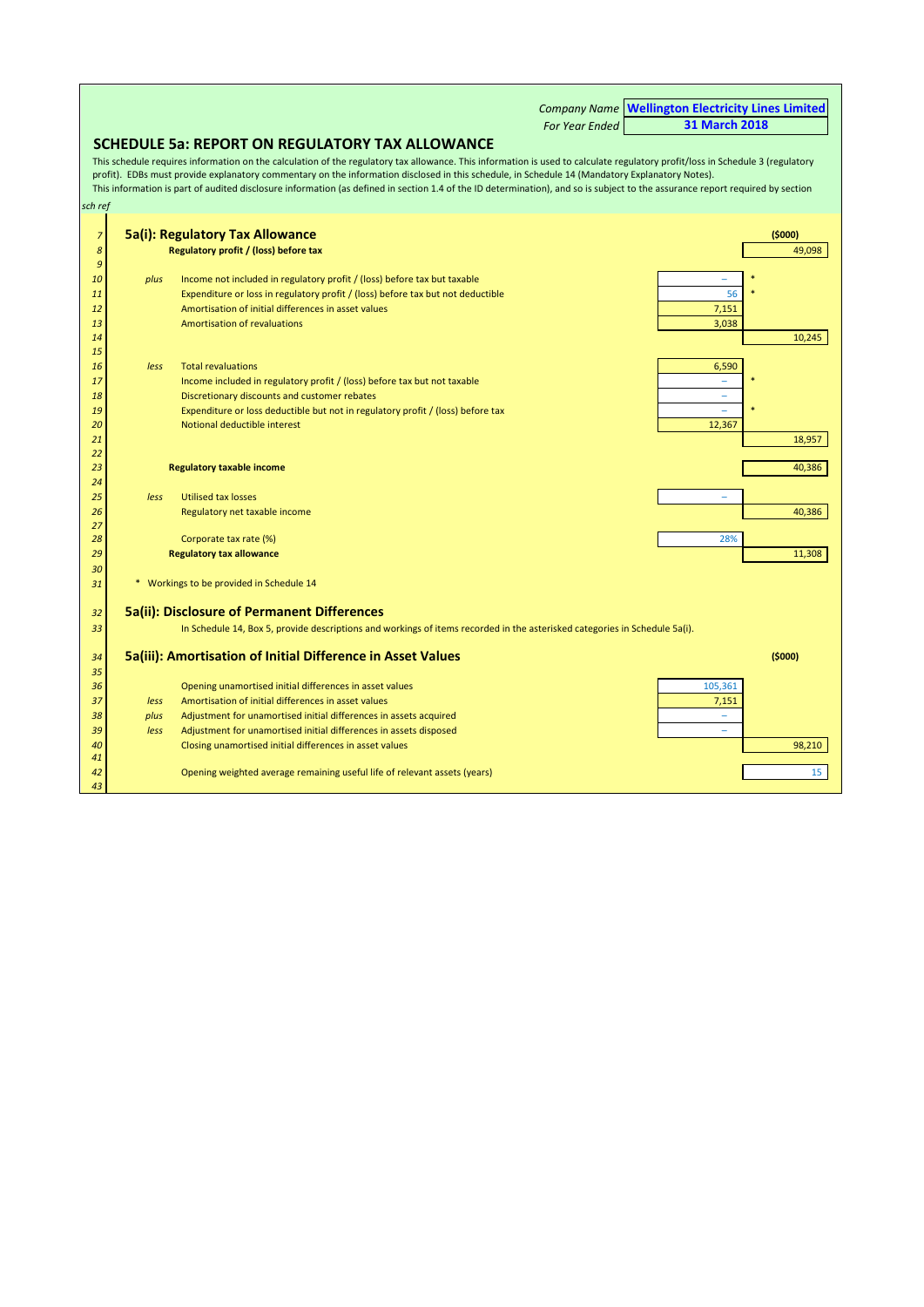<span id="page-13-0"></span>

|          |      |                                                                                                                                                                                                                                                                                                                                                                                                                                                                                                                  |                       | <b>Company Name Wellington Electricity Lines Limited</b> |           |
|----------|------|------------------------------------------------------------------------------------------------------------------------------------------------------------------------------------------------------------------------------------------------------------------------------------------------------------------------------------------------------------------------------------------------------------------------------------------------------------------------------------------------------------------|-----------------------|----------------------------------------------------------|-----------|
|          |      |                                                                                                                                                                                                                                                                                                                                                                                                                                                                                                                  | <b>For Year Ended</b> | <b>31 March 2018</b>                                     |           |
|          |      | <b>SCHEDULE 5a: REPORT ON REGULATORY TAX ALLOWANCE</b>                                                                                                                                                                                                                                                                                                                                                                                                                                                           |                       |                                                          |           |
| sch ref  |      | This schedule requires information on the calculation of the regulatory tax allowance. This information is used to calculate regulatory profit/loss in Schedule 3 (regulatory<br>profit). EDBs must provide explanatory commentary on the information disclosed in this schedule, in Schedule 14 (Mandatory Explanatory Notes).<br>This information is part of audited disclosure information (as defined in section 1.4 of the ID determination), and so is subject to the assurance report required by section |                       |                                                          |           |
|          |      |                                                                                                                                                                                                                                                                                                                                                                                                                                                                                                                  |                       |                                                          |           |
| 44<br>45 |      | <b>5a(iv): Amortisation of Revaluations</b>                                                                                                                                                                                                                                                                                                                                                                                                                                                                      |                       |                                                          | (5000)    |
| 46<br>47 |      | Opening sum of RAB values without revaluations                                                                                                                                                                                                                                                                                                                                                                                                                                                                   |                       | 550,881                                                  |           |
| 48       |      | Adjusted depreciation                                                                                                                                                                                                                                                                                                                                                                                                                                                                                            |                       | 25,728                                                   |           |
| 49       |      | <b>Total depreciation</b>                                                                                                                                                                                                                                                                                                                                                                                                                                                                                        |                       | 28,765                                                   |           |
| 50       |      | <b>Amortisation of revaluations</b>                                                                                                                                                                                                                                                                                                                                                                                                                                                                              |                       |                                                          | 3,038     |
| 51       |      |                                                                                                                                                                                                                                                                                                                                                                                                                                                                                                                  |                       |                                                          |           |
| 52       |      | 5a(v): Reconciliation of Tax Losses                                                                                                                                                                                                                                                                                                                                                                                                                                                                              |                       |                                                          | (5000)    |
| 53       |      |                                                                                                                                                                                                                                                                                                                                                                                                                                                                                                                  |                       |                                                          |           |
| 54       |      | <b>Opening tax losses</b>                                                                                                                                                                                                                                                                                                                                                                                                                                                                                        |                       | ۰                                                        |           |
| 55       | plus | <b>Current period tax losses</b>                                                                                                                                                                                                                                                                                                                                                                                                                                                                                 |                       | L.                                                       |           |
| 56       | less | <b>Utilised tax losses</b>                                                                                                                                                                                                                                                                                                                                                                                                                                                                                       |                       | ۰                                                        |           |
| 57       |      | <b>Closing tax losses</b>                                                                                                                                                                                                                                                                                                                                                                                                                                                                                        |                       |                                                          |           |
| 58       |      | 5a(vi): Calculation of Deferred Tax Balance                                                                                                                                                                                                                                                                                                                                                                                                                                                                      |                       |                                                          | (5000)    |
| 59       |      |                                                                                                                                                                                                                                                                                                                                                                                                                                                                                                                  |                       |                                                          |           |
| 60       |      | <b>Opening deferred tax</b>                                                                                                                                                                                                                                                                                                                                                                                                                                                                                      |                       | (30, 723)                                                |           |
| 61       |      |                                                                                                                                                                                                                                                                                                                                                                                                                                                                                                                  |                       |                                                          |           |
| 62       | plus | Tax effect of adjusted depreciation                                                                                                                                                                                                                                                                                                                                                                                                                                                                              |                       | 7,204                                                    |           |
| 63<br>64 | less | Tax effect of tax depreciation                                                                                                                                                                                                                                                                                                                                                                                                                                                                                   |                       | 8,150                                                    |           |
| 65       |      |                                                                                                                                                                                                                                                                                                                                                                                                                                                                                                                  |                       |                                                          |           |
| 66       | plus | Tax effect of other temporary differences*                                                                                                                                                                                                                                                                                                                                                                                                                                                                       |                       | 454                                                      |           |
| 67       |      |                                                                                                                                                                                                                                                                                                                                                                                                                                                                                                                  |                       |                                                          |           |
| 68       | less | Tax effect of amortisation of initial differences in asset values                                                                                                                                                                                                                                                                                                                                                                                                                                                |                       | 2,002                                                    |           |
| 69       |      |                                                                                                                                                                                                                                                                                                                                                                                                                                                                                                                  |                       |                                                          |           |
| 70       | plus | Deferred tax balance relating to assets acquired in the disclosure year                                                                                                                                                                                                                                                                                                                                                                                                                                          |                       | ۳                                                        |           |
| 71       |      |                                                                                                                                                                                                                                                                                                                                                                                                                                                                                                                  |                       |                                                          |           |
| 72<br>73 | less | Deferred tax balance relating to assets disposed in the disclosure year                                                                                                                                                                                                                                                                                                                                                                                                                                          |                       | 636                                                      |           |
| 74       | plus | Deferred tax cost allocation adjustment                                                                                                                                                                                                                                                                                                                                                                                                                                                                          |                       | $\overline{\phantom{0}}$                                 |           |
| 75       |      |                                                                                                                                                                                                                                                                                                                                                                                                                                                                                                                  |                       |                                                          |           |
| 76       |      | <b>Closing deferred tax</b>                                                                                                                                                                                                                                                                                                                                                                                                                                                                                      |                       |                                                          | (33, 853) |
|          |      |                                                                                                                                                                                                                                                                                                                                                                                                                                                                                                                  |                       |                                                          |           |
| 77       |      |                                                                                                                                                                                                                                                                                                                                                                                                                                                                                                                  |                       |                                                          |           |
| 78       |      | 5a(vii): Disclosure of Temporary Differences<br>In Schedule 14, Box 6, provide descriptions and workings of items recorded in the asterisked category in Schedule 5a(vi) (Tax effect of other temporary                                                                                                                                                                                                                                                                                                          |                       |                                                          |           |
| 79       |      | differences).                                                                                                                                                                                                                                                                                                                                                                                                                                                                                                    |                       |                                                          |           |
| 80       |      |                                                                                                                                                                                                                                                                                                                                                                                                                                                                                                                  |                       |                                                          |           |
| 81       |      | 5a(viii): Regulatory Tax Asset Base Roll-Forward                                                                                                                                                                                                                                                                                                                                                                                                                                                                 |                       |                                                          |           |
| 82       |      |                                                                                                                                                                                                                                                                                                                                                                                                                                                                                                                  |                       |                                                          | (5000)    |
| 83       |      | Opening sum of regulatory tax asset values                                                                                                                                                                                                                                                                                                                                                                                                                                                                       |                       | 351,100                                                  |           |
| 84       | less | <b>Tax depreciation</b>                                                                                                                                                                                                                                                                                                                                                                                                                                                                                          |                       | 29,109                                                   |           |
| 85       | plus | Regulatory tax asset value of assets commissioned                                                                                                                                                                                                                                                                                                                                                                                                                                                                |                       | 31,650                                                   |           |
| 86       | less | Regulatory tax asset value of asset disposals                                                                                                                                                                                                                                                                                                                                                                                                                                                                    |                       | 2,271                                                    |           |
| 87       | plus | Lost and found assets adjustment                                                                                                                                                                                                                                                                                                                                                                                                                                                                                 |                       | ۰                                                        |           |
| 88       | plus | Adjustment resulting from asset allocation                                                                                                                                                                                                                                                                                                                                                                                                                                                                       |                       | ۰                                                        |           |
| 89       | plus | Other adjustments to the RAB tax value                                                                                                                                                                                                                                                                                                                                                                                                                                                                           |                       | $\overline{\phantom{a}}$                                 |           |
| 90       |      | Closing sum of regulatory tax asset values                                                                                                                                                                                                                                                                                                                                                                                                                                                                       |                       |                                                          | 351,371   |

 $\blacksquare$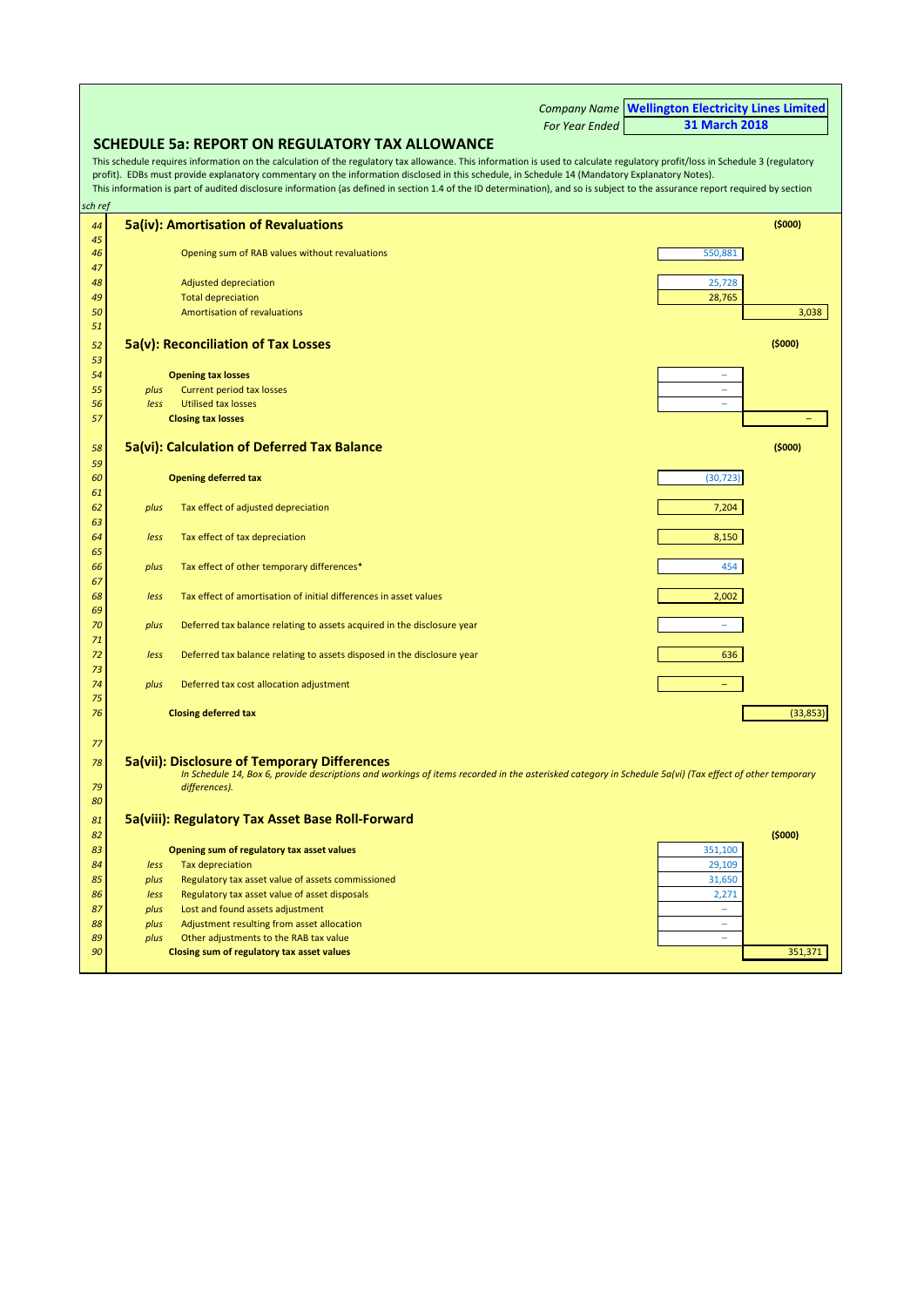<span id="page-14-0"></span>

|                                                                             |                              | <b>Company Name</b>                                                                                                                                                                |                                   | <b>Wellington Electricity Lines Limited</b> |  |
|-----------------------------------------------------------------------------|------------------------------|------------------------------------------------------------------------------------------------------------------------------------------------------------------------------------|-----------------------------------|---------------------------------------------|--|
|                                                                             |                              | <b>For Year Ended</b>                                                                                                                                                              |                                   | <b>31 March 2018</b>                        |  |
| SCHEDULE 5b: REPORT ON RELATED PARTY TRANSACTIONS                           |                              |                                                                                                                                                                                    |                                   |                                             |  |
|                                                                             |                              | This schedule provides information on the valuation of related party transactions, in accordance with section 2.3.6 and 2.3.7 of the ID determination.                             |                                   |                                             |  |
|                                                                             |                              | This information is part of audited disclosure information (as defined in section 1.4 of the ID determination), and so is subject to the assurance report required by section 2.8. |                                   |                                             |  |
|                                                                             |                              |                                                                                                                                                                                    |                                   |                                             |  |
|                                                                             |                              |                                                                                                                                                                                    |                                   |                                             |  |
| 5b(i): Summary-Related Party Transactions                                   |                              | (5000)                                                                                                                                                                             |                                   |                                             |  |
| <b>Total regulatory income</b>                                              |                              | 32                                                                                                                                                                                 |                                   |                                             |  |
| <b>Operational expenditure</b>                                              |                              | 10,764                                                                                                                                                                             |                                   |                                             |  |
| Capital expenditure                                                         |                              | 2,490                                                                                                                                                                              |                                   |                                             |  |
| Market value of asset disposals                                             |                              | $\sim$                                                                                                                                                                             |                                   |                                             |  |
| Other related party transactions                                            |                              | $\overline{\phantom{a}}$                                                                                                                                                           |                                   |                                             |  |
|                                                                             |                              |                                                                                                                                                                                    |                                   |                                             |  |
| 5b(ii): Entities Involved in Related Party Transactions                     |                              |                                                                                                                                                                                    |                                   |                                             |  |
| Name of related party<br>International Infrastructure Services Company      |                              |                                                                                                                                                                                    | <b>Related party relationship</b> |                                             |  |
| Limited - NZ Branch (IISC)                                                  |                              | Same ultimate controlling party CK Hutchison Holdings Limited                                                                                                                      |                                   |                                             |  |
| <b>CHED Services Pty Limited</b>                                            |                              | Same ultimate controlling party CK Hutchison Holdings Limited                                                                                                                      |                                   |                                             |  |
| Cheung Kong Infrastructure Holdings Limited                                 |                              | Shareholder with same ultimate controlling party                                                                                                                                   |                                   |                                             |  |
| <b>Power Assets Holdings Limited</b>                                        |                              | Shareholder with same ultimate controlling party                                                                                                                                   |                                   |                                             |  |
| <b>Enviro NZ</b>                                                            |                              | Same ultimate controlling party CK Hutchison Holdings Limited                                                                                                                      |                                   |                                             |  |
| * include additional rows if needed                                         |                              |                                                                                                                                                                                    |                                   |                                             |  |
|                                                                             |                              |                                                                                                                                                                                    |                                   |                                             |  |
| <b>5b(iii): Related Party Transactions</b>                                  |                              |                                                                                                                                                                                    |                                   |                                             |  |
|                                                                             | <b>Related party</b>         |                                                                                                                                                                                    | <b>Value of</b>                   |                                             |  |
| Name of related party                                                       | transaction<br>type          | <b>Description of transaction</b>                                                                                                                                                  | transaction<br>(5000)             | <b>Basis for determining value</b>          |  |
|                                                                             |                              |                                                                                                                                                                                    |                                   |                                             |  |
| <b>International Infrastructure Services Company</b><br>Limited - NZ Branch | Opex                         | Back office, IT support services and systems operations                                                                                                                            | 6.857                             | ID clause 2.3.6(1)(f)                       |  |
| <b>International Infrastructure Services Company</b>                        |                              |                                                                                                                                                                                    |                                   |                                             |  |
| Limited - NZ Branch                                                         | Opex                         | <b>Electrical contracting services</b>                                                                                                                                             | 3,864                             | ID clause 2.3.6(1)(b)                       |  |
| Cheung Kong Infrastructure Holdings Limited                                 | Opex                         | Back office and IT support services                                                                                                                                                | 43                                | ID clause 2.3.6(1)(f)                       |  |
|                                                                             |                              | Creation and installation of software and system                                                                                                                                   |                                   |                                             |  |
| <b>CHED Services Pty Limited</b>                                            | Capex                        | enhancements                                                                                                                                                                       | 144                               | IM clause 2.2.11(5)(a)(i)                   |  |
| <b>International Infrastructure Services Company</b>                        |                              |                                                                                                                                                                                    |                                   |                                             |  |
| Limited - NZ Branch                                                         | Capex                        | <b>Project Management</b>                                                                                                                                                          | 2,346                             | IM clause 2.2.11(5)(a)(i)                   |  |
| <b>Enviro (NZ) Limited</b>                                                  | <b>Sales</b>                 | <b>Cost Recovery</b>                                                                                                                                                               | 32                                | ID clause 2.3.6(1)(f)                       |  |
|                                                                             | [Select one]                 |                                                                                                                                                                                    |                                   | [Select one]                                |  |
|                                                                             | [Select one]                 |                                                                                                                                                                                    |                                   | [Select one]                                |  |
|                                                                             | [Select one]                 |                                                                                                                                                                                    |                                   | [Select one]                                |  |
|                                                                             | [Select one]                 |                                                                                                                                                                                    |                                   | [Select one]                                |  |
|                                                                             | [Select one]                 |                                                                                                                                                                                    |                                   | [Select one]                                |  |
|                                                                             | [Select one]                 |                                                                                                                                                                                    |                                   | [Select one]                                |  |
|                                                                             | [Select one]                 |                                                                                                                                                                                    |                                   | [Select one]                                |  |
|                                                                             | [Select one]<br>[Select one] |                                                                                                                                                                                    |                                   | [Select one]<br>[Select one]                |  |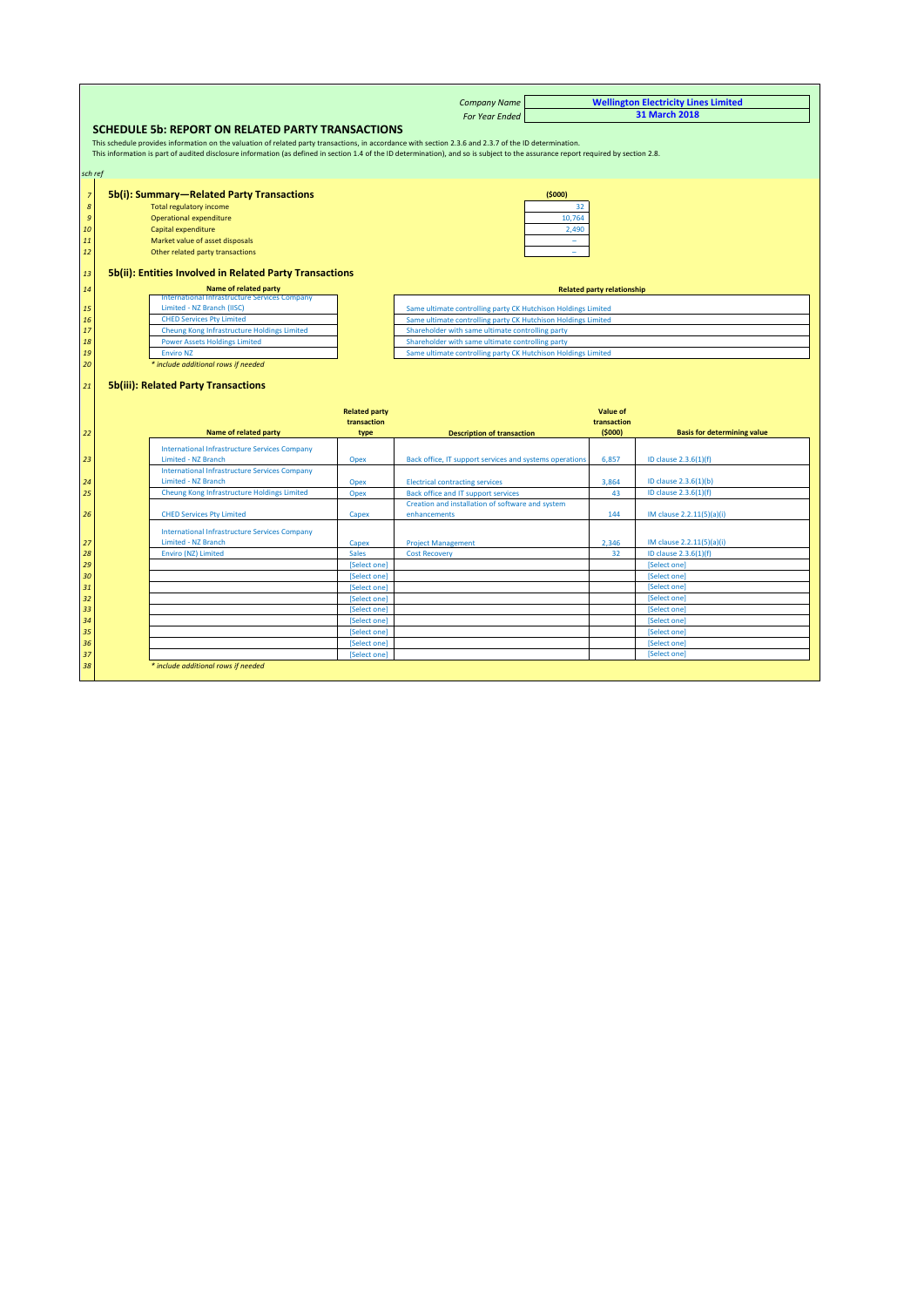|                                     |                                                                                                                                                                                                                                                                                                                                                                                                                                                                                          | <b>Company Name</b>   | <b>Wellington Electricity Lines Limited</b> |
|-------------------------------------|------------------------------------------------------------------------------------------------------------------------------------------------------------------------------------------------------------------------------------------------------------------------------------------------------------------------------------------------------------------------------------------------------------------------------------------------------------------------------------------|-----------------------|---------------------------------------------|
|                                     |                                                                                                                                                                                                                                                                                                                                                                                                                                                                                          | <b>For Year Ended</b> | <b>31 March 2018</b>                        |
|                                     | SCHEDULE 5c: REPORT ON TERM CREDIT SPREAD DIFFERENTIAL ALLOWANCE<br>This schedule is only to be completed if, as at the date of the most recently published financial statements, the weighted average original tenor of the debt portfolio (both qualifying debt and non-qualifying debt) is grea<br>This information is part of audited disclosure information (as defined in section 1.4 of the ID determination), and so is subject to the assurance report required by section 2.8. |                       |                                             |
| sch ref                             |                                                                                                                                                                                                                                                                                                                                                                                                                                                                                          |                       |                                             |
| $\pmb{8}$<br>$\boldsymbol{g}$<br>17 | 5c(i): Qualifying Debt (may be Commission only)                                                                                                                                                                                                                                                                                                                                                                                                                                          |                       |                                             |
| 18<br>19                            | 5c(ii): Attribution of Term Credit Spread Differential                                                                                                                                                                                                                                                                                                                                                                                                                                   |                       |                                             |
| 20<br>21                            | Gross term credit spread differential<br>1,554                                                                                                                                                                                                                                                                                                                                                                                                                                           |                       |                                             |
| 22                                  | Total book value of interest bearing debt<br>712,533                                                                                                                                                                                                                                                                                                                                                                                                                                     |                       |                                             |
| 23                                  | 44%<br>Leverage                                                                                                                                                                                                                                                                                                                                                                                                                                                                          |                       |                                             |
| 24                                  | Average opening and closing RAB values<br>607,208                                                                                                                                                                                                                                                                                                                                                                                                                                        |                       |                                             |
| 25                                  | 37%<br><b>Attribution Rate (%)</b>                                                                                                                                                                                                                                                                                                                                                                                                                                                       |                       |                                             |
| 26                                  |                                                                                                                                                                                                                                                                                                                                                                                                                                                                                          |                       |                                             |
| 27                                  | Term credit spread differential allowance                                                                                                                                                                                                                                                                                                                                                                                                                                                |                       |                                             |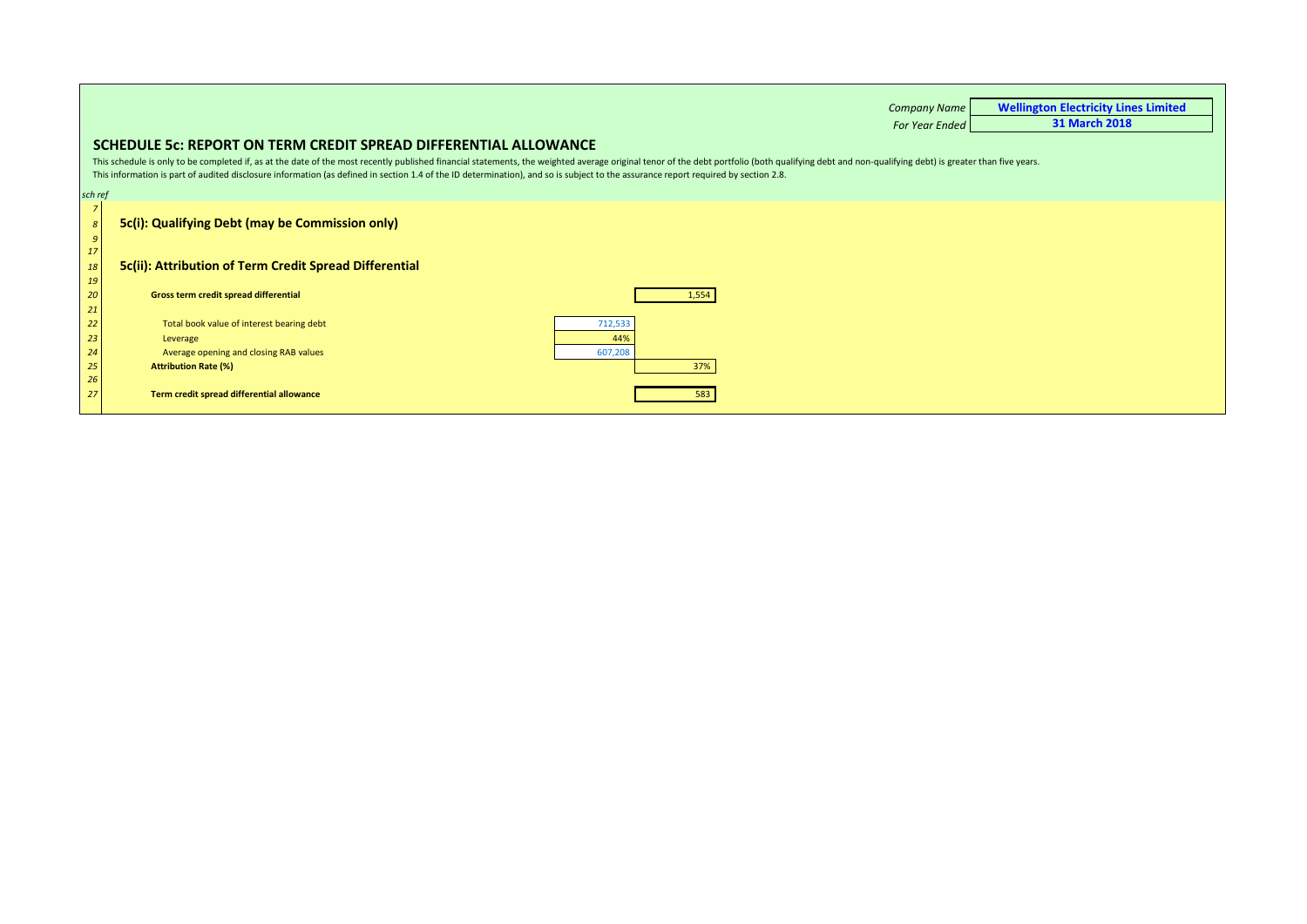|                |                                                                                                                                                                                                                                |                          | <b>Company Name</b>      |                        | <b>Wellington Electricity Lines Limited</b> |                          |
|----------------|--------------------------------------------------------------------------------------------------------------------------------------------------------------------------------------------------------------------------------|--------------------------|--------------------------|------------------------|---------------------------------------------|--------------------------|
|                |                                                                                                                                                                                                                                |                          | <b>For Year Ended</b>    |                        | <b>31 March 2018</b>                        |                          |
|                | <b>SCHEDULE 5d: REPORT ON COST ALLOCATIONS</b>                                                                                                                                                                                 |                          |                          |                        |                                             |                          |
|                | This schedule provides information on the allocation of operational costs. EDBs must provide explanatory comment on their cost allocation in Schedule 14 (Mandatory Explanatory Notes), including on the impact of any reclass |                          |                          |                        |                                             |                          |
|                | This information is part of audited disclosure information (as defined in section 1.4 of the ID determination), and so is subject to the assurance report required by section 2.8.                                             |                          |                          |                        |                                             |                          |
|                |                                                                                                                                                                                                                                |                          |                          |                        |                                             |                          |
| sch ref        |                                                                                                                                                                                                                                |                          |                          |                        |                                             |                          |
| $\overline{z}$ | <b>5d(i): Operating Cost Allocations</b>                                                                                                                                                                                       |                          |                          |                        |                                             |                          |
| 8              |                                                                                                                                                                                                                                |                          | Value allocated (\$000s) |                        |                                             |                          |
|                |                                                                                                                                                                                                                                |                          | <b>Electricity</b>       | <b>Non-electricity</b> |                                             |                          |
|                |                                                                                                                                                                                                                                | Arm's length             | distribution             | distribution           |                                             | <b>OVABAA allocation</b> |
| $\mathfrak{g}$ |                                                                                                                                                                                                                                | deduction                | services                 | services               | <b>Total</b>                                | increase (\$000s)        |
| 10             | Service interruptions and emergencies                                                                                                                                                                                          |                          |                          |                        |                                             |                          |
| 11             | Directly attributable                                                                                                                                                                                                          |                          | 4,612                    |                        |                                             |                          |
| 12             | Not directly attributable                                                                                                                                                                                                      | $\overline{\phantom{a}}$ |                          | ۳                      |                                             |                          |
| 13             | <b>Total attributable to regulated service</b>                                                                                                                                                                                 |                          | 4,612                    |                        |                                             |                          |
| 14             | <b>Vegetation management</b>                                                                                                                                                                                                   |                          |                          |                        |                                             |                          |
| 15             | Directly attributable                                                                                                                                                                                                          |                          | 1,874                    |                        |                                             |                          |
| 16             | Not directly attributable                                                                                                                                                                                                      | $\sim$                   |                          | ۳                      |                                             |                          |
| 17             | <b>Total attributable to regulated service</b>                                                                                                                                                                                 |                          | 1,874                    |                        |                                             |                          |
| 18             | Routine and corrective maintenance and inspection                                                                                                                                                                              |                          |                          |                        |                                             |                          |
| 19             | Directly attributable                                                                                                                                                                                                          |                          | 9,692                    |                        |                                             |                          |
| 20             | Not directly attributable                                                                                                                                                                                                      | $\sim$                   | $=$                      | ÷                      |                                             |                          |
| 21             | <b>Total attributable to regulated service</b>                                                                                                                                                                                 |                          | 9,692                    |                        |                                             |                          |
| 22             | <b>Asset replacement and renewal</b>                                                                                                                                                                                           |                          |                          |                        |                                             |                          |
| 23             | Directly attributable                                                                                                                                                                                                          |                          | 802                      |                        |                                             |                          |
| 24             | Not directly attributable                                                                                                                                                                                                      | $\equiv$                 | $=$                      | ÷.                     |                                             |                          |
| 25             | <b>Total attributable to regulated service</b>                                                                                                                                                                                 |                          | 802                      |                        |                                             |                          |
| 26             | System operations and network support                                                                                                                                                                                          |                          |                          |                        |                                             |                          |
| 27             | Directly attributable                                                                                                                                                                                                          |                          | 4,726                    |                        |                                             |                          |
| 28             | Not directly attributable                                                                                                                                                                                                      | $\equiv$                 | ÷                        | ۳                      |                                             |                          |
| 29             | <b>Total attributable to regulated service</b>                                                                                                                                                                                 |                          | 4,726                    |                        |                                             |                          |
| 30             | <b>Business support</b>                                                                                                                                                                                                        |                          |                          |                        |                                             |                          |
| 31             | Directly attributable                                                                                                                                                                                                          |                          | 11,603                   |                        |                                             |                          |
| 32             | Not directly attributable                                                                                                                                                                                                      |                          | -                        | ۰                      |                                             |                          |
| 33<br>34       | <b>Total attributable to regulated service</b>                                                                                                                                                                                 |                          | 11,603                   |                        |                                             |                          |
| 35             | <b>Operating costs directly attributable</b>                                                                                                                                                                                   |                          | 33,311                   |                        |                                             |                          |
| 36             | <b>Operating costs not directly attributable</b>                                                                                                                                                                               |                          | ۳                        | ۰                      |                                             |                          |
| 37             | <b>Operational expenditure</b>                                                                                                                                                                                                 |                          | 33,311                   |                        |                                             |                          |
| 38             |                                                                                                                                                                                                                                |                          |                          |                        |                                             |                          |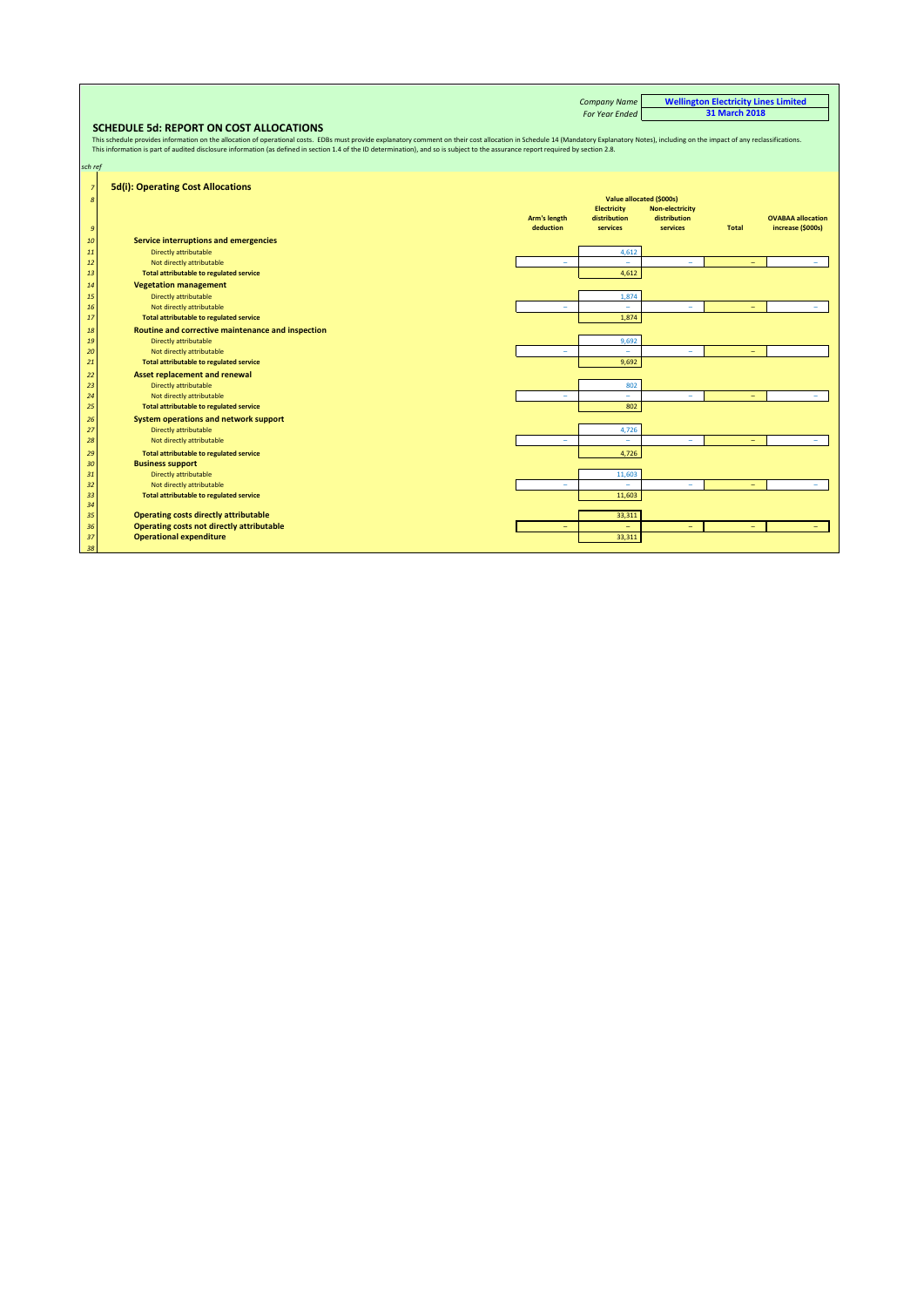<span id="page-17-0"></span>

|          |                                                     | <b>Company Name</b>                                                                                                                                                                                                            | <b>Wellington Electricity Lines Limited</b>  |
|----------|-----------------------------------------------------|--------------------------------------------------------------------------------------------------------------------------------------------------------------------------------------------------------------------------------|----------------------------------------------|
|          |                                                     | <b>For Year Ended</b>                                                                                                                                                                                                          | <b>31 March 2018</b>                         |
|          | <b>SCHEDULE 5d: REPORT ON COST ALLOCATIONS</b>      |                                                                                                                                                                                                                                |                                              |
|          |                                                     | This schedule provides information on the allocation of operational costs. EDBs must provide explanatory comment on their cost allocation in Schedule 14 (Mandatory Explanatory Notes), including on the impact of any reclass |                                              |
|          |                                                     | This information is part of audited disclosure information (as defined in section 1.4 of the ID determination), and so is subject to the assurance report required by section 2.8.                                             |                                              |
|          |                                                     |                                                                                                                                                                                                                                |                                              |
| sch ref  |                                                     |                                                                                                                                                                                                                                |                                              |
| 39       | 5d(ii): Other Cost Allocations                      |                                                                                                                                                                                                                                |                                              |
|          |                                                     |                                                                                                                                                                                                                                |                                              |
| 40       | Pass through and recoverable costs                  | (5000)                                                                                                                                                                                                                         |                                              |
| 41       | Pass through costs                                  |                                                                                                                                                                                                                                |                                              |
| 42       | Directly attributable                               | 4,124                                                                                                                                                                                                                          |                                              |
| 43       | Not directly attributable                           | $\sim$                                                                                                                                                                                                                         |                                              |
| 44       | <b>Total attributable to regulated service</b>      | 4,124                                                                                                                                                                                                                          |                                              |
| 45       | <b>Recoverable costs</b>                            |                                                                                                                                                                                                                                |                                              |
| 46       | Directly attributable                               | 70,063                                                                                                                                                                                                                         |                                              |
| 47       | Not directly attributable                           | $\sim$                                                                                                                                                                                                                         |                                              |
| 48       | <b>Total attributable to regulated service</b>      | 70,063                                                                                                                                                                                                                         |                                              |
| 49       |                                                     |                                                                                                                                                                                                                                |                                              |
| 50       | 5d(iii): Changes in Cost Allocations* +             |                                                                                                                                                                                                                                |                                              |
| 51       |                                                     |                                                                                                                                                                                                                                | (5000)                                       |
| 52       | <b>Change in cost allocation 1</b>                  |                                                                                                                                                                                                                                | <b>Current Year (CY)</b><br>$CY-1$           |
| 53       | Cost category                                       | <b>Original allocation</b><br>$\overline{\phantom{a}}$                                                                                                                                                                         | $\overline{\phantom{a}}$<br>۰                |
| 54       | Original allocator or line items                    | ٠<br>New allocation                                                                                                                                                                                                            | $\equiv$<br>٠                                |
| 55       | New allocator or line items                         | ÷<br><b>Difference</b>                                                                                                                                                                                                         | $\equiv$<br>÷                                |
| 56       |                                                     |                                                                                                                                                                                                                                |                                              |
| 57       | Rationale for change                                | N/A                                                                                                                                                                                                                            |                                              |
| 58       |                                                     |                                                                                                                                                                                                                                |                                              |
| 59       |                                                     |                                                                                                                                                                                                                                |                                              |
| 60       |                                                     |                                                                                                                                                                                                                                | (5000)<br>$CY-1$<br><b>Current Year (CY)</b> |
| 61<br>62 | <b>Change in cost allocation 2</b><br>Cost category | <b>Original allocation</b><br>$\overline{\phantom{a}}$                                                                                                                                                                         | $\equiv$<br>÷                                |
| 63       | Original allocator or line items                    | ÷,<br>New allocation                                                                                                                                                                                                           | ٠                                            |
| 64       | New allocator or line items                         | ÷.<br><b>Difference</b>                                                                                                                                                                                                        | $\equiv$<br>$\equiv$                         |
| 65       |                                                     |                                                                                                                                                                                                                                |                                              |
| 66       | Rationale for change                                | N/A                                                                                                                                                                                                                            |                                              |
| 67       |                                                     |                                                                                                                                                                                                                                |                                              |
| 68       |                                                     |                                                                                                                                                                                                                                |                                              |
| 69       |                                                     |                                                                                                                                                                                                                                | (5000)                                       |
| 70       | <b>Change in cost allocation 3</b>                  |                                                                                                                                                                                                                                | <b>Current Year (CY)</b><br>$CY-1$           |
| 71<br>72 | Cost category<br>Original allocator or line items   | <b>Original allocation</b><br>$\qquad \qquad =$<br>New allocation<br>$\overline{\phantom{a}}$                                                                                                                                  | $\qquad \qquad =$<br>$\equiv$<br>÷.<br>۳     |
| 73       | New allocator or line items                         | <b>Difference</b><br>$\sim$                                                                                                                                                                                                    | $\equiv$<br>÷                                |
| 74       |                                                     |                                                                                                                                                                                                                                |                                              |
| 75       | Rationale for change                                | N/A                                                                                                                                                                                                                            |                                              |
| 76       |                                                     |                                                                                                                                                                                                                                |                                              |
| 77       |                                                     |                                                                                                                                                                                                                                |                                              |
| 78       |                                                     | * a change in cost allocation must be completed for each cost allocator change that has occurred in the disclosure year. A movement in an allocator metric is not a change in allocator or component.                          |                                              |
| 79       | t include additional rows if needed                 |                                                                                                                                                                                                                                |                                              |
|          |                                                     |                                                                                                                                                                                                                                |                                              |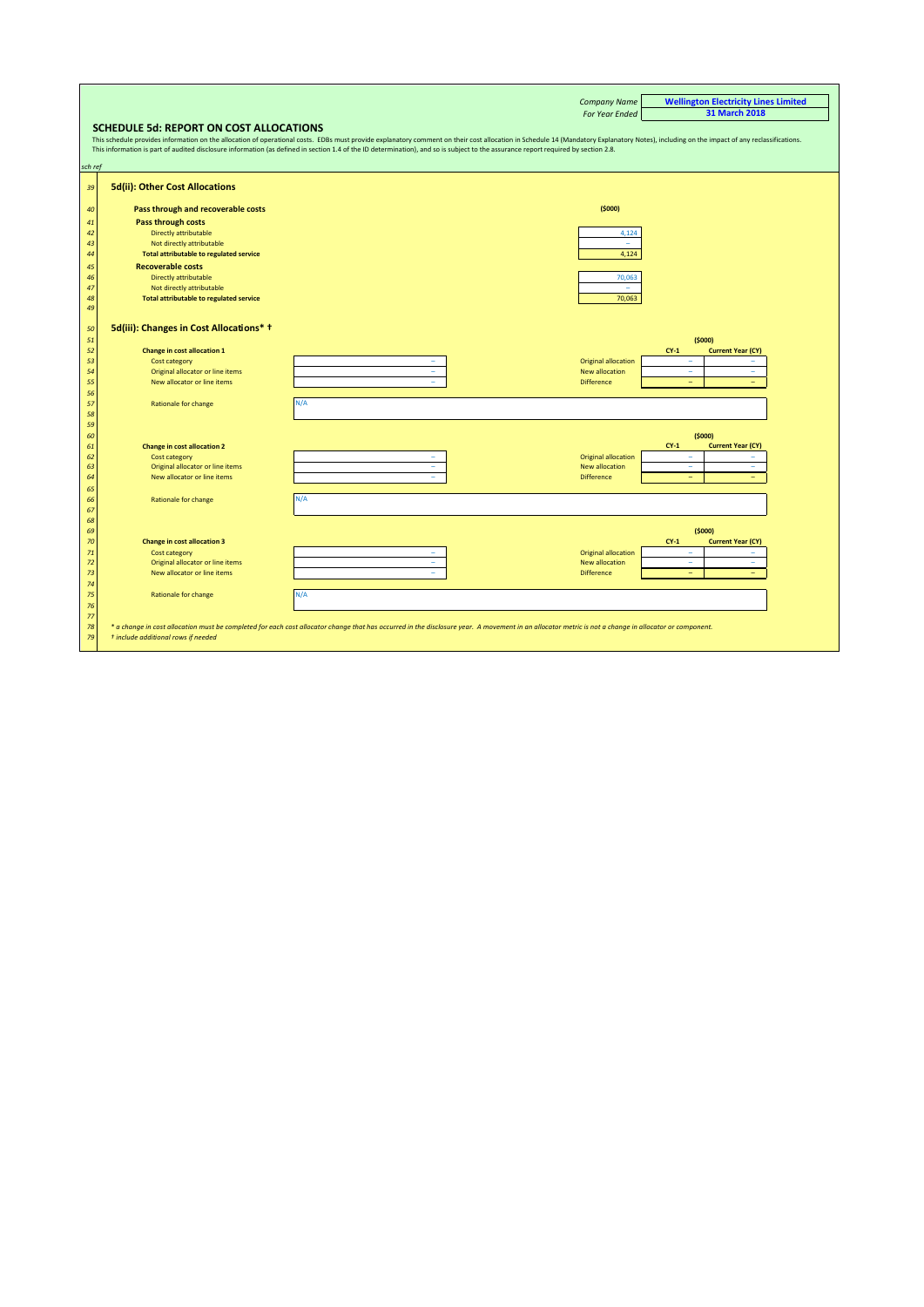|                |                                                                                                                                                                                                                                                                                                                                                                                                                                                                                                                                                                       |                          | <b>Company Name</b> |                                                        | <b>Wellington Electricity Lines Limited</b>          |  |  |  |  |  |  |  |  |
|----------------|-----------------------------------------------------------------------------------------------------------------------------------------------------------------------------------------------------------------------------------------------------------------------------------------------------------------------------------------------------------------------------------------------------------------------------------------------------------------------------------------------------------------------------------------------------------------------|--------------------------|---------------------|--------------------------------------------------------|------------------------------------------------------|--|--|--|--|--|--|--|--|
|                |                                                                                                                                                                                                                                                                                                                                                                                                                                                                                                                                                                       |                          | For Year Ended      |                                                        | 31 March 2018                                        |  |  |  |  |  |  |  |  |
|                | <b>SCHEDULE 5e: REPORT ON ASSET ALLOCATIONS</b><br>This schedule requires information on the allocation of asset values. This information supports the calculation of the RAB value in Schedule 4.<br>EDBs must provide explanatory comment on their cost allocation in Schedule 14 (Mandatory Explanatory Notes), including on the impact of any changes in asset allocations. This information is part of audited<br>disclosure information (as defined in section 1.4 of the ID determination), and so is subject to the assurance report required by section 2.8. |                          |                     |                                                        |                                                      |  |  |  |  |  |  |  |  |
| sch ref        |                                                                                                                                                                                                                                                                                                                                                                                                                                                                                                                                                                       |                          |                     |                                                        |                                                      |  |  |  |  |  |  |  |  |
| $\overline{7}$ | <b>5e(i): Regulated Service Asset Values</b>                                                                                                                                                                                                                                                                                                                                                                                                                                                                                                                          |                          |                     |                                                        |                                                      |  |  |  |  |  |  |  |  |
|                |                                                                                                                                                                                                                                                                                                                                                                                                                                                                                                                                                                       |                          |                     | <b>Value allocated</b>                                 |                                                      |  |  |  |  |  |  |  |  |
| 8<br>9         |                                                                                                                                                                                                                                                                                                                                                                                                                                                                                                                                                                       |                          |                     | (5000s)<br><b>Electricity distribution</b><br>services |                                                      |  |  |  |  |  |  |  |  |
| 10             | <b>Subtransmission lines</b>                                                                                                                                                                                                                                                                                                                                                                                                                                                                                                                                          |                          |                     |                                                        |                                                      |  |  |  |  |  |  |  |  |
| 11<br>12       | Directly attributable<br>Not directly attributable                                                                                                                                                                                                                                                                                                                                                                                                                                                                                                                    |                          |                     | 2,670<br>÷                                             |                                                      |  |  |  |  |  |  |  |  |
| 13             | <b>Total attributable to regulated service</b>                                                                                                                                                                                                                                                                                                                                                                                                                                                                                                                        |                          |                     | 2,670                                                  |                                                      |  |  |  |  |  |  |  |  |
| 14             | <b>Subtransmission cables</b>                                                                                                                                                                                                                                                                                                                                                                                                                                                                                                                                         |                          |                     |                                                        |                                                      |  |  |  |  |  |  |  |  |
| 15<br>16       | Directly attributable<br>Not directly attributable                                                                                                                                                                                                                                                                                                                                                                                                                                                                                                                    |                          |                     | 51,974<br>÷,                                           |                                                      |  |  |  |  |  |  |  |  |
| 17             | <b>Total attributable to regulated service</b>                                                                                                                                                                                                                                                                                                                                                                                                                                                                                                                        |                          |                     | 51,974                                                 |                                                      |  |  |  |  |  |  |  |  |
| 18             | Zone substations                                                                                                                                                                                                                                                                                                                                                                                                                                                                                                                                                      |                          |                     |                                                        |                                                      |  |  |  |  |  |  |  |  |
| 19<br>20       | <b>Directly attributable</b><br>Not directly attributable                                                                                                                                                                                                                                                                                                                                                                                                                                                                                                             |                          |                     | 50,931                                                 |                                                      |  |  |  |  |  |  |  |  |
| 21             | Total attributable to regulated service                                                                                                                                                                                                                                                                                                                                                                                                                                                                                                                               |                          |                     | 50,931                                                 |                                                      |  |  |  |  |  |  |  |  |
| 22             | <b>Distribution and LV lines</b>                                                                                                                                                                                                                                                                                                                                                                                                                                                                                                                                      |                          |                     |                                                        |                                                      |  |  |  |  |  |  |  |  |
| 23             | Directly attributable                                                                                                                                                                                                                                                                                                                                                                                                                                                                                                                                                 |                          |                     | 148,041                                                |                                                      |  |  |  |  |  |  |  |  |
| 24<br>25       | Not directly attributable<br><b>Total attributable to regulated service</b>                                                                                                                                                                                                                                                                                                                                                                                                                                                                                           |                          |                     | 148,041                                                |                                                      |  |  |  |  |  |  |  |  |
| 26             | <b>Distribution and LV cables</b>                                                                                                                                                                                                                                                                                                                                                                                                                                                                                                                                     |                          |                     |                                                        |                                                      |  |  |  |  |  |  |  |  |
| 27             | Directly attributable                                                                                                                                                                                                                                                                                                                                                                                                                                                                                                                                                 |                          |                     | 209,704                                                |                                                      |  |  |  |  |  |  |  |  |
| 28<br>29       | Not directly attributable<br>Total attributable to regulated service                                                                                                                                                                                                                                                                                                                                                                                                                                                                                                  |                          |                     | 209,704                                                |                                                      |  |  |  |  |  |  |  |  |
| 30             | <b>Distribution substations and transformers</b>                                                                                                                                                                                                                                                                                                                                                                                                                                                                                                                      |                          |                     |                                                        |                                                      |  |  |  |  |  |  |  |  |
| 31<br>32       | Directly attributable                                                                                                                                                                                                                                                                                                                                                                                                                                                                                                                                                 |                          |                     | 96,687<br>÷                                            |                                                      |  |  |  |  |  |  |  |  |
| 33             | Not directly attributable<br>Total attributable to regulated service                                                                                                                                                                                                                                                                                                                                                                                                                                                                                                  |                          |                     | 96,687                                                 |                                                      |  |  |  |  |  |  |  |  |
| 34             | <b>Distribution switchgear</b>                                                                                                                                                                                                                                                                                                                                                                                                                                                                                                                                        |                          |                     |                                                        |                                                      |  |  |  |  |  |  |  |  |
| 35<br>36       | Directly attributable<br>Not directly attributable                                                                                                                                                                                                                                                                                                                                                                                                                                                                                                                    |                          |                     | 32,493                                                 |                                                      |  |  |  |  |  |  |  |  |
| 37             | Total attributable to regulated service                                                                                                                                                                                                                                                                                                                                                                                                                                                                                                                               |                          |                     | 32,493                                                 |                                                      |  |  |  |  |  |  |  |  |
| 38             | <b>Other network assets</b>                                                                                                                                                                                                                                                                                                                                                                                                                                                                                                                                           |                          |                     |                                                        |                                                      |  |  |  |  |  |  |  |  |
| 39<br>40       | Directly attributable<br>Not directly attributable                                                                                                                                                                                                                                                                                                                                                                                                                                                                                                                    |                          |                     | 11,136                                                 |                                                      |  |  |  |  |  |  |  |  |
| 41             | Total attributable to regulated service                                                                                                                                                                                                                                                                                                                                                                                                                                                                                                                               |                          |                     | 11,136                                                 |                                                      |  |  |  |  |  |  |  |  |
| 42             | <b>Non-network assets</b>                                                                                                                                                                                                                                                                                                                                                                                                                                                                                                                                             |                          |                     |                                                        |                                                      |  |  |  |  |  |  |  |  |
| 43<br>44       | Directly attributable<br>Not directly attributable                                                                                                                                                                                                                                                                                                                                                                                                                                                                                                                    |                          |                     | 8,218<br>÷                                             |                                                      |  |  |  |  |  |  |  |  |
| 45             | <b>Total attributable to regulated service</b>                                                                                                                                                                                                                                                                                                                                                                                                                                                                                                                        |                          |                     | 8,218                                                  |                                                      |  |  |  |  |  |  |  |  |
| 46<br>47       | Regulated service asset value directly attributable                                                                                                                                                                                                                                                                                                                                                                                                                                                                                                                   |                          |                     | 611,855                                                |                                                      |  |  |  |  |  |  |  |  |
| 48             | Regulated service asset value not directly attributable                                                                                                                                                                                                                                                                                                                                                                                                                                                                                                               |                          |                     |                                                        |                                                      |  |  |  |  |  |  |  |  |
| 49<br>50       | <b>Total closing RAB value</b>                                                                                                                                                                                                                                                                                                                                                                                                                                                                                                                                        |                          |                     | 611,855                                                |                                                      |  |  |  |  |  |  |  |  |
|                |                                                                                                                                                                                                                                                                                                                                                                                                                                                                                                                                                                       |                          |                     |                                                        |                                                      |  |  |  |  |  |  |  |  |
| 51             | 5e(ii): Changes in Asset Allocations* +                                                                                                                                                                                                                                                                                                                                                                                                                                                                                                                               |                          |                     |                                                        |                                                      |  |  |  |  |  |  |  |  |
| 52<br>53       | Change in asset value allocation 1                                                                                                                                                                                                                                                                                                                                                                                                                                                                                                                                    |                          |                     |                                                        | (5000)<br>$CY-1$<br><b>Current Year (CY)</b>         |  |  |  |  |  |  |  |  |
| 54             | <b>Asset category</b>                                                                                                                                                                                                                                                                                                                                                                                                                                                                                                                                                 |                          |                     | <b>Original allocation</b>                             | ۰                                                    |  |  |  |  |  |  |  |  |
| 55<br>56       | Original allocator or line items<br>New allocator or line items                                                                                                                                                                                                                                                                                                                                                                                                                                                                                                       | ÷<br>$\overline{a}$      |                     | New allocation<br><b>Difference</b>                    | ÷<br>$\overline{\phantom{0}}$                        |  |  |  |  |  |  |  |  |
| 57             |                                                                                                                                                                                                                                                                                                                                                                                                                                                                                                                                                                       |                          |                     |                                                        |                                                      |  |  |  |  |  |  |  |  |
| 58<br>59       | Rationale for change                                                                                                                                                                                                                                                                                                                                                                                                                                                                                                                                                  | N/A                      |                     |                                                        |                                                      |  |  |  |  |  |  |  |  |
| 60             |                                                                                                                                                                                                                                                                                                                                                                                                                                                                                                                                                                       |                          |                     |                                                        |                                                      |  |  |  |  |  |  |  |  |
| 61             |                                                                                                                                                                                                                                                                                                                                                                                                                                                                                                                                                                       |                          |                     |                                                        | (5000)                                               |  |  |  |  |  |  |  |  |
| 62<br>63       | Change in asset value allocation 2<br><b>Asset category</b>                                                                                                                                                                                                                                                                                                                                                                                                                                                                                                           |                          |                     | <b>Original allocation</b>                             | $CY-1$<br><b>Current Year (CY)</b><br>۰              |  |  |  |  |  |  |  |  |
| 64             | Original allocator or line items                                                                                                                                                                                                                                                                                                                                                                                                                                                                                                                                      | $\overline{\phantom{a}}$ |                     | New allocation                                         | ٠<br>٠                                               |  |  |  |  |  |  |  |  |
| 65<br>66       | New allocator or line items                                                                                                                                                                                                                                                                                                                                                                                                                                                                                                                                           | ÷                        |                     | <b>Difference</b>                                      | $\overline{\phantom{0}}$<br>$\overline{\phantom{0}}$ |  |  |  |  |  |  |  |  |
| 67             | Rationale for change                                                                                                                                                                                                                                                                                                                                                                                                                                                                                                                                                  | N/A                      |                     |                                                        |                                                      |  |  |  |  |  |  |  |  |
| 68             |                                                                                                                                                                                                                                                                                                                                                                                                                                                                                                                                                                       |                          |                     |                                                        |                                                      |  |  |  |  |  |  |  |  |
| 69<br>70       |                                                                                                                                                                                                                                                                                                                                                                                                                                                                                                                                                                       |                          |                     |                                                        | (5000)                                               |  |  |  |  |  |  |  |  |
| 71             | Change in asset value allocation 3                                                                                                                                                                                                                                                                                                                                                                                                                                                                                                                                    |                          |                     |                                                        | $CY-1$<br><b>Current Year (CY)</b>                   |  |  |  |  |  |  |  |  |
| 72<br>73       | <b>Asset category</b><br>Original allocator or line items                                                                                                                                                                                                                                                                                                                                                                                                                                                                                                             |                          |                     | <b>Original allocation</b><br>New allocation           | ٠                                                    |  |  |  |  |  |  |  |  |
| 74             | New allocator or line items                                                                                                                                                                                                                                                                                                                                                                                                                                                                                                                                           | ÷,                       |                     | <b>Difference</b>                                      | ÷<br>$\equiv$                                        |  |  |  |  |  |  |  |  |
| 75<br>76       | Rationale for change                                                                                                                                                                                                                                                                                                                                                                                                                                                                                                                                                  | N/A                      |                     |                                                        |                                                      |  |  |  |  |  |  |  |  |
| 77             |                                                                                                                                                                                                                                                                                                                                                                                                                                                                                                                                                                       |                          |                     |                                                        |                                                      |  |  |  |  |  |  |  |  |
| 78<br>79       | * a change in asset allocation must be completed for each allocator or component change that has occurred in the disclosure year. A movement in an allocator metric is not a change in allocator or component.                                                                                                                                                                                                                                                                                                                                                        |                          |                     |                                                        |                                                      |  |  |  |  |  |  |  |  |
| 80             | t include additional rows if needed                                                                                                                                                                                                                                                                                                                                                                                                                                                                                                                                   |                          |                     |                                                        |                                                      |  |  |  |  |  |  |  |  |
|                |                                                                                                                                                                                                                                                                                                                                                                                                                                                                                                                                                                       |                          |                     |                                                        |                                                      |  |  |  |  |  |  |  |  |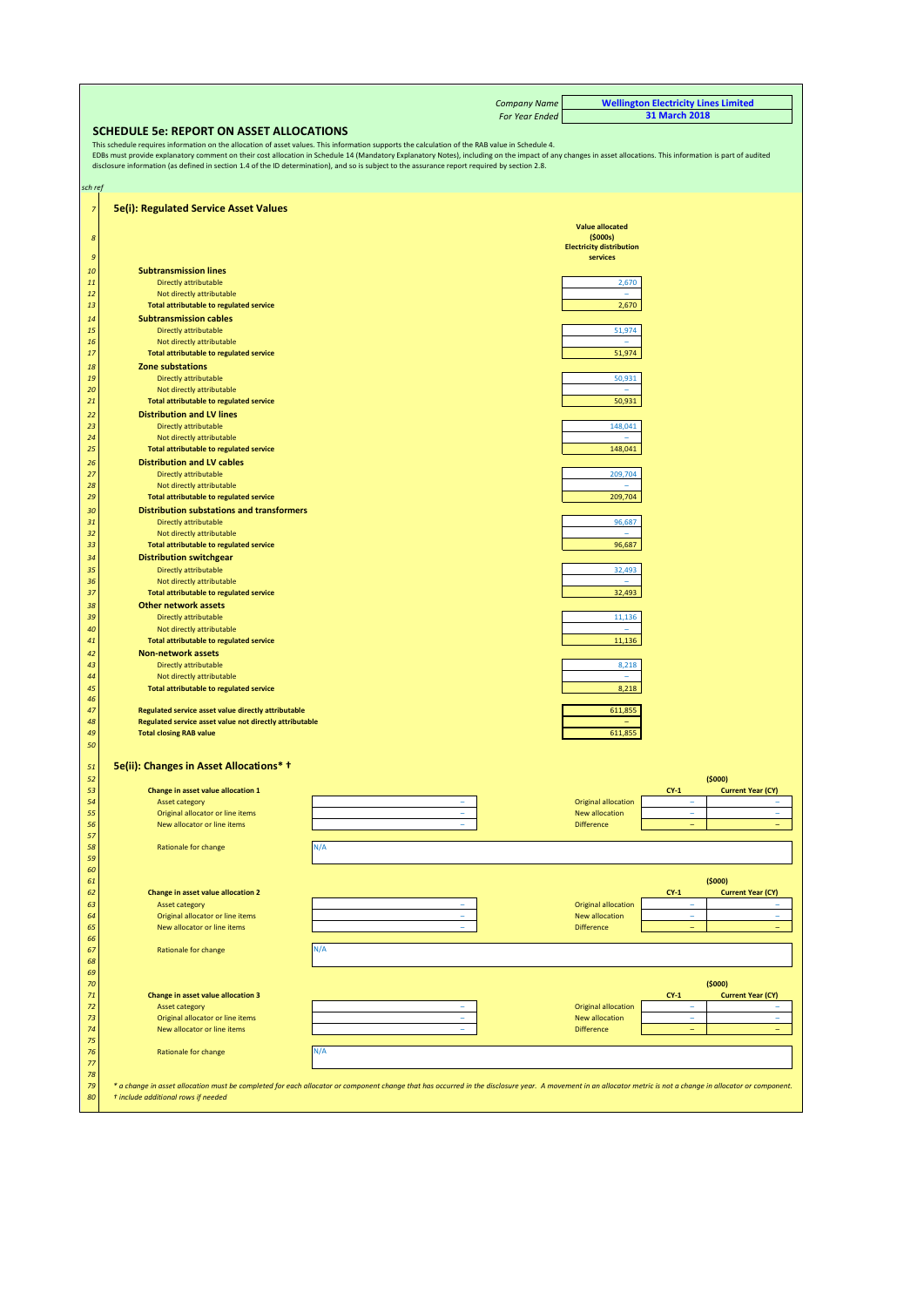|          |      |                                                                                                                                                                                       | <b>Company Name</b>   | <b>Wellington Electricity Lines Limited</b> |                              |
|----------|------|---------------------------------------------------------------------------------------------------------------------------------------------------------------------------------------|-----------------------|---------------------------------------------|------------------------------|
|          |      |                                                                                                                                                                                       | <b>For Year Ended</b> | 31 March 2018                               |                              |
|          |      | SCHEDULE 6a: REPORT ON CAPITAL EXPENDITURE FOR THE DISCLOSURE YEAR                                                                                                                    |                       |                                             |                              |
|          |      | This schedule requires a breakdown of capital expenditure on assets incurred in the disclosure year, including any assets in respect of which capital contributions are received, but |                       |                                             |                              |
|          |      | excluding assets that are vested assets. Information on expenditure on assets must be provided on an accounting accruals basis and must exclude finance costs.                        |                       |                                             |                              |
|          |      | EDBs must provide explanatory comment on their expenditure on assets in Schedule 14 (Explanatory Notes to Templates).                                                                 |                       |                                             |                              |
|          |      | This information is part of audited disclosure information (as defined in section 1.4 of the ID determination), and so is subject to the assurance report required by section 2.8.    |                       |                                             |                              |
|          |      |                                                                                                                                                                                       |                       |                                             |                              |
|          |      |                                                                                                                                                                                       |                       |                                             |                              |
| sch ref  |      |                                                                                                                                                                                       |                       |                                             |                              |
| 7        |      | 6a(i): Expenditure on Assets                                                                                                                                                          |                       | (5000)                                      | (5000)                       |
| 8        |      | <b>Consumer connection</b>                                                                                                                                                            |                       |                                             | 9,902                        |
| 9        |      | System growth                                                                                                                                                                         |                       |                                             | 729                          |
| 10       |      | Asset replacement and renewal                                                                                                                                                         |                       |                                             | 20,347                       |
| 11       |      | <b>Asset relocations</b>                                                                                                                                                              |                       |                                             | 4,030                        |
| 12       |      | Reliability, safety and environment:                                                                                                                                                  |                       |                                             |                              |
| 13       |      | <b>Quality of supply</b>                                                                                                                                                              |                       | 2,584                                       |                              |
| 14       |      | Legislative and regulatory                                                                                                                                                            |                       |                                             |                              |
| 15       |      | Other reliability, safety and environment                                                                                                                                             |                       | 1,031                                       |                              |
| 16       |      | Total reliability, safety and environment                                                                                                                                             |                       |                                             | 3,615                        |
| 17       |      | <b>Expenditure on network assets</b>                                                                                                                                                  |                       |                                             | 38,624                       |
| 18       |      | Expenditure on non-network assets                                                                                                                                                     |                       |                                             | 430                          |
| 19       |      |                                                                                                                                                                                       |                       |                                             |                              |
| 20       |      | <b>Expenditure on assets</b>                                                                                                                                                          |                       |                                             | 39,053                       |
| 21       | plus | Cost of financing                                                                                                                                                                     |                       |                                             | 222                          |
| 22       | less | Value of capital contributions                                                                                                                                                        |                       |                                             | 11,429                       |
| 23<br>24 | plus | Value of vested assets                                                                                                                                                                |                       |                                             | ÷,                           |
| 25       |      | <b>Capital expenditure</b>                                                                                                                                                            |                       |                                             | 27,846                       |
|          |      |                                                                                                                                                                                       |                       |                                             |                              |
| 26       |      | 6a(ii): Subcomponents of Expenditure on Assets (where known)                                                                                                                          |                       |                                             | (5000)                       |
| 27       |      | Energy efficiency and demand side management, reduction of energy losses                                                                                                              |                       |                                             | $\qquad \qquad \blacksquare$ |
| 28       |      | Overhead to underground conversion                                                                                                                                                    |                       |                                             |                              |
| 29       |      | <b>Research and development</b>                                                                                                                                                       |                       |                                             | ÷                            |
|          |      |                                                                                                                                                                                       |                       |                                             |                              |
| 30       |      | <b>6a(iii): Consumer Connection</b>                                                                                                                                                   |                       |                                             |                              |
| 31       |      | Consumer types defined by EDB*                                                                                                                                                        |                       | (5000)                                      | (5000)                       |
| 32       |      | Substation                                                                                                                                                                            |                       | 4,161                                       |                              |
| 33       |      | Subdivision                                                                                                                                                                           |                       | 3,388                                       |                              |
| 34       |      | <b>High Voltage Connection</b>                                                                                                                                                        |                       |                                             |                              |
| 35       |      | <b>Residential &amp; Commercial Customers (Low Voltage)</b>                                                                                                                           |                       | 2,219                                       |                              |
| 36       |      | <b>Public lighting</b>                                                                                                                                                                |                       | 134                                         |                              |
| 37       |      | * include additional rows if needed                                                                                                                                                   |                       |                                             |                              |
| 38<br>39 |      | <b>Consumer connection expenditure</b>                                                                                                                                                |                       |                                             | 9,902                        |
| 40       | less | Capital contributions funding consumer connection expenditure                                                                                                                         |                       | 7,272                                       |                              |
| 41       |      | <b>Consumer connection less capital contributions</b>                                                                                                                                 |                       |                                             | 2,630                        |
|          |      |                                                                                                                                                                                       |                       |                                             | <b>Asset</b>                 |
| 42       |      | 6a(iv): System Growth and Asset Replacement and Renewal                                                                                                                               |                       |                                             | <b>Replacement and</b>       |
| 43       |      |                                                                                                                                                                                       |                       | <b>System Growth</b>                        | Renewal                      |
| 44       |      |                                                                                                                                                                                       |                       | (5000)                                      | (5000)                       |
| 45       |      | Subtransmission                                                                                                                                                                       |                       | 294                                         | 774                          |
| 46       |      | Zone substations                                                                                                                                                                      |                       | 160                                         | 753                          |
| 47       |      | <b>Distribution and LV lines</b>                                                                                                                                                      |                       |                                             | 9,906                        |
| 48       |      | <b>Distribution and LV cables</b>                                                                                                                                                     |                       | 250                                         | 1,698                        |
| 49       |      | Distribution substations and transformers                                                                                                                                             |                       | 24                                          | 3,419                        |
| 50       |      | Distribution switchgear                                                                                                                                                               |                       | ÷,                                          | 3,324                        |
| 51<br>52 |      | Other network assets                                                                                                                                                                  |                       | 729                                         | 473<br>20,347                |
| 53       | less | System growth and asset replacement and renewal expenditure<br>Capital contributions funding system growth and asset replacement and renewal                                          |                       | 1                                           | 119                          |
| 54       |      | System growth and asset replacement and renewal less capital contributions                                                                                                            |                       | 728                                         | 20,228                       |
| 55       |      |                                                                                                                                                                                       |                       |                                             |                              |
|          |      |                                                                                                                                                                                       |                       |                                             |                              |
| 56       |      | 6a(v): Asset Relocations                                                                                                                                                              |                       |                                             |                              |
| 57       |      | Project or programme*                                                                                                                                                                 |                       | (5000)                                      | (5000)                       |
| 58       |      | <b>Pole Replacements</b>                                                                                                                                                              |                       | 2,714                                       |                              |
| 59       |      | <b>Transmission Gully</b>                                                                                                                                                             |                       | 294                                         |                              |
| 60       |      | [Description of material project or programme]                                                                                                                                        |                       | ÷                                           |                              |
| 61       |      | [Description of material project or programme]                                                                                                                                        |                       | Ξ                                           |                              |
| 62       |      | [Description of material project or programme]                                                                                                                                        |                       | ۳                                           |                              |
| 63       |      | * include additional rows if needed                                                                                                                                                   |                       |                                             |                              |
| 64       |      | All other projects or programmes - asset relocations                                                                                                                                  |                       | 1,022                                       |                              |
| 65       |      | <b>Asset relocations expenditure</b>                                                                                                                                                  |                       |                                             | 4,030                        |
| 66       | less | Capital contributions funding asset relocations                                                                                                                                       |                       | 4,037                                       |                              |
| 67       |      | Asset relocations less capital contributions                                                                                                                                          |                       |                                             | (7)                          |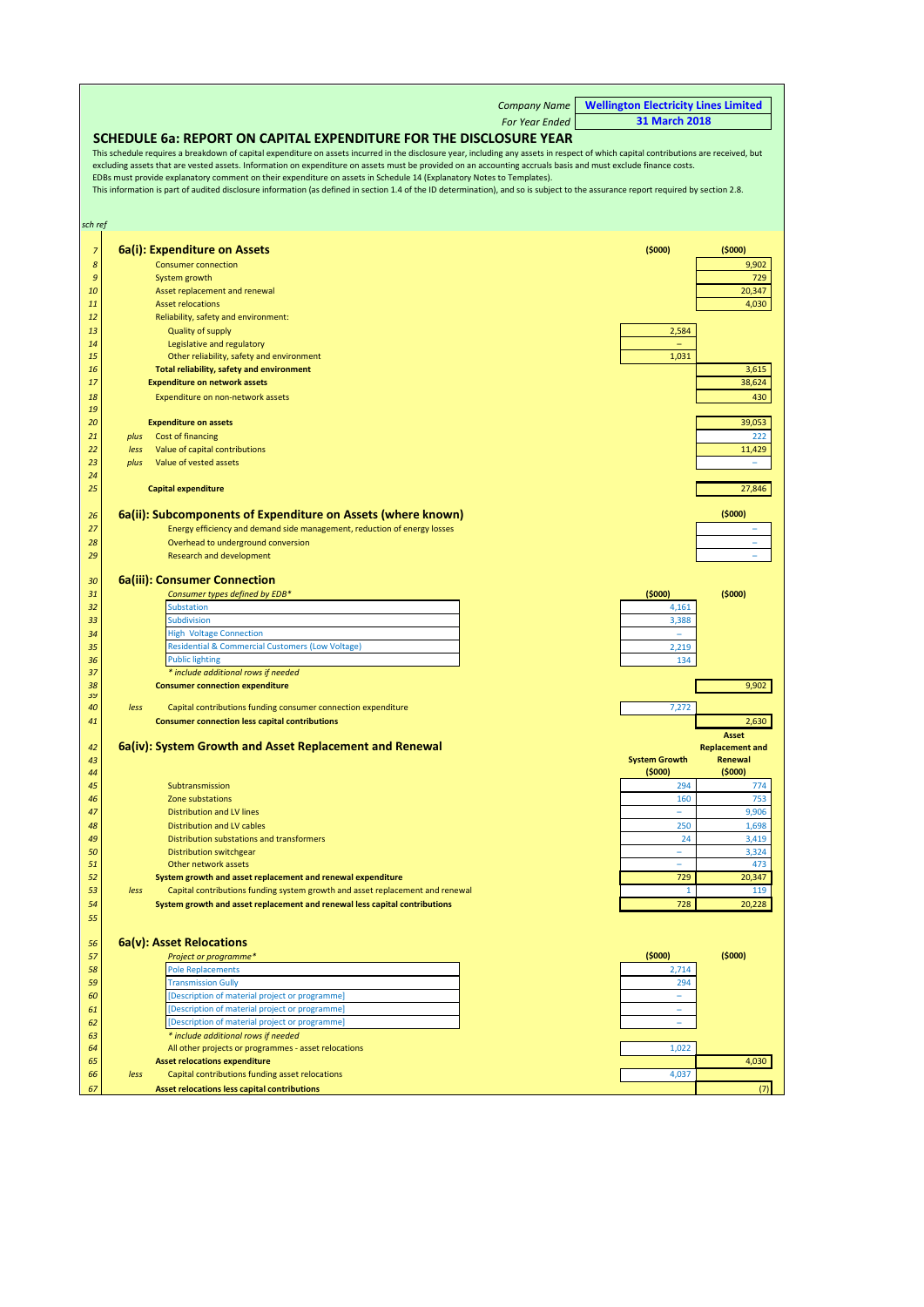<span id="page-20-0"></span>

|            |      |                                                                                                                                                                                                                                                                                                             | <b>Company Name</b> | <b>Wellington Electricity Lines Limited</b> |
|------------|------|-------------------------------------------------------------------------------------------------------------------------------------------------------------------------------------------------------------------------------------------------------------------------------------------------------------|---------------------|---------------------------------------------|
|            |      |                                                                                                                                                                                                                                                                                                             | For Year Ended      | <b>31 March 2018</b>                        |
|            |      | SCHEDULE 6a: REPORT ON CAPITAL EXPENDITURE FOR THE DISCLOSURE YEAR                                                                                                                                                                                                                                          |                     |                                             |
|            |      | This schedule requires a breakdown of capital expenditure on assets incurred in the disclosure year, including any assets in respect of which capital contributions are received, but                                                                                                                       |                     |                                             |
|            |      | excluding assets that are vested assets. Information on expenditure on assets must be provided on an accounting accruals basis and must exclude finance costs.                                                                                                                                              |                     |                                             |
|            |      | EDBs must provide explanatory comment on their expenditure on assets in Schedule 14 (Explanatory Notes to Templates).<br>This information is part of audited disclosure information (as defined in section 1.4 of the ID determination), and so is subject to the assurance report required by section 2.8. |                     |                                             |
|            |      |                                                                                                                                                                                                                                                                                                             |                     |                                             |
|            |      |                                                                                                                                                                                                                                                                                                             |                     |                                             |
| sch ref    |      |                                                                                                                                                                                                                                                                                                             |                     |                                             |
| 68         |      |                                                                                                                                                                                                                                                                                                             |                     |                                             |
| 69         |      | 6a(vi): Quality of Supply                                                                                                                                                                                                                                                                                   |                     |                                             |
| 70         |      | Project or programme*                                                                                                                                                                                                                                                                                       |                     | (5000)<br>(5000)                            |
| 71         |      | <b>Spares</b>                                                                                                                                                                                                                                                                                               |                     | 627                                         |
| 72         |      | <b>Worst Performing Feeders</b>                                                                                                                                                                                                                                                                             |                     | 832                                         |
| 73         |      | <b>Reliability Improvement Projects</b>                                                                                                                                                                                                                                                                     |                     | 1,125                                       |
| 74         |      | [Description of material project or programme]                                                                                                                                                                                                                                                              |                     |                                             |
| 75         |      | [Description of material project or programme]                                                                                                                                                                                                                                                              |                     |                                             |
| 76<br>77   |      | * include additional rows if needed<br>All other projects programmes - quality of supply                                                                                                                                                                                                                    |                     | ÷                                           |
| 78         |      | <b>Quality of supply expenditure</b>                                                                                                                                                                                                                                                                        |                     | 2,584                                       |
| 79         | less | Capital contributions funding quality of supply                                                                                                                                                                                                                                                             |                     |                                             |
| 80         |      | Quality of supply less capital contributions                                                                                                                                                                                                                                                                |                     | 2,584                                       |
|            |      |                                                                                                                                                                                                                                                                                                             |                     |                                             |
| 81         |      | 6a(vii): Legislative and Regulatory                                                                                                                                                                                                                                                                         |                     |                                             |
| 82<br>83   |      | Project or programme*<br>[Description of material project or programme]                                                                                                                                                                                                                                     |                     | (5000)<br>(5000)                            |
| 84         |      | [Description of material project or programme]                                                                                                                                                                                                                                                              |                     |                                             |
| 85         |      | [Description of material project or programme]                                                                                                                                                                                                                                                              |                     |                                             |
| 86         |      | [Description of material project or programme]                                                                                                                                                                                                                                                              |                     |                                             |
| 87         |      | [Description of material project or programme]                                                                                                                                                                                                                                                              |                     |                                             |
| 88         |      | * include additional rows if needed                                                                                                                                                                                                                                                                         |                     |                                             |
| 89<br>90   |      | All other projects or programmes - legislative and regulatory                                                                                                                                                                                                                                               |                     | L,                                          |
| 91         | less | Legislative and regulatory expenditure<br>Capital contributions funding legislative and regulatory                                                                                                                                                                                                          |                     |                                             |
| 92         |      | Legislative and regulatory less capital contributions                                                                                                                                                                                                                                                       |                     |                                             |
|            |      |                                                                                                                                                                                                                                                                                                             |                     |                                             |
| 93         |      | 6a(viii): Other Reliability, Safety and Environment                                                                                                                                                                                                                                                         |                     |                                             |
| 94         |      | Project or programme*                                                                                                                                                                                                                                                                                       |                     | (5000)<br>(5000)                            |
| 95<br>96   |      | <b>Seismic Strengthening</b><br>[Description of material project or programme]                                                                                                                                                                                                                              |                     | 1,031                                       |
| 97         |      | [Description of material project or programme]                                                                                                                                                                                                                                                              |                     |                                             |
| 98         |      | [Description of material project or programme]                                                                                                                                                                                                                                                              |                     |                                             |
| 99         |      | [Description of material project or programme]                                                                                                                                                                                                                                                              |                     |                                             |
| 100        |      | * include additional rows if needed                                                                                                                                                                                                                                                                         |                     |                                             |
| 101        |      | All other projects or programmes - other reliability, safety and environment                                                                                                                                                                                                                                |                     | ÷,                                          |
| 102<br>103 |      | Other reliability, safety and environment expenditure                                                                                                                                                                                                                                                       |                     | 1,031                                       |
| 104        | less | Capital contributions funding other reliability, safety and environment<br>Other reliability, safety and environment less capital contributions                                                                                                                                                             |                     | 1,031                                       |
| 105        |      |                                                                                                                                                                                                                                                                                                             |                     |                                             |
|            |      |                                                                                                                                                                                                                                                                                                             |                     |                                             |
| 106        |      | 6a(ix): Non-Network Assets                                                                                                                                                                                                                                                                                  |                     |                                             |
| 107        |      | <b>Routine expenditure</b>                                                                                                                                                                                                                                                                                  |                     |                                             |
| 108<br>109 |      | Project or programme*<br>Software                                                                                                                                                                                                                                                                           |                     | (5000)<br>(5000)<br>89                      |
| 110        |      | <b>Office Equipment</b>                                                                                                                                                                                                                                                                                     |                     | 340                                         |
| 111        |      | [Description of material project or programme]                                                                                                                                                                                                                                                              |                     |                                             |
| 112        |      | [Description of material project or programme]                                                                                                                                                                                                                                                              |                     |                                             |
| 113        |      | [Description of material project or programme]                                                                                                                                                                                                                                                              |                     |                                             |
| 114        |      | * include additional rows if needed                                                                                                                                                                                                                                                                         |                     |                                             |
| <b>115</b> |      | All other projects or programmes - routine expenditure                                                                                                                                                                                                                                                      |                     |                                             |
| 116        |      | <b>Routine expenditure</b>                                                                                                                                                                                                                                                                                  |                     | 430                                         |
| 117        |      | <b>Atypical expenditure</b>                                                                                                                                                                                                                                                                                 |                     |                                             |
| 118        |      | Project or programme*                                                                                                                                                                                                                                                                                       |                     | (5000)<br>(5000)                            |
| 119<br>120 |      | [Description of material project or programme]                                                                                                                                                                                                                                                              |                     |                                             |
| 121        |      | [Description of material project or programme]<br>[Description of material project or programme]                                                                                                                                                                                                            |                     |                                             |
| 122        |      | [Description of material project or programme]                                                                                                                                                                                                                                                              |                     |                                             |
| 123        |      | [Description of material project or programme]                                                                                                                                                                                                                                                              |                     |                                             |
| 124        |      | * include additional rows if needed                                                                                                                                                                                                                                                                         |                     |                                             |
| 125        |      | All other projects or programmes - atypical expenditure                                                                                                                                                                                                                                                     |                     |                                             |
| 126        |      | <b>Atypical expenditure</b>                                                                                                                                                                                                                                                                                 |                     |                                             |
| 127<br>128 |      | <b>Expenditure on non-network assets</b>                                                                                                                                                                                                                                                                    |                     | 430                                         |
|            |      |                                                                                                                                                                                                                                                                                                             |                     |                                             |
|            |      |                                                                                                                                                                                                                                                                                                             |                     |                                             |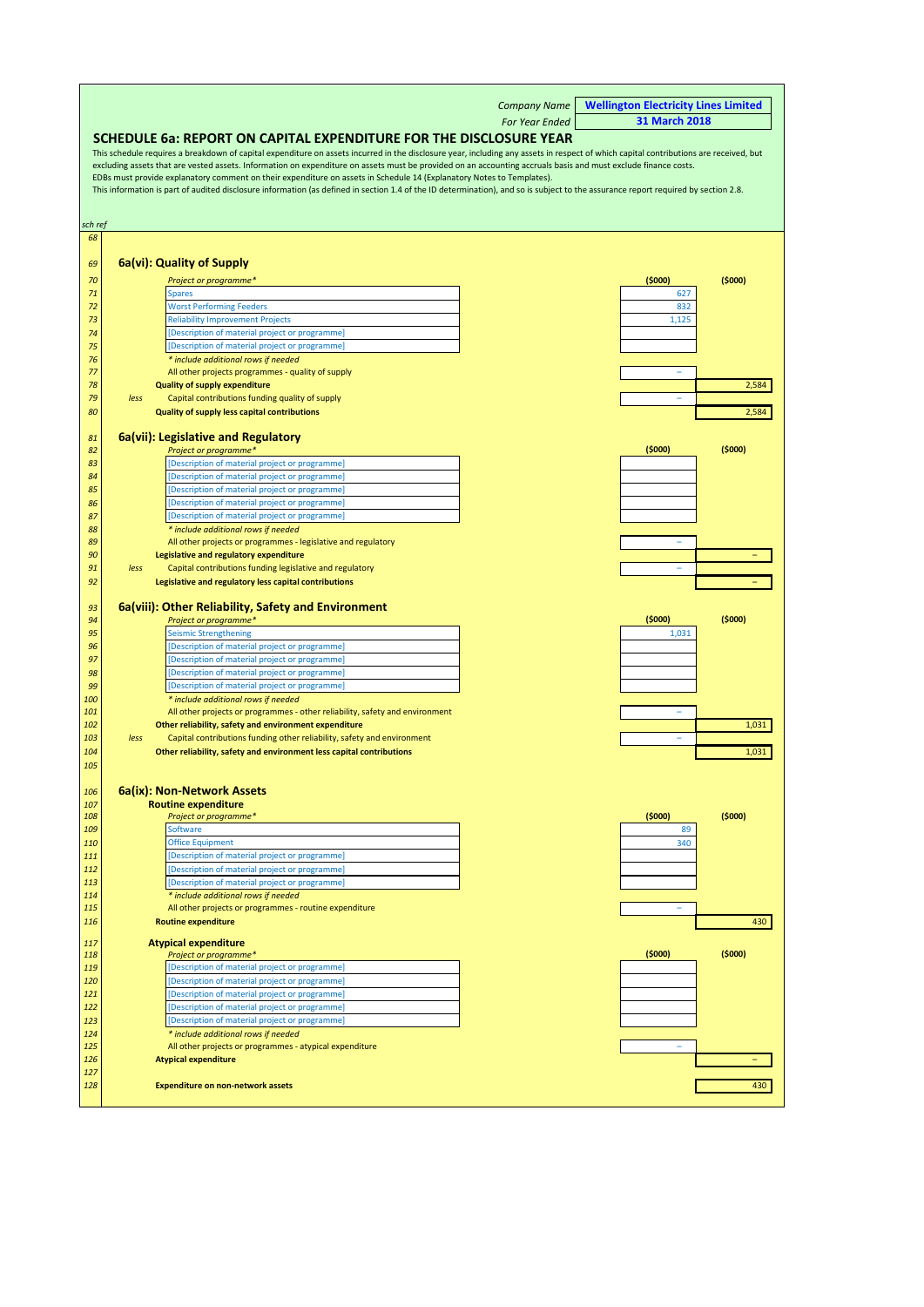<span id="page-21-0"></span>

|                |                                                                                                                                                                                       |        | <b>Company Name Wellington Electricity Lines Limited</b> |
|----------------|---------------------------------------------------------------------------------------------------------------------------------------------------------------------------------------|--------|----------------------------------------------------------|
|                | <b>For Year Ended</b>                                                                                                                                                                 |        | <b>31 March 2018</b>                                     |
|                | SCHEDULE 6b: REPORT ON OPERATIONAL EXPENDITURE FOR THE DISCLOSURE YEAR                                                                                                                |        |                                                          |
|                | This schedule requires a breakdown of operational expenditure incurred in the disclosure year.                                                                                        |        |                                                          |
|                | EDBs must provide explanatory comment on their operational expenditure in Schedule 14 (Explanatory notes to templates). This includes explanatory comment on any atypical operational |        |                                                          |
|                | expenditure and assets replaced or renewed as part of asset replacement and renewal operational expenditure, and additional information on insurance.                                 |        |                                                          |
|                | This information is part of audited disclosure information (as defined in section 1.4 of the ID determination), and so is subject to the assurance report required by section 2.8.    |        |                                                          |
| sch ref        |                                                                                                                                                                                       |        |                                                          |
|                |                                                                                                                                                                                       |        |                                                          |
| $\overline{7}$ | 6b(i): Operational Expenditure                                                                                                                                                        | (5000) | (5000)                                                   |
| 8              | Service interruptions and emergencies                                                                                                                                                 | 4,612  |                                                          |
| $\mathfrak{g}$ | <b>Vegetation management</b>                                                                                                                                                          | 1,874  |                                                          |
| 10             | Routine and corrective maintenance and inspection                                                                                                                                     | 9,692  |                                                          |
| 11             | Asset replacement and renewal                                                                                                                                                         | 802    |                                                          |
| <b>12</b>      | <b>Network opex</b>                                                                                                                                                                   |        | 16,981                                                   |
| 13             | System operations and network support                                                                                                                                                 | 4,726  |                                                          |
| 14             | <b>Business support</b>                                                                                                                                                               | 11,603 |                                                          |
| <b>15</b>      | <b>Non-network opex</b>                                                                                                                                                               |        | 16,329                                                   |
| 16             |                                                                                                                                                                                       |        |                                                          |
| 17             | <b>Operational expenditure</b>                                                                                                                                                        |        | 33,311                                                   |
| 18             | 6b(ii): Subcomponents of Operational Expenditure (where known)                                                                                                                        |        |                                                          |
| 19             | Energy efficiency and demand side management, reduction of energy losses                                                                                                              |        |                                                          |
| 20             | Direct billing*                                                                                                                                                                       |        | $\overline{\phantom{a}}$                                 |
| 21             | <b>Research and development</b>                                                                                                                                                       |        | $\overline{\phantom{0}}$                                 |
| 22             | <b>Insurance</b>                                                                                                                                                                      |        | 1,122                                                    |
| 23             | * Direct billing expenditure by suppliers that directly bill the majority of their consumers                                                                                          |        |                                                          |
|                |                                                                                                                                                                                       |        |                                                          |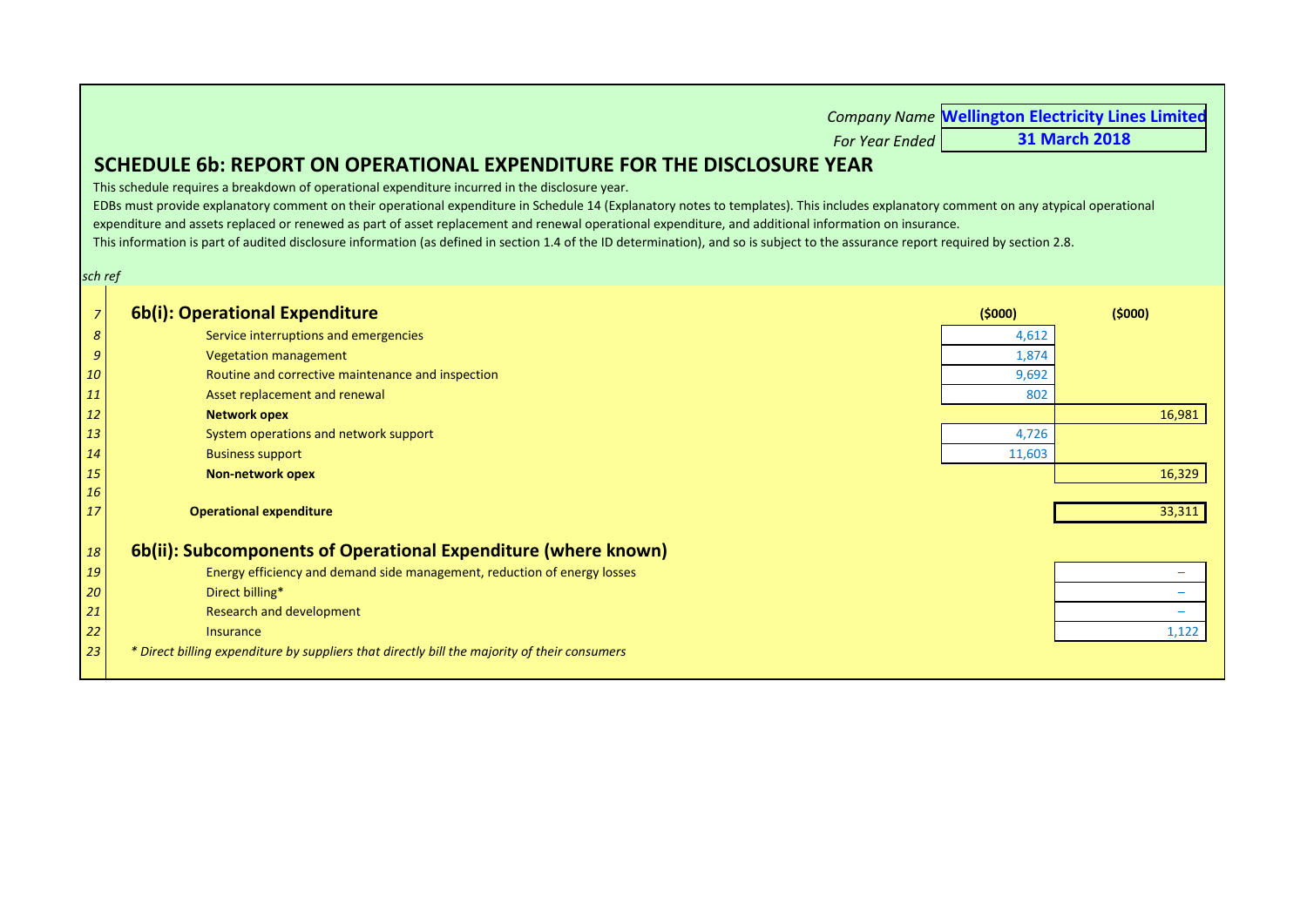*Company Name For Year Ended* **Wellington Electricity Lines Limited 31 March 2018**

## <span id="page-22-0"></span>**SCHEDULE 7: COMPARISON OF FORECASTS TO ACTUAL EXPENDITURE**

This schedule compares actual revenue and expenditure to the previous forecasts that were made for the disclosure year. Accordingly, this schedule requires the forecast revenue and expenditure information from previous disclosures to be inserted.

EDBs must provide explanatory comment on the variance between actual and target revenue and forecast expenditure in Schedule 14 (Mandatory Explanatory Notes). This information is part of the audited disclosure information (as defined in section 1.4 of the ID determination), and so is subject to the assurance report required by section 2.8. For the purpose of this audit, target revenue and forecast expenditures only need to be verified back to previous disclosures

#### *sch ref*

| $\overline{7}$ | 7(i): Revenue                                                                                                                                           | Target (\$000) <sup>1</sup>   | <b>Actual (\$000)</b> | % variance               |
|----------------|---------------------------------------------------------------------------------------------------------------------------------------------------------|-------------------------------|-----------------------|--------------------------|
| 8              | Line charge revenue                                                                                                                                     | 172,000                       | 174,966               | 2%                       |
|                |                                                                                                                                                         |                               |                       |                          |
| 9              | 7(ii): Expenditure on Assets                                                                                                                            | Forecast (\$000) <sup>2</sup> | <b>Actual (\$000)</b> | % variance               |
| 10             | <b>Consumer connection</b>                                                                                                                              | 7,330                         | 9,902                 | 35%                      |
| 11             | System growth                                                                                                                                           | 2,652                         | 729                   | (73%)                    |
| 12             | Asset replacement and renewal                                                                                                                           | 21,512                        | 20,347                | (5%)                     |
| 13             | <b>Asset relocations</b>                                                                                                                                | 1,734                         | 4,030                 | 132%                     |
| 14             | Reliability, safety and environment:                                                                                                                    |                               |                       |                          |
| 15             | <b>Quality of supply</b>                                                                                                                                | 1,705                         | 2,584                 | 52%                      |
| 16             | Legislative and regulatory                                                                                                                              |                               |                       |                          |
| 17             | Other reliability, safety and environment                                                                                                               | 1,459                         | 1,031                 | (29%)                    |
| 18             | Total reliability, safety and environment                                                                                                               | 3,164                         | 3,615                 | 14%                      |
| 19             | <b>Expenditure on network assets</b>                                                                                                                    | 36,392                        | 38,624                | 6%                       |
| 20             | Expenditure on non-network assets                                                                                                                       | 1,991                         | 430                   | (78%                     |
| 21             | <b>Expenditure on assets</b>                                                                                                                            | 38,383                        | 39,053                | 2%                       |
| 22             | 7(iii): Operational Expenditure                                                                                                                         |                               |                       |                          |
| 23             | Service interruptions and emergencies                                                                                                                   | 3,972                         | 4,612                 | 16%                      |
| 24             | <b>Vegetation management</b>                                                                                                                            | 1,480                         | 1,874                 | 27%                      |
| 25             | Routine and corrective maintenance and inspection                                                                                                       | 8,901                         | 9,692                 | 9%                       |
| 26             | Asset replacement and renewal                                                                                                                           | 840                           | 802                   | (5%)                     |
| 27             | <b>Network opex</b>                                                                                                                                     | 15,194                        | 16,981                | 12%                      |
|                |                                                                                                                                                         |                               |                       |                          |
| 28<br>29       | System operations and network support<br><b>Business support</b>                                                                                        | 4,830<br>11,458               | 4,726<br>11,603       | (2%)<br>1%               |
| 30             | <b>Non-network opex</b>                                                                                                                                 | 16,288                        | 16,329                | 0%                       |
| 31             | <b>Operational expenditure</b>                                                                                                                          | 31,482                        | 33,311                | 6%                       |
|                |                                                                                                                                                         |                               |                       |                          |
| 32             | 7(iv): Subcomponents of Expenditure on Assets (where known)                                                                                             |                               |                       |                          |
| 33             | Energy efficiency and demand side management, reduction of energy losses                                                                                |                               |                       |                          |
| 34             | Overhead to underground conversion                                                                                                                      |                               |                       |                          |
| 35             | <b>Research and development</b>                                                                                                                         | $\sim$                        | ÷                     |                          |
| 36             |                                                                                                                                                         |                               |                       |                          |
| 37             | 7(v): Subcomponents of Operational Expenditure (where known)                                                                                            |                               |                       |                          |
| 38             | Energy efficiency and demand side management, reduction of energy losses                                                                                |                               |                       |                          |
| 39             | <b>Direct billing</b>                                                                                                                                   |                               |                       |                          |
| 40             | <b>Research and development</b>                                                                                                                         | $\sim$                        | $\equiv$              | $\overline{\phantom{0}}$ |
| 41             | <b>Insurance</b>                                                                                                                                        | 1,008                         | 1,122                 | 11%                      |
| 42             |                                                                                                                                                         |                               |                       |                          |
| 43             | 1 From the nominal dollar target revenue for the disclosure year disclosed under clause 2.4.3(3) of this determination                                  |                               |                       |                          |
|                | 2 From the CY+1 nominal dollar expenditure forecasts disclosed in accordance with clause 2.6.6 for the forecast period starting at the beginning of the |                               |                       |                          |
| 44             | disclosure year (the second to last disclosure of Schedules 11a and 11b)                                                                                |                               |                       |                          |
|                |                                                                                                                                                         |                               |                       |                          |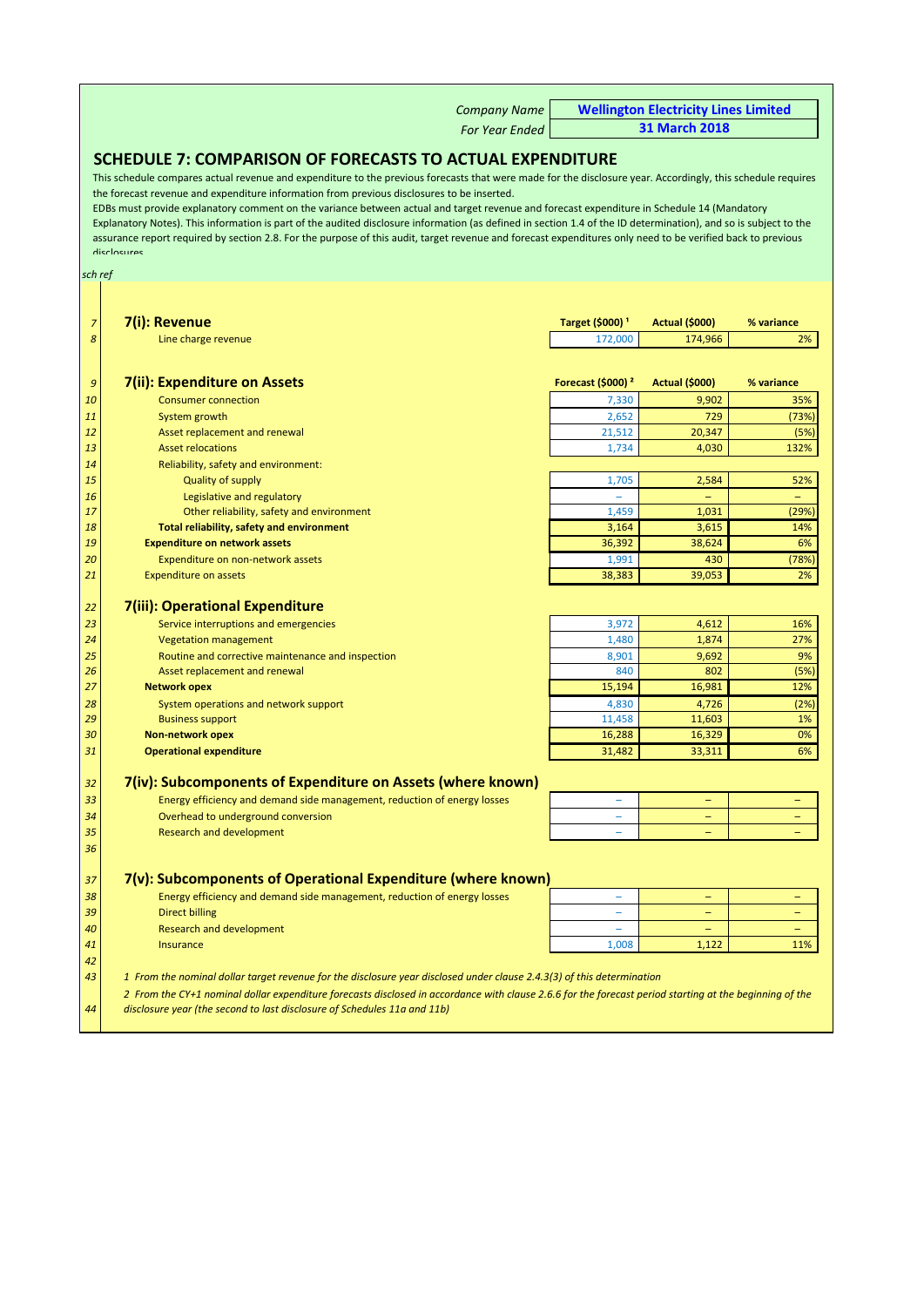| sch ref         | 8(i): Billed Quantities by Price Component    |                                                                                    | SCHEDULE 8: REPORT ON BILLED QUANTITIES AND LINE CHARGE REVENUES |                                           |                                                                | This schedule requires the billed quantities and associated line charge revenues for each price category code used by the EDB in its pricing schedules. Information is also required on the number of ICPs that are included i |                                             |                          |                        |                                   |                                                            |                           |           | Network / Sub-Network Name        | <b>Company Name</b><br><b>For Year Ended</b>     |               | <b>Wellington Electricity Lines Limited</b><br>31 March 2018 |                                                                         |
|-----------------|-----------------------------------------------|------------------------------------------------------------------------------------|------------------------------------------------------------------|-------------------------------------------|----------------------------------------------------------------|--------------------------------------------------------------------------------------------------------------------------------------------------------------------------------------------------------------------------------|---------------------------------------------|--------------------------|------------------------|-----------------------------------|------------------------------------------------------------|---------------------------|-----------|-----------------------------------|--------------------------------------------------|---------------|--------------------------------------------------------------|-------------------------------------------------------------------------|
|                 |                                               |                                                                                    |                                                                  |                                           |                                                                |                                                                                                                                                                                                                                |                                             |                          |                        |                                   |                                                            |                           |           |                                   |                                                  |               |                                                              |                                                                         |
|                 |                                               |                                                                                    |                                                                  |                                           |                                                                |                                                                                                                                                                                                                                | <b>Billed quantities by price component</b> |                          |                        |                                   |                                                            |                           |           |                                   |                                                  |               |                                                              |                                                                         |
| 12 <sup>1</sup> |                                               |                                                                                    |                                                                  |                                           |                                                                | <b>Price component</b>                                                                                                                                                                                                         | ixed Charge<br><b>FIXD)</b>                 | Demand (DAMD) (CAPY)     | <b>Capacity Charge</b> | <b>On-Pk Demand</b><br>Che (DOPC) | Pwr Factor Charge Uncontrolled /Var Night Charge<br>(PWRF) | Che (24 UC)               | (NITE)    | <b>EV Night Charge</b><br>EVNITE) | <b>Controlled Charge</b> All inclusive<br>(CTRL) | Charge (AICO) | Individual<br>Contracts (IC)                                 | Add extra                                                               |
| 14              | Consumer group name or price<br>category code | Consumer type or types (eg,<br>residential, commercial etc.)                       | <b>Standard or non-standard</b><br>consumer group (specify)      | Average no. of ICPs in<br>disclosure year | <b>Energy delivered to ICPs</b><br>in disclosure year<br>(MWh) | Unit charging basis (eg, days, kW of demand,<br>kVA of capacity, etc.)                                                                                                                                                         |                                             | kVA/month                | kVA/day                | kW/mth                            | kVAr/mth                                                   | kWh                       |           | <b>MIN</b>                        | Wh                                               |               |                                                              | columns for<br>additional billed<br>quantities by price<br>component as |
|                 | <b>RLU and RSU</b>                            | Domestic                                                                           | Standard                                                         | 149,805                                   | 1,065,854                                                      |                                                                                                                                                                                                                                | 54,664,587                                  |                          |                        |                                   |                                                            | 557.141.093               | 7,849,499 | 158,348                           | 51.642.243                                       | 449,063.30    |                                                              | necessary                                                               |
|                 | GLV300, GTX300                                | Large Commercial                                                                   | Standard                                                         | 426                                       | 146,189                                                        |                                                                                                                                                                                                                                | 160.179                                     |                          |                        |                                   |                                                            | 146 189 085               |           |                                   |                                                  |               |                                                              |                                                                         |
| 17 <sup>1</sup> | GTX1501                                       | Large Industrial                                                                   | Standard                                                         | -34                                       | 162.185                                                        |                                                                                                                                                                                                                                | 14.257                                      |                          | 35.645.424             | 406.123                           | 22.233                                                     | 162.184.653               |           |                                   |                                                  |               |                                                              |                                                                         |
| 18 <sup>1</sup> | GLV138, GTX138                                | Medium Commercia                                                                   | Standard                                                         | 399                                       | 51.995                                                         |                                                                                                                                                                                                                                | 145,486                                     |                          |                        |                                   |                                                            | 51,995,053                |           |                                   |                                                  |               |                                                              |                                                                         |
| 19 <sup>1</sup> | PAYER PAVIS GIVER GTX69                       | <b>Small Commercial</b>                                                            | Standard                                                         | 15.102                                    | 350.584                                                        |                                                                                                                                                                                                                                | 5.509.318                                   |                          |                        |                                   |                                                            | 350 584 474               |           |                                   |                                                  |               |                                                              |                                                                         |
|                 | GLV1500, GTX1500<br>G001. G002                | Small Industrial<br><b>Jn-metered</b>                                              | Standard<br>Standard                                             | 416<br>713                                | 466,963<br>23,996                                              |                                                                                                                                                                                                                                | 179,385<br>16.192.043                       | 1,429,764                | 77,350.53              |                                   |                                                            | 466.962.756<br>23,995,995 |           |                                   |                                                  |               |                                                              |                                                                         |
| 22              | <b>Individual Contracts</b>                   | <b>Individual Contracts</b>                                                        | Non-standard                                                     | 14                                        | 29,153                                                         |                                                                                                                                                                                                                                |                                             |                          |                        |                                   |                                                            | 29,153,228                |           |                                   |                                                  |               |                                                              |                                                                         |
| 23              |                                               |                                                                                    | [Select one]                                                     |                                           |                                                                |                                                                                                                                                                                                                                |                                             |                          |                        |                                   |                                                            |                           |           |                                   |                                                  |               |                                                              |                                                                         |
| 24              |                                               |                                                                                    | [Select one]                                                     |                                           |                                                                |                                                                                                                                                                                                                                |                                             |                          |                        |                                   |                                                            |                           |           |                                   |                                                  |               |                                                              |                                                                         |
| 25 <sub>1</sub> |                                               | Add extra rows for additional consumer groups or price category codes as necessary |                                                                  |                                           |                                                                |                                                                                                                                                                                                                                |                                             |                          |                        |                                   |                                                            |                           |           |                                   |                                                  |               |                                                              |                                                                         |
| 26 <sup>1</sup> |                                               |                                                                                    | <b>Standard consumer totals</b>                                  | 166,896                                   | 2,267,767                                                      |                                                                                                                                                                                                                                | 76.865.253                                  | 1,429,764                | 112,995,963            | 406,123                           | 22,233                                                     | 1,759,053,110             | 7,849,499 | 158,348                           | 51.642.243                                       | 449.063.303   | $\sim$                                                       |                                                                         |
| 27              |                                               |                                                                                    | Non-standard consumer totals                                     | 14                                        | 29,153                                                         |                                                                                                                                                                                                                                |                                             | $\overline{\phantom{a}}$ |                        | $\sim$                            | $\overline{\phantom{0}}$                                   | 29.153.228                | $\sim$    | $\overline{\phantom{a}}$          |                                                  |               | $\sim$                                                       |                                                                         |
| 28              |                                               |                                                                                    | <b>Total for all consumers</b>                                   | 166,910                                   | 2,296,920                                                      |                                                                                                                                                                                                                                | 76.865.253                                  | 1.429.764                | 112,995,963            | 406.123                           |                                                            | 22.233 1.788.206.338      | 7,849,499 | 158,348                           | 51.642.243                                       | 449.063.303   |                                                              |                                                                         |
| 29              |                                               |                                                                                    |                                                                  |                                           |                                                                |                                                                                                                                                                                                                                |                                             |                          |                        |                                   |                                                            |                           |           |                                   |                                                  |               |                                                              |                                                                         |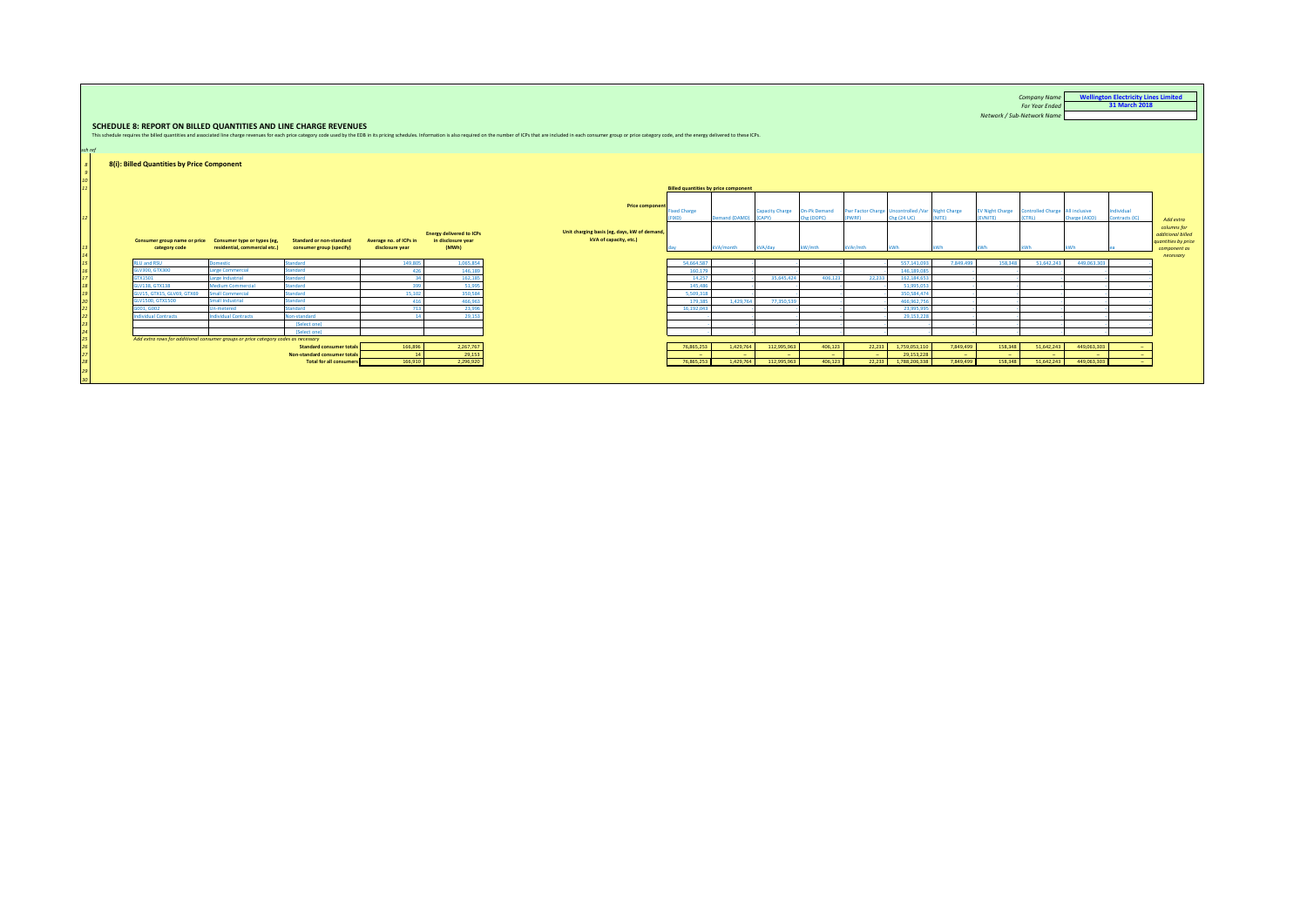<span id="page-24-0"></span>

| SCHEDULE 8: REPORT ON BILLED QUANTITIES AND LINE CHARGE REVENUES<br>This schedule requires the billed quantities and associated line charge revenues for each price category code used by the EDB in its pricing schedules. Information is also required on the number of ICPs that are included i<br>8(ii): Line Charge Revenues (\$000) by Price Component |                                                                                              |                                                                                                  |                                                        |                                                                              |                                                     |                                                                       |                                  |                                                                      |                                  |                                                                                        |                                     |                                               |                                               |                                                                                        |                                  |                                                             | <b>For Year Ended</b><br>Network / Sub-Network Name |                                | 31 March 2018                |
|--------------------------------------------------------------------------------------------------------------------------------------------------------------------------------------------------------------------------------------------------------------------------------------------------------------------------------------------------------------|----------------------------------------------------------------------------------------------|--------------------------------------------------------------------------------------------------|--------------------------------------------------------|------------------------------------------------------------------------------|-----------------------------------------------------|-----------------------------------------------------------------------|----------------------------------|----------------------------------------------------------------------|----------------------------------|----------------------------------------------------------------------------------------|-------------------------------------|-----------------------------------------------|-----------------------------------------------|----------------------------------------------------------------------------------------|----------------------------------|-------------------------------------------------------------|-----------------------------------------------------|--------------------------------|------------------------------|
| Consumer group name or price<br>category code                                                                                                                                                                                                                                                                                                                | Consumer type or types (eg,<br>residential, commercial etc.)                                 | <b>Standard or non-standard</b><br>consumer group (specify)                                      | <b>Total line charge revenue</b><br>in disclosure year | <b>Notional revenue</b><br>foregone from posted<br>discounts (if applicable) | <b>Total distribution</b><br>line charge<br>revenue | <b>Total transmission</b><br>line charge<br>revenue (if<br>available) |                                  | <b>Price component</b><br>Rate (eg, \$ per day, \$ per<br>kWh, etc.) | <b>Eixed Charge</b><br>/dav      | Line charge revenues (\$000) by price component<br>Demand (DAMD) (CAPY)<br>S/kVA/month | <b>Capacity Charge</b><br>S/kVA/dav | <b>On-Pk Demand</b><br>Chg (DOPC)<br>S/kW/mth | (PWRF)<br>S/kVAr/mth                          | Pwr Factor Charge Uncontrolled /Var Night Charge<br><b>Chg (24 UC)</b><br><b>S/kWh</b> | (NITE)<br>S/kWh                  | EV Night Charge Controlled Charge All inclusive<br>(EVNITE) | <b>CTRLI</b><br><b>/kWh</b>                         | Charge (AICO)<br>S/kWh         | Individual<br>Contracts (IC) |
| <b>RILL and RSLL</b><br>GLV300 GTX300<br>GTX1501                                                                                                                                                                                                                                                                                                             | <b>Domestic</b><br><b>Large Commercial</b><br>Large Industrial                               | Standard<br>Standard<br>Standard                                                                 | \$113,231<br>\$4,722<br>\$6,365                        |                                                                              |                                                     | 63.897<br>2.982<br>2.520                                              | 49.334<br>1.741<br>3,845         |                                                                      | 28,534<br>1.963                  |                                                                                        | 1.004                               | 4.923                                         | 195                                           | 51,725<br>2.759<br>243                                                                 | 140                              |                                                             | 1.853                                               | 30.976                         |                              |
| GLV138, GTX138<br>GLV15, GTX15, GLV69, GTX69<br>GLV1500, GTX1500<br>G001, G002                                                                                                                                                                                                                                                                               | <b>Medium Commercial</b><br><b>Small Commercial</b><br>Small Industrial<br><b>Un-metered</b> | Standard<br>Standard<br>Standard<br>Standard                                                     | \$3,684<br>\$21.393<br>\$19,419<br>\$3,739             |                                                                              |                                                     | 2.156<br>12.130<br>10.277<br>2.023                                    | 1,528<br>9.263<br>9.142<br>1,717 |                                                                      | 1.273<br>6.827<br>4.981<br>3.435 | 9.751                                                                                  | 1.198                               |                                               |                                               | 2,410<br>14.566<br>3,489<br>304                                                        |                                  |                                                             |                                                     |                                |                              |
| ndividual Contracts                                                                                                                                                                                                                                                                                                                                          | Individual Contracts                                                                         | Non-standard                                                                                     | \$2,413<br><b>Security</b><br><b>Section</b>           |                                                                              |                                                     | 1.593                                                                 | 820                              |                                                                      |                                  |                                                                                        |                                     |                                               |                                               |                                                                                        |                                  |                                                             |                                                     |                                | 2.413                        |
| Add extra rows for additional consumer groups or price category codes as necessary                                                                                                                                                                                                                                                                           |                                                                                              | <b>Standard consumer totals</b><br>Non-standard consumer totals<br><b>Total for all consumer</b> | \$172,553<br>S2.413<br>S174,966                        |                                                                              |                                                     | \$95,984<br>\$1.593<br>\$97,577                                       | \$76,569<br>\$820<br>\$77,389    |                                                                      | \$47,014<br>- 11<br>S47.014      | \$9,751<br>\$9,751                                                                     | \$2,202<br>$\sim$<br>\$2,202        | \$4,923<br>S4.923                             | \$195<br><b>CONTINUES</b><br>S <sub>195</sub> | \$75,496<br>$\sim$<br>\$75,496                                                         | \$140<br><b>Section</b><br>\$140 | \$3<br>$\sim$<br>52                                         | \$1,853<br>$\sim$<br>\$1,853                        | \$30,976<br>$\sim$<br>\$30,976 | <b>.</b><br>S2.413<br>S2.413 |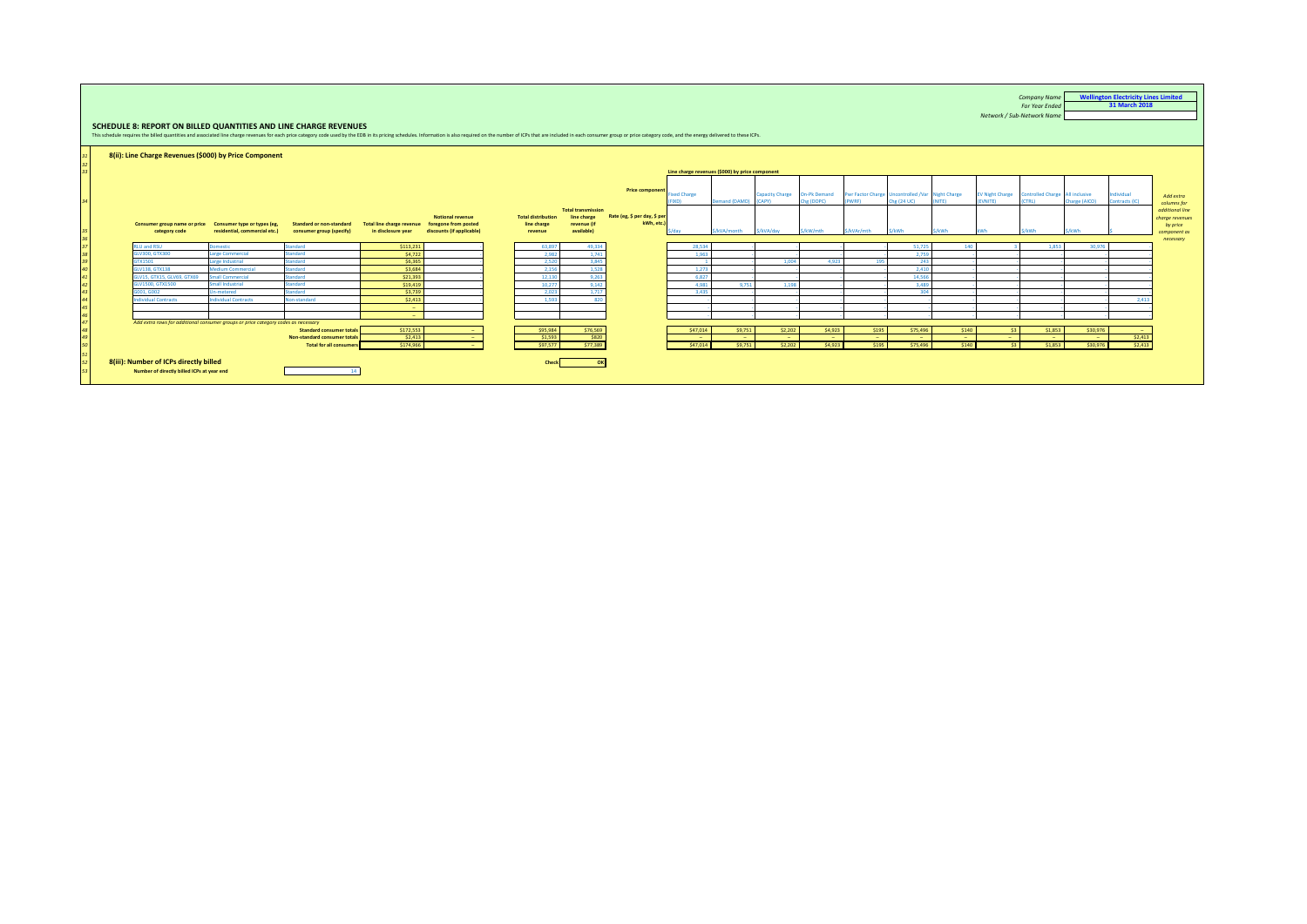| <b>Company Name</b>        | <b>Wellington Electricity Lines Limited</b> |
|----------------------------|---------------------------------------------|
| <b>For Year Ended</b>      | 31 March 2018                               |
| Network / Sub-network Name |                                             |

<span id="page-25-0"></span>SCHEDULE 9a: ASSET REGISTER<br>This schedule requires a summary of the quantity of assets that make up the network, by asset category and asset class. All units relating to cable and line assets, that are expressed in km, ref

| sch ref        |                |                                    |                                                                  |              |                                      |                                    |                          |                                 |
|----------------|----------------|------------------------------------|------------------------------------------------------------------|--------------|--------------------------------------|------------------------------------|--------------------------|---------------------------------|
|                |                |                                    |                                                                  |              |                                      |                                    |                          |                                 |
| $\pmb{8}$      | <b>Voltage</b> | <b>Asset category</b>              | <b>Asset class</b>                                               | <b>Units</b> | Items at start of<br>year (quantity) | Items at end of<br>year (quantity) | <b>Net change</b>        | <b>Data accuracy</b><br>$(1-4)$ |
| $\mathfrak{g}$ | All            | Overhead Line                      | Concrete poles / steel structure                                 | No.          | 28,828                               | 30,053                             | 1,225                    | 3                               |
| 10             | All            | Overhead Line                      | Wood poles                                                       | No.          | 8,962                                | 9,016                              | 54                       | $\overline{3}$                  |
| 11             | All            | Overhead Line                      | Other pole types                                                 | <b>No</b>    | 11                                   | 31                                 | 20                       | 3                               |
| 12             | HV             | <b>Subtransmission Line</b>        | Subtransmission OH up to 66kV conductor                          | km           | 57                                   | 57                                 | $\mathbf{0}$             | $\overline{4}$                  |
| 13             | HV             | <b>Subtransmission Line</b>        | Subtransmission OH 110kV+ conductor                              | km           | ÷                                    | ÷.                                 | $\equiv$                 | N/A                             |
| 14             | HV             | <b>Subtransmission Cable</b>       | Subtransmission UG up to 66kV (XLPE)                             | km           | 33                                   | 32                                 | (1)                      | $\overline{4}$                  |
| 15             | <b>HV</b>      | <b>Subtransmission Cable</b>       | Subtransmission UG up to 66kV (Oil pressurised)                  | km           | 50                                   | 50                                 | $\mathbf{0}$             | $\overline{4}$                  |
| 16             | HV             | <b>Subtransmission Cable</b>       | Subtransmission UG up to 66kV (Gas pressurised)                  | km           | 48                                   | 48                                 | (0)                      | $\overline{4}$                  |
| 17             | <b>HV</b>      | <b>Subtransmission Cable</b>       | Subtransmission UG up to 66kV (PILC)                             | km           | 7                                    | $\overline{7}$                     | $\mathbf{0}$             | $\overline{4}$                  |
| 18             | <b>HV</b>      | <b>Subtransmission Cable</b>       | Subtransmission UG 110kV+ (XLPE)                                 | km           | ÷                                    |                                    | $\overline{\phantom{0}}$ | N/A                             |
| 19             | HV             | <b>Subtransmission Cable</b>       | Subtransmission UG 110kV+ (Oil pressurised)                      | km           | $\bar{\phantom{a}}$                  | $\sim$                             | ÷,                       | N/A                             |
| 20             | HV             | <b>Subtransmission Cable</b>       | Subtransmission UG 110kV+ (Gas Pressurised)                      | km           | $\overline{\phantom{a}}$             | ۳                                  |                          | N/A                             |
| 21             | <b>HV</b>      | <b>Subtransmission Cable</b>       | Subtransmission UG 110kV+ (PILC)                                 | km           | L,                                   | L,                                 |                          | N/A                             |
| 22             | HV             | <b>Subtransmission Cable</b>       | Subtransmission submarine cable                                  | km           | $\overline{\phantom{a}}$             | $\sim$                             | ÷.                       | N/A                             |
| 23             | HV             | <b>Zone substation Buildings</b>   | Zone substations up to 66kV                                      | <b>No</b>    | 27                                   | 27                                 | -                        | 4                               |
| 24             | <b>HV</b>      | <b>Zone substation Buildings</b>   | Zone substations 110kV+                                          | <b>No</b>    | ۰                                    | ۰                                  | Ξ                        | N/A                             |
| 25             | <b>HV</b>      | Zone substation switchgear         | 50/66/110kV CB (Indoor)                                          | <b>No</b>    | $\bar{\phantom{a}}$                  | ٠                                  | Ξ                        | N/A                             |
| 26             | HV             | Zone substation switchgear         | 50/66/110kV CB (Outdoor)                                         | <b>No</b>    | $\overline{\phantom{a}}$             | ۳                                  |                          | N/A                             |
| 27             | HV             | Zone substation switchgear         | 33kV Switch (Ground Mounted)                                     | <b>No</b>    | $\bar{\phantom{a}}$                  | ٠                                  | Ξ                        | N/A                             |
| 28             | HV             | Zone substation switchgear         | 33kV Switch (Pole Mounted)                                       | <b>No</b>    | $\equiv$                             | $\sim$                             | L,                       | N/A                             |
| 29             | HV             | Zone substation switchgear         | 33kV RMU                                                         | <b>No</b>    | ÷                                    |                                    |                          | N/A                             |
| 30             | <b>HV</b>      | Zone substation switchgear         | 22/33kV CB (Indoor)                                              | <b>No</b>    | L.                                   |                                    | Ξ                        | N/A                             |
| 31             | HV             | Zone substation switchgear         | 22/33kV CB (Outdoor)                                             | <b>No</b>    | $\overline{2}$                       | $\overline{2}$                     | $=$                      | $\overline{4}$                  |
| 32             | <b>HV</b>      | Zone substation switchgear         | 3.3/6.6/11/22kV CB (ground mounted)                              | <b>No</b>    | 356                                  | 355                                | (1)                      | $\overline{4}$                  |
| 33             | HV             | Zone substation switchgear         | 3.3/6.6/11/22kV CB (pole mounted)                                | <b>No</b>    | L                                    | ÷                                  | ÷                        | N/A                             |
| 34             | HV             | <b>Zone Substation Transformer</b> | <b>Zone Substation Transformers</b>                              | No.          | 52                                   | 52                                 | ÷                        | $\overline{4}$                  |
| 35             | HV             | <b>Distribution Line</b>           | Distribution OH Open Wire Conductor                              | km           | 590                                  | 590                                | $\mathbf{0}$             | $\overline{4}$                  |
| 36             | <b>HV</b>      | <b>Distribution Line</b>           | Distribution OH Aerial Cable Conductor                           | km           | $\overline{2}$                       | $\overline{2}$                     | (0)                      | $\overline{4}$                  |
| 37             | HV             | <b>Distribution Line</b>           | <b>SWER</b> conductor                                            | km           | $\sim$                               | $\mathbf{1}$                       | $\mathbf 1$              | $\overline{3}$                  |
| 38             | <b>HV</b>      | <b>Distribution Cable</b>          | Distribution UG XLPE or PVC                                      | km           | 143                                  | 133                                | (9)                      | $\overline{\mathbf{3}}$         |
| 39             | HV             | <b>Distribution Cable</b>          | <b>Distribution UG PILC</b>                                      | km           | 1,023                                | 1,035                              | 12 <sup>2</sup>          | $\overline{\mathbf{3}}$         |
| 40             | HV             | <b>Distribution Cable</b>          | <b>Distribution Submarine Cable</b>                              | km           | $\mathbf 0$                          | $\overline{0}$                     | (0)                      | $\overline{4}$                  |
| 41             | HV             | <b>Distribution switchgear</b>     | 3.3/6.6/11/22kV CB (pole mounted) - reclosers and sectionalisers | <b>No</b>    | 17                                   | 16                                 | (1)                      | $\overline{4}$                  |
| 42             | <b>HV</b>      | <b>Distribution switchgear</b>     | 3.3/6.6/11/22kV CB (Indoor)                                      | <b>No</b>    | 944                                  | 951                                | $\overline{7}$           | $\overline{4}$                  |
| 43             | HV             | Distribution switchgear            | 3.3/6.6/11/22kV Switches and fuses (pole mounted)                | <b>No</b>    | 2,591                                | 2.599                              | $\bf{8}$                 | $\overline{3}$                  |
| 44             | HV             | <b>Distribution switchgear</b>     | 3.3/6.6/11/22kV Switch (ground mounted) - except RMU             | <b>No</b>    | 382                                  | 626                                | 244                      | 3                               |
| 45             | <b>HV</b>      | <b>Distribution switchgear</b>     | 3.3/6.6/11/22kV RMU                                              | <b>No</b>    | 1.922                                | 1.948                              | 26                       | $\overline{4}$                  |
| 46             | HV             | <b>Distribution Transformer</b>    | <b>Pole Mounted Transformer</b>                                  | <b>No</b>    | 1,803                                | 1,802                              | (1)                      | $\overline{4}$                  |
| 47             | HV             | <b>Distribution Transformer</b>    | <b>Ground Mounted Transformer</b>                                | <b>No</b>    | 2,504                                | 2,532                              | 28                       | $\overline{4}$                  |
| 48             | <b>HV</b>      | <b>Distribution Transformer</b>    | Voltage regulators                                               | <b>No</b>    | $\bar{\phantom{a}}$                  | L,                                 |                          | N/A                             |
| 49             | HV             | <b>Distribution Substations</b>    | <b>Ground Mounted Substation Housing</b>                         | No.          | 507                                  | 511                                | $\overline{4}$           | $\overline{4}$                  |
| 50             | LV             | LV Line                            | LV OH Conductor                                                  | km           | 1.086                                | 1.083                              | (3)                      | $\overline{2}$                  |
| 51             | LV             | LV Cable                           | LV UG Cable                                                      | km           | 1.663                                | 1.685                              | 23                       | $\overline{2}$                  |
| 52             | LV             | LV Street lighting                 | LV OH/UG Streetlight circuit                                     | km           | 1,935                                | 1,912                              | (24)                     | $\overline{2}$                  |
| 53             | LV             | Connections                        | OH/UG consumer service connections                               | <b>No</b>    | 166,663                              | 167,233                            | 570                      | $\overline{\mathbf{3}}$         |
| 54             | All            | Protection                         | Protection relays (electromechanical, solid state and numeric)   | <b>No</b>    | 1,407                                | 1,418                              | 11                       | $\overline{\mathbf{3}}$         |
| 55             | All            | <b>SCADA and communications</b>    | SCADA and communications equipment operating as a single system  | Lot          | 264                                  | 264                                | ÷.                       | $\overline{4}$                  |
| 56             | All            | <b>Capacitor Banks</b>             | <b>Capacitors including controls</b>                             | <b>No</b>    | L,                                   |                                    |                          | N/A                             |
| 57             | All            | <b>Load Control</b>                | <b>Centralised plant</b>                                         | Lot          | 25                                   | 24                                 | (1)                      | $\overline{4}$                  |
| 58             | All            | <b>Load Control</b>                | Relays                                                           | <b>No</b>    | L.                                   | ÷                                  |                          | N/A                             |
| 59             | All            | <b>Civils</b>                      | <b>Cable Tunnels</b>                                             | km           | $\mathbf{1}$                         | $\mathbf{1}$                       | $\mathbf{1}$             | $\overline{4}$                  |
|                |                |                                    |                                                                  |              |                                      |                                    |                          |                                 |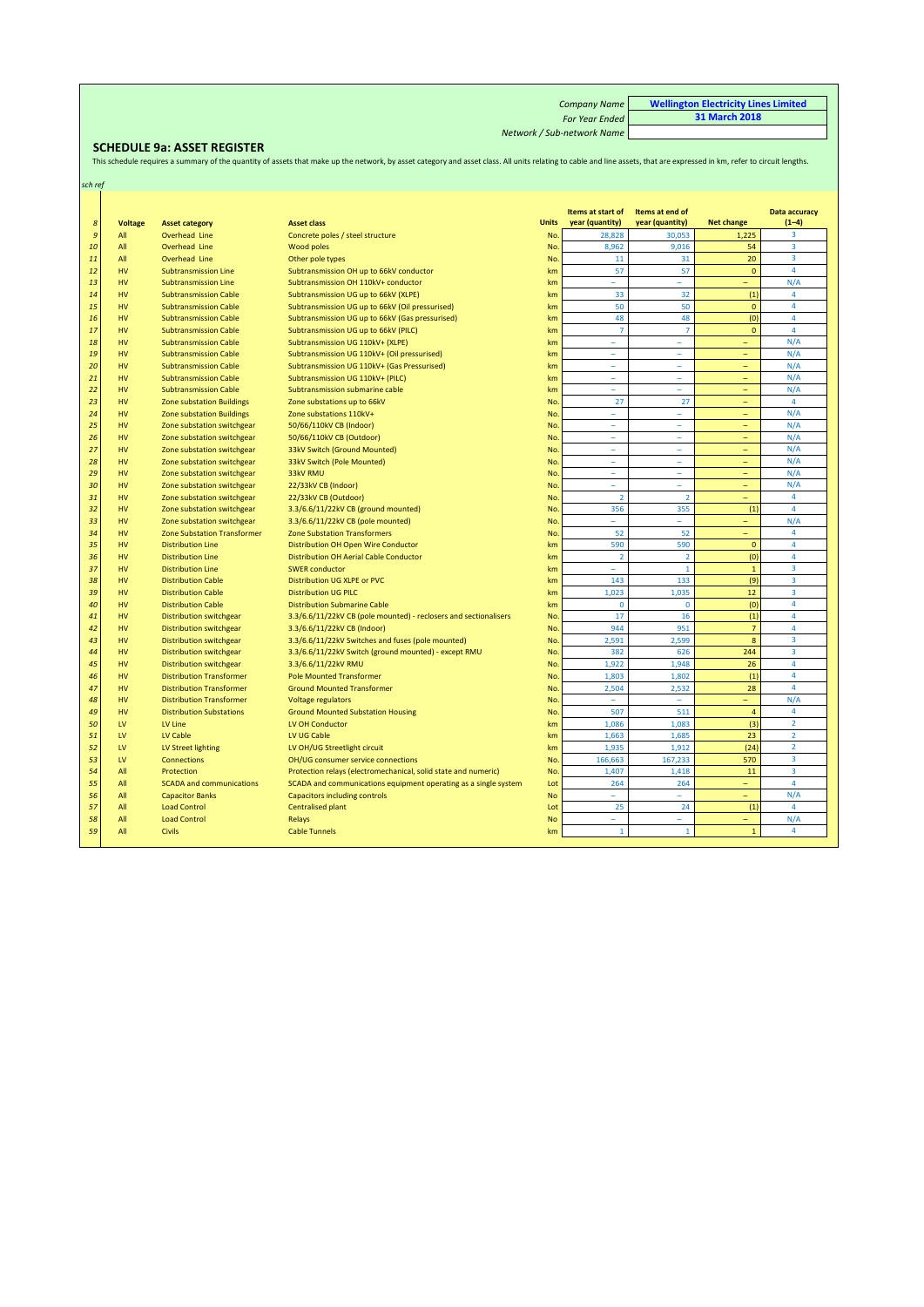*Company Name For Year Ended* **Wellington Electricity Lines Limited 31 March 2018**

*Network / Sub-network Name*

## **SCHEDULE 9b: ASSET AGE PROFILE**<br>This schedule requires a summary of the age profile (base

ce with the summary of the age profile (based on year of installation) of the assets that make up the network, by asset category and asset class. All units relating to cable and line assets, that are expressed in km, refer

<span id="page-26-0"></span>

| sch ref<br>$\mathcal{S}$ |            | <b>Disclosure Year (year ended)</b>                       | 31 March 2018                                                            |              |                 |                 |                 |                 |                 |                 |                 |                 |                 |                          | Number of assets at disclosure year end by installation date |                 |                |                   |              |                 |                |                 |                 |                   |                          |       |        |                          |                  |                |                          |                    |                             |                          |
|--------------------------|------------|-----------------------------------------------------------|--------------------------------------------------------------------------|--------------|-----------------|-----------------|-----------------|-----------------|-----------------|-----------------|-----------------|-----------------|-----------------|--------------------------|--------------------------------------------------------------|-----------------|----------------|-------------------|--------------|-----------------|----------------|-----------------|-----------------|-------------------|--------------------------|-------|--------|--------------------------|------------------|----------------|--------------------------|--------------------|-----------------------------|--------------------------|
|                          |            |                                                           |                                                                          |              |                 |                 |                 |                 |                 |                 |                 |                 |                 |                          |                                                              |                 |                |                   |              |                 |                |                 |                 |                   |                          |       |        |                          |                  |                | No. with                 | end of             | No. with                    |                          |
|                          | Voltage    | <b>Asset category</b>                                     | <b>Asset class</b>                                                       | <b>Units</b> | pre-1940        | 1940<br>$-1949$ | 1950<br>$-1959$ | 1960<br>$-1969$ | 1970<br>$-1979$ | 1980<br>$-1989$ | 1990<br>$-1999$ | 2000            | 2001            | 2002                     | 2003                                                         | 2004            | 2005           | 2006              | 2007         | 2008            | 2009           | 2010            | 2011            | 2012              | 2013                     | 2014  | 2015   | 2016                     | 2017             | 2018           | age<br>unknown           | year<br>(quantity) | default<br>dates            | Data accuracy<br>$(1-4)$ |
| 10 <sup>1</sup>          | All        | Overhead Line                                             | Concrete poles / steel structure                                         | No           | 63              | 161             | 1.465           | 5,406           | 3.563           | 1.770           | 3.031           | 495             | 241             | 30 <sub>1</sub>          | 498                                                          | 259             | 1.377          | 1.863             | 2.536        | 1.283           | 519            | 425             | 386             | 428               | 537                      | 677   | 674    | 906                      | 800              | 296            |                          | 30.053             | 414                         | $\overline{\mathbf{3}}$  |
| 11                       | All        | Overhead Line                                             | Wood poles                                                               | No           | 22              | 37              | 462             | 2.821           | 1.871           | 1.732           | 836             | 24              | 23              |                          | 22                                                           |                 |                | 184               | 131          | 86              | -57            | 7A              | $\overline{AB}$ | 55                | <b>S6</b>                | 70    | 70     | 123                      | $-98$            | 78             |                          | 9.016              | 239                         | $\mathbf{R}$             |
| 12                       | All        | Overhead Line                                             | Other pole types                                                         | No           | - 11            |                 |                 |                 |                 |                 |                 |                 |                 |                          |                                                              |                 |                |                   |              |                 |                |                 |                 |                   |                          |       |        |                          | 17               |                |                          | 31                 |                             |                          |
| 13 <sup>1</sup>          | HV         | <b>Subtransmission Line</b>                               | Subtransmission OH up to 66kV conductor                                  | $k$          | $\sim$          |                 |                 | 17              | 27              |                 | 12              |                 | $\blacksquare$  | ٠                        | $\sim$                                                       |                 |                | $\sim$            |              | $\sqrt{2}$      |                | $\sqrt{2}$      |                 |                   |                          |       |        |                          | $\sqrt{2}$       |                | $\sim$                   | 57                 | $\overline{0}$              | $\sim$ 4                 |
| 14                       | HV         | Subtransmission Line                                      | Subtransmission OH 110kV+ conductor                                      | km           |                 | $\sim$          |                 | $\sim$          | <b>.</b>        |                 | $\sim$          |                 |                 | $\sim$                   | <b>CONTRACTOR</b>                                            | $\sim$          |                | <b>CONTRACTOR</b> | $\sim$       | <b>1999</b>     | $\sim$         |                 |                 | $\sim$            | <b>CONTRACTOR</b>        |       | - -    | $\sim$                   |                  |                |                          | $\sim$             |                             | N/A                      |
| 15                       | HV         | <b>Subtransmission Cable</b>                              | Subtransmission UG up to 66kV (XLPE)                                     | $k$          | $\sim$          | $\sim$          |                 |                 |                 |                 |                 |                 |                 |                          | $\sim$                                                       |                 |                | $\overline{z}$    |              |                 | $\sim$         |                 | 10              |                   |                          |       |        |                          |                  |                |                          | 32                 | <b>CONTRACTOR</b>           | $\sim$ 4                 |
| 16                       | HV         | <b>Subtransmission Cable</b>                              | Subtransmission UG up to 66kV (Oil pressurised)                          | km           | - 11            |                 |                 | 20 <sup>°</sup> | 21              |                 |                 |                 |                 | ٠                        | in 1919.                                                     |                 |                | $\sim$            |              |                 |                |                 |                 | $\sim$            |                          |       |        | ۰.                       |                  |                | $\sim$                   | -50                | $\sim$                      | $\overline{a}$           |
| 17 <sup>1</sup>          | HV         | <b>Subtransmission Cable</b>                              | Subtransmission UG up to 66kV (Gas pressurised)                          | km           | - 11            | $\sim$          | 10              | 28              |                 |                 |                 |                 |                 | ٠                        | ٠                                                            |                 |                | $\Omega$          |              |                 |                |                 |                 | $\sim$            |                          |       | ٠      |                          |                  |                | - 2                      | 48                 | <b>CONTRACTOR</b>           | $\Delta$                 |
| 18                       | HV         | <b>Subtransmission Cable</b>                              | Subtransmission UG up to 66kV (PILC)                                     | $k$          |                 |                 |                 |                 |                 |                 |                 |                 |                 | i a                      |                                                              |                 |                | in the            |              |                 |                |                 |                 | $\sim$            |                          |       |        |                          |                  |                | $\sim$                   |                    |                             | 4 <sup>1</sup>           |
| 19                       | HV         | <b>Subtransmission Cable</b>                              | Subtransmission UG 110kV+ (XLPE)                                         | $k$          |                 |                 |                 |                 |                 |                 |                 |                 |                 |                          | $\sim$                                                       |                 |                | $\sim$            |              |                 |                |                 |                 | $\sim$            |                          |       |        |                          |                  |                | $\sim$                   |                    |                             | N/A                      |
| 20 <sup>1</sup>          | HV         | <b>Subtransmission Cable</b>                              | Subtransmission UG 110kV+ (Oil pressurised)                              | km           |                 |                 |                 |                 |                 |                 |                 |                 |                 | ٠                        | $\sim$                                                       |                 |                | $\sim$            |              |                 |                |                 |                 | - 2               |                          |       | ٠      |                          |                  |                | - 2                      |                    |                             | N/A                      |
| 21                       | HV         | <b>Subtransmission Cable</b>                              | Subtransmission UG 110kV+ (Gas Pressurised)                              | $k$          | $\sim$          |                 |                 |                 |                 |                 |                 |                 |                 | $\overline{\phantom{a}}$ |                                                              |                 |                | ۰.                |              |                 |                |                 |                 | $\sim$            |                          |       |        |                          |                  |                | ٠                        |                    |                             | N/A                      |
| 22                       | HV         | <b>Subtransmission Cable</b>                              | Subtransmission UG 110kV+ (PILC)                                         | $k$          | $\sim$          | $\sim$          |                 | $\sim$          |                 | ٠               | i a             |                 | - 1             | $\sim$                   | $\sim$                                                       |                 |                | $\sim$            |              |                 | $\sim$         |                 |                 | $\sim$            |                          |       | $\sim$ | $\overline{\phantom{a}}$ | $\sim$           |                | $\sim$                   | $\sim$             | $\sim$                      | N/A                      |
| 23                       | HV         | <b>Subtransmission Cable</b>                              | Subtransmission submarine cable                                          | km           | . .             |                 |                 |                 | <b>.</b>        |                 | $\sim$          |                 |                 | $\sim$                   | <b>1999</b>                                                  | $\sim$          |                | <b>Section</b>    |              |                 | $\sim$         |                 |                 | $\sim$            | $\overline{\phantom{a}}$ |       | - -    |                          | $\sim$           |                | $\sim$                   | <b>CONTINUES</b>   |                             | N/A                      |
| 24                       | HV         | <b>Zone substation Buildings</b>                          | Zone substations up to 66kV                                              | No           | - 11            |                 |                 | 14              |                 |                 |                 |                 |                 | ۰.                       | $\sim$                                                       | $\sim$          |                | $\sim$            |              |                 | ۰.             |                 |                 | $\sim$            |                          |       | ٠      |                          | ۰.               |                | $\sim$                   | 27                 |                             | 4                        |
| 25 <sup>1</sup>          | HV         | <b>Zone substation Buildings</b>                          | Zone substations 110kV+                                                  | No           | - 11            |                 |                 |                 |                 |                 |                 |                 |                 |                          | $\sim$                                                       |                 |                | $\sim$            |              |                 |                |                 |                 | - 2               |                          |       |        |                          |                  |                | - 11                     | $\sim$             |                             | N/A                      |
| 26                       | HV         | Zone substation switchgear                                | 50/66/110kV CB (Indoor)                                                  | No           | <b>Section</b>  | $\sim$          |                 |                 | $\sim$          | ٠               | $\sim$          |                 |                 | $\sim$                   | $\sim$                                                       | $\sim$          | $\sim$         | <b>Section</b>    | <b>1999</b>  |                 |                |                 |                 | <b>Section</b>    | $\overline{\phantom{a}}$ |       | $\sim$ | $\sim$                   | ۰.               |                | $\sim$                   | $\sim$             | $\sim$                      | $N/\Lambda$              |
| 27                       | HV         | Zone substation switchgear                                | 50/66/110kV CB (Outdoor)                                                 | No           | - 2             |                 |                 |                 |                 |                 |                 |                 |                 |                          |                                                              |                 |                |                   |              |                 |                |                 |                 |                   |                          |       |        |                          |                  |                |                          |                    |                             | N/A                      |
| 28                       | HV         | Zone substation switchgear                                | 33kV Switch (Ground Mounted)                                             | No           |                 |                 |                 |                 |                 |                 |                 |                 |                 |                          |                                                              |                 |                | $\sim$            |              |                 |                |                 |                 | $\sim$            |                          |       |        |                          |                  |                | $\sim$                   |                    |                             | N/A                      |
| 29                       | HV         | Zone substation switchgear                                | 33kV Switch (Pole Mounted)                                               | No           | $\sim$          | $\sim$          |                 |                 |                 |                 | $\sim$          |                 |                 | $\sim$                   | $\sim$                                                       |                 |                | and the           |              |                 |                |                 |                 | <b>Section</b>    | - 2                      |       | - -    | $\sim$                   | $\sim$           |                | $\sim$                   | $\sim$             |                             | N/A                      |
| 30 <sup>1</sup>          | HV         | Zone substation switchgear                                | 33kV RMU                                                                 | No           | <b>Service</b>  |                 |                 |                 |                 |                 | ۰.              |                 |                 | i a                      | $\sim$                                                       |                 |                | $\sim$            |              |                 |                |                 |                 | $\sim$            |                          |       | $\sim$ |                          |                  |                | - 20                     | $\sim$             | <b>Contract</b>             | N/A                      |
| 31                       | HV         | Zone substation switchgear                                | 22/33kV CB (Indoor)                                                      | No           | $\sim$          | $\sim$          |                 | $\sim$          | ٠               | ٠               | $\sim$          |                 |                 | <b>1999</b><br>٠         | $\sim$                                                       | $\sim$          |                | $\sim$<br>$\sim$  | ٠            |                 | $\sim$         |                 | ٠               | $\sim$<br>$\sim$  |                          |       | ٠      | $\overline{\phantom{a}}$ | $\sim$           |                | $\sim$<br>$\sim$         | $\sim$             | $\sim$                      | N/A<br>$\Delta$          |
| 32<br>33                 | HV<br>HV   | Zone substation switchgear                                | 22/33kV CB (Outdoor)<br>3.3/6.6/11/22kV CB (ground mounted)              | No<br>No     | $\sim$          | a.              |                 | 131             | 100             | 28              | 32              |                 |                 | in the                   | in 1                                                         | in 1911.        |                | $\sim$            | $\sim$<br>16 |                 | $\overline{z}$ |                 |                 | 14                | 13                       |       | $-11$  | in 1919.                 | in 1919.         |                | $\sim$                   | 355                | <b>CONTRACTOR</b><br>$\sim$ | $\overline{a}$           |
| 34                       | HV         | Zone substation switchgear                                |                                                                          | No           |                 |                 |                 |                 |                 |                 |                 |                 |                 |                          |                                                              |                 |                |                   |              |                 |                |                 |                 | $\sim$            |                          |       |        |                          |                  |                | $\sim$                   |                    |                             | N/A                      |
| 35 <sup>1</sup>          | HV         | Zone substation switchgear<br>Zone Substation Transformer | 3.3/6.6/11/22kV CB (pole mounted)<br><b>Zone Substation Transformers</b> | No           | . .             |                 |                 | 29              | 13              |                 |                 |                 |                 |                          |                                                              |                 |                |                   |              |                 |                |                 |                 | <b>CONTRACTOR</b> |                          |       |        |                          | ۰.               |                | $\sim$                   | 52                 |                             | $-4$                     |
| 36                       | HV         | <b>Distribution Line</b>                                  | Distribution OH Open Wire Conductor                                      | $k$          | - 11            |                 |                 | 223             | 103             | 154             | 55              |                 |                 |                          |                                                              |                 |                |                   |              |                 |                |                 |                 |                   |                          |       |        |                          |                  |                | $\overline{\phantom{a}}$ | 590                | $\overline{ }$              | $\overline{a}$           |
| 37 <sup>1</sup>          | HV         | <b>Distribution Line</b>                                  | <b>Distribution OH Aerial Cable Conductor</b>                            | $k$          |                 |                 |                 |                 |                 |                 |                 |                 |                 |                          |                                                              |                 |                |                   |              |                 |                |                 |                 |                   |                          |       |        |                          |                  |                | $\overline{\phantom{a}}$ |                    |                             | $-4$                     |
| 38                       | HV         | <b>Distribution Line</b>                                  | <b>SWER conductor</b>                                                    | $k$          | - 11            |                 |                 |                 |                 |                 |                 |                 |                 |                          | i a                                                          |                 |                | $\sim$            |              |                 |                |                 |                 | $\sim$            |                          |       |        |                          | ۰.               |                | - 20                     |                    | <b>Section</b>              | $\overline{a}$           |
| 39                       | HV         | <b>Distribution Cable</b>                                 | Distribution UG XLPE or PVC                                              | $k$          | $\sim$          |                 |                 |                 |                 |                 |                 | $\sim$          | 16              |                          | $\mathbf{R}$                                                 |                 |                | $\overline{A}$    | $\bullet$    | 10 <sup>1</sup> | - 7            | $\mathbf{r}$    |                 | 10 <sup>10</sup>  | 11 <sup>11</sup>         |       |        |                          |                  |                | - 20                     | 133                | $\sim$                      | $\mathbf{R}$             |
| 40                       | HV         | <b>Distribution Cable</b>                                 | <b>Distribution UG PILC</b>                                              | km           | 55              | 22              | 116             | 278             | 250             | 154             | 113             | 11              |                 |                          |                                                              |                 |                | -5.               |              |                 |                |                 |                 |                   | -n                       |       |        |                          | ٠                |                | ٠                        | 1.035              |                             | $\overline{\mathbf{3}}$  |
| 41                       | HV         | <b>Distribution Cable</b>                                 | <b>Distribution Submarine Cable</b>                                      | km           | <b>Section</b>  | $\sim$          |                 |                 | $\sim$          |                 |                 |                 | <b>1999</b>     | - 2                      | $\sim$                                                       |                 |                | <b>Section</b>    | $\sim$       |                 |                |                 |                 | $\sim$            |                          |       |        |                          | ۰.               |                | $\sim$                   |                    | $\sim$                      | $\mathbf{R}$             |
| 42                       | HV         | <b>Distribution switchgear</b>                            | 3.3/6.6/11/22kV CB (pole mounted) - reclosers and sectionalisers         | No.          | <b>Contract</b> |                 |                 |                 |                 |                 |                 |                 |                 |                          | $\sim$                                                       |                 |                | $\overline{z}$    |              |                 |                | $\rightarrow$   |                 | $\sim$            |                          |       |        |                          |                  |                | - 11                     | -16                | $\sim$                      | $-4$                     |
| 43                       | HV         | <b>Distribution switchgear</b>                            | 3.3/6.6/11/22kV CB (Indoor)                                              | No           |                 |                 |                 | 213             | 133             | 158             | 116             |                 | 14              |                          |                                                              |                 |                | $\overline{z}$    | 17           | 23              | 35             | 46              | 34 <sub>1</sub> | 40                | 26                       | 18    |        | 16                       | 15               |                | ٠                        | 951                |                             | $\mathbf{R}$             |
| 44                       | HV         | <b>Distribution switchgear</b>                            | 3.3/6.6/11/22kV Switches and fuses (pole mounted)                        | No           |                 |                 | 156             | 752             | 435             | 209             | 222             | 54              | 50              |                          | 71                                                           | 41              |                | 47                | 64           | 34              | 22             | 37 <sub>1</sub> |                 | 41                | 24                       | 28    | 44     | 64                       | 43               |                | ٠                        | 2.599              | 56                          | $\mathbf{R}$             |
| 45                       | HV         | <b>Distribution switchgear</b>                            | 3.3/6.6/11/22kV Switch (ground mounted) - except RMU                     | No           | $\sim$          |                 |                 | 119             | 177             | 216             | 49              |                 |                 |                          |                                                              |                 |                |                   |              |                 |                | 6.              |                 |                   | $-12$                    |       |        |                          |                  |                | - 2                      | 626                | 29                          | $\mathbf{R}$             |
| 46                       | HV         | <b>Distribution switchgear</b>                            | 3.3/6.6/11/22kV RMU                                                      | No           |                 |                 | 23              | 152             | 427             | 234             | 258             | 32              | 24              | -21                      | 54                                                           | 40              | $\overline{a}$ | 51                | 26           | 35.1            | 69             | 39 <sup>1</sup> | 53.             | 61                | 55.                      | 58    |        | 68                       | -53              |                | $\overline{\phantom{a}}$ | 1948               | 26                          | $-4$                     |
| 47                       | HV         | <b>Distribution Transformer</b>                           | <b>Pole Mounted Transformer</b>                                          | No           |                 |                 | 111             | 510             | 263             | Q               | 148             | 58              | 31              |                          | 28                                                           | $\Delta$        |                | 48                | 46           | 23              | -26            | 25              | -33             | $-31$             | 25                       | 39    |        | 55                       | -35              |                | $\overline{\phantom{a}}$ | 1.802              | $\overline{a}$              | 4                        |
| 48                       | HV         | <b>Distribution Transformer</b>                           | <b>Ground Mounted Transformer</b>                                        | No           |                 | 18              | 158             | 407             | 528             | 215             | 221             | 42 <sup>1</sup> | 57              | 41                       | 55                                                           | 57              | 68             | 81                | 60           | 50.             | 35             | <b>SO</b>       | 49              | 45                | 46                       | 67    | -46    | 69                       | 62               | $\overline{A}$ | - 20                     | 2.532              | $\overline{2}$              | $\overline{a}$           |
| 49                       | HV         | <b>Distribution Transformer</b>                           | Voltage regulators                                                       | No           | $\sim$          | $\sim$          |                 |                 | $\sim$          | ٠               | $\sim$          |                 |                 | $\overline{\phantom{a}}$ | $\sim$                                                       | ۰.              |                | $\sim$            |              |                 |                |                 |                 | $\sim$            |                          |       |        | $\equiv$                 | ÷                |                | $\sim$                   | $\sim$             | <b>Section</b>              | N/A                      |
| 50                       | HV         | <b>Distribution Substations</b>                           | <b>Ground Mounted Substation Housing</b>                                 | No           |                 | 12              | 23              | 128             | 85              | 86              | $-37$           |                 |                 |                          | $\overline{A}$                                               |                 |                | $\overline{ }$    |              |                 |                |                 |                 |                   |                          |       |        |                          |                  |                | $\sim$                   | 511                |                             | $-4$                     |
| 51                       | LV         | LV Line                                                   | LV OH Conductor                                                          | km           | $\sim$          | 13 <sup>1</sup> | 155             | 492             | 247             | 83              | 58              | $\Lambda$       |                 |                          | $\overline{z}$                                               |                 |                |                   |              |                 |                |                 |                 |                   |                          |       |        |                          |                  |                | - 2                      | 1.083              | 14                          | $\overline{2}$           |
| 52                       | LV         | LV Cable                                                  | LV UG Cable                                                              | $k$          |                 | 20              | 10 <sup>2</sup> | 315             | 521             | 207             | 207             |                 | 20              | $-14$                    | 17                                                           | - 26            |                | 20                | 75           | 22              | 11             | 11              |                 | 13                | 14                       | 15    | -43    | 14                       | 13 <sup>13</sup> |                | ٠                        | 1.685              | 15                          | $\overline{2}$           |
| 53                       | LV         | LV Street lighting                                        | LV OH/UG Streetlight circuit                                             | $k$          |                 | 11              | 114             | 515             | 623             | 207             | 240             | 17              | 12              |                          | 13                                                           |                 |                | 12 <sup>1</sup>   |              | 26              |                | $\Lambda$       |                 |                   | 11                       |       |        |                          |                  |                |                          | 1.912              | 173                         | $\overline{ }$           |
| 54                       | LV         | <b>Connections</b>                                        | OH/UG consumer service connections                                       | No           | $\sim$          | AC              | 134             | 276             | 130 222         | qa              | 143             | 31              | 10 <sup>1</sup> | $\rightarrow$            | $\epsilon$                                                   |                 |                | 17                | 11           | 11.             | 847            | 877             | 1.058           | 864               | 915                      | 1.082 | 1.041  | 1.131                    | 1.291            | 752            | 26.373                   | 167.233            | 130.038                     | $\overline{2}$           |
| 55                       | All        | Protection                                                | Protection relays (electromechanical, solid state and numeric)           | No.          | <b>Service</b>  |                 |                 |                 | $\sim$          |                 | <b>Security</b> |                 | <b>COL</b>      | ۰.                       |                                                              | ÷               |                | <b>Section</b>    |              | <b>S</b>        |                |                 | 15              | A2                | A1                       | 28    | A6     | $\overline{A}$           | 20               |                | 1.212                    | 1.418              | <b>.</b>                    | $\overline{\mathbf{3}}$  |
| 56                       | All        | <b>SCADA</b> and communications                           | SCADA and communications equipment operating as a single system          | 10           | $\sim$          |                 |                 |                 |                 | -57             | $-91$           |                 |                 |                          | $\sim$                                                       | <b>.</b>        |                | $\sim$ 4          |              |                 | 14             | 12              | 17              |                   | 12                       |       |        |                          | ٠                |                | $\sim$                   | 264                | $\sim$                      | $\sim$ 4                 |
| 57                       | All        | <b>Capacitor Banks</b>                                    | <b>Capacitors including controls</b>                                     | No           | $\sim$          |                 |                 |                 |                 |                 |                 |                 |                 |                          |                                                              |                 |                |                   |              |                 |                |                 |                 |                   |                          |       |        |                          |                  |                | - 2                      |                    | $\sim$                      | N/A                      |
| 58                       | All        | <b>Load Control</b>                                       | Centralised plant                                                        | Lot          | $\sim$          | $\sim$          |                 | $\mathbf{R}$    |                 |                 |                 |                 | $\sim$          | ٠                        | $\sim$                                                       | <b>Security</b> |                | $\sim$            | <b>1999</b>  | ۰.              | $\sim$         | . .             |                 | $\sim$            |                          |       | - -    | - 11                     |                  | -              | $\sim$                   | 24                 |                             | $\Delta$                 |
| 59                       | All<br>All | <b>Load Control</b>                                       | Relays                                                                   | No           |                 |                 |                 |                 |                 |                 |                 |                 |                 |                          |                                                              |                 |                |                   |              |                 |                |                 |                 |                   |                          |       |        |                          |                  |                |                          |                    |                             | N/A<br>$\overline{a}$    |
| 60                       |            | Civils                                                    | <b>Cable Tunnels</b>                                                     |              |                 |                 |                 |                 |                 |                 |                 |                 |                 |                          |                                                              |                 |                |                   |              |                 |                |                 |                 |                   |                          |       |        |                          |                  |                |                          |                    |                             |                          |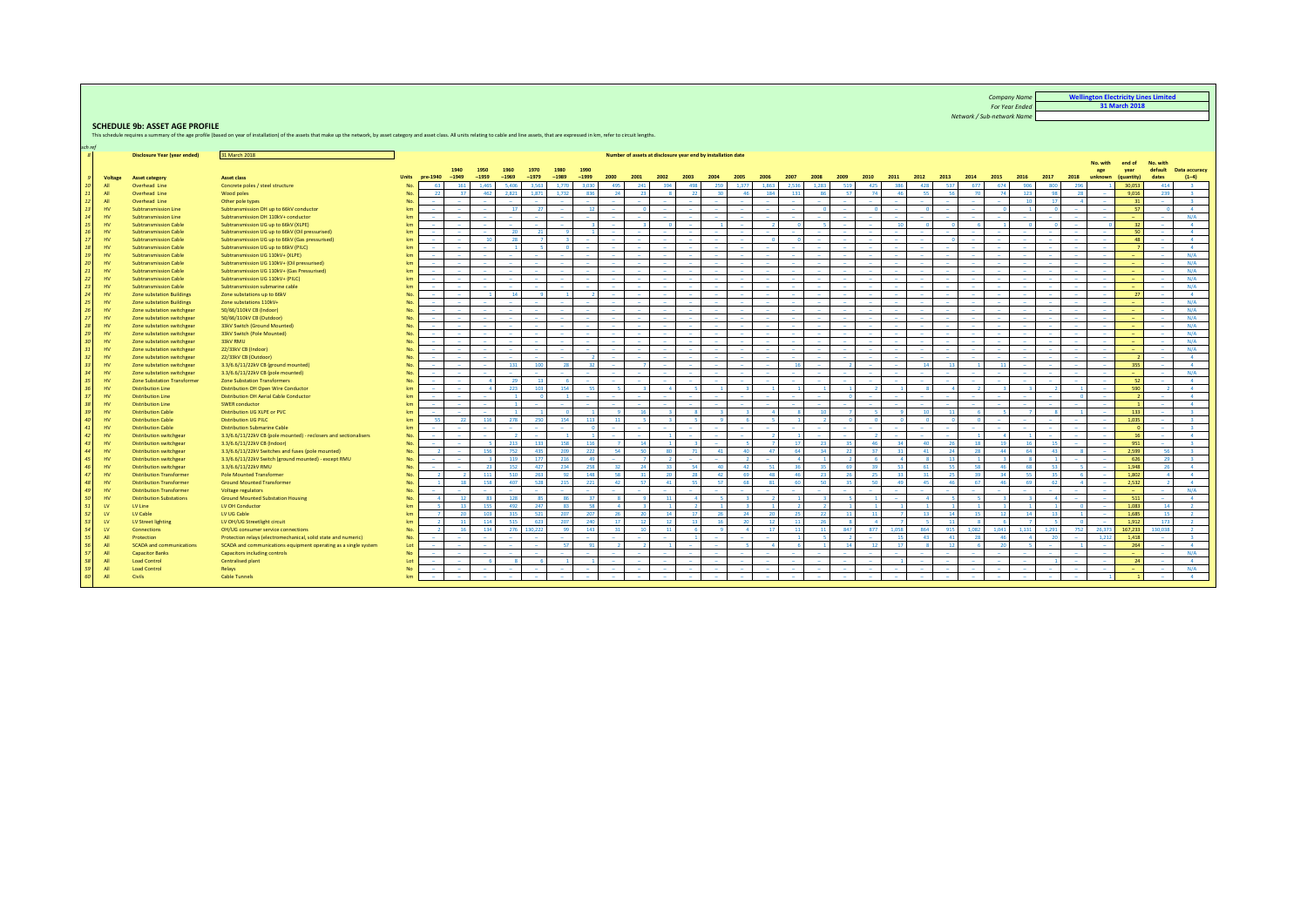|          | <b>Company Name</b>                                                                                                                                                                          |                                      | <b>Wellington Electricity Lines Limited</b> |                          |
|----------|----------------------------------------------------------------------------------------------------------------------------------------------------------------------------------------------|--------------------------------------|---------------------------------------------|--------------------------|
|          | <b>For Year Ended</b>                                                                                                                                                                        |                                      | <b>31 March 2018</b>                        |                          |
|          | Network / Sub-network Name                                                                                                                                                                   |                                      |                                             |                          |
|          | <b>SCHEDULE 9c: REPORT ON OVERHEAD LINES AND UNDERGROUND CABLES</b>                                                                                                                          |                                      |                                             |                          |
|          | This schedule requires a summary of the key characteristics of the overhead line and underground cable network. All units relating to cable and line assets, that are expressed in km, refer |                                      |                                             |                          |
|          | to circuit lengths.                                                                                                                                                                          |                                      |                                             |                          |
|          |                                                                                                                                                                                              |                                      |                                             |                          |
| sch ref  |                                                                                                                                                                                              |                                      |                                             |                          |
|          |                                                                                                                                                                                              |                                      |                                             |                          |
| 9        |                                                                                                                                                                                              |                                      |                                             |                          |
|          |                                                                                                                                                                                              |                                      |                                             | <b>Total circuit</b>     |
| 10       | Circuit length by operating voltage (at year end)                                                                                                                                            | <b>Overhead (km)</b>                 | <b>Underground (km)</b>                     | length (km)              |
| 11       | >66kV                                                                                                                                                                                        |                                      |                                             |                          |
| 12       | 50kV & 66kV<br>33kV                                                                                                                                                                          | $\overline{\phantom{a}}$<br>57       | $\overline{\phantom{a}}$                    | $\overline{\phantom{0}}$ |
| 13<br>14 | <b>SWER (all SWER voltages)</b>                                                                                                                                                              | $\mathbf{1}$                         | 138<br>÷,                                   | 195<br>$\mathbf{1}$      |
| 15       | 22kV (other than SWER)                                                                                                                                                                       | $\equiv$                             | $\equiv$                                    | $\overline{\phantom{0}}$ |
| 16       | 6.6kV to 11kV (inclusive-other than SWER)                                                                                                                                                    | 591                                  | 1,169                                       | 1,760                    |
| 17       | Low voltage (< 1kV)                                                                                                                                                                          | 1,083                                | 1,685                                       | 2,768                    |
| 18       | <b>Total circuit length (for supply)</b>                                                                                                                                                     | 1,732                                | 2,992                                       | 4,725                    |
| 19       |                                                                                                                                                                                              |                                      |                                             |                          |
| 20       | Dedicated street lighting circuit length (km)                                                                                                                                                | 809                                  | 1,102                                       | 1,912                    |
| 21       | Circuit in sensitive areas (conservation areas, iwi territory etc) (km)                                                                                                                      |                                      |                                             | $\overline{\phantom{m}}$ |
| 22       |                                                                                                                                                                                              |                                      |                                             |                          |
| 23       | Overhead circuit length by terrain (at year end)                                                                                                                                             | Circuit length (km) overhead length) | (% of total                                 |                          |
| 24       | Urban                                                                                                                                                                                        | 1,339                                | 77%                                         |                          |
| 25       | Rural                                                                                                                                                                                        | 393                                  | 23%                                         |                          |
| 26       | <b>Remote only</b>                                                                                                                                                                           | $\overline{\phantom{a}}$             | $\equiv$                                    |                          |
| 27       | <b>Rugged only</b>                                                                                                                                                                           | $\equiv$                             | $\overline{\phantom{0}}$                    |                          |
| 28       | <b>Remote and rugged</b>                                                                                                                                                                     | $\overline{\phantom{a}}$             | $-$                                         |                          |
| 29       | Unallocated overhead lines                                                                                                                                                                   | $\overline{\phantom{0}}$             | $\equiv$                                    |                          |
| 30       | <b>Total overhead length</b>                                                                                                                                                                 | 1,732                                | 100%                                        |                          |
| 31       |                                                                                                                                                                                              |                                      |                                             |                          |
|          |                                                                                                                                                                                              |                                      | (% of total circuit                         |                          |
| 32       |                                                                                                                                                                                              | Circuit length (km)                  | length)                                     |                          |
| 33       | Length of circuit within 10km of coastline or geothermal areas (where known)                                                                                                                 | 4.144                                | 88%                                         |                          |
|          |                                                                                                                                                                                              |                                      | (% of total                                 |                          |
| 34       |                                                                                                                                                                                              | Circuit length (km) overhead length) |                                             |                          |
| 35       | Overhead circuit requiring vegetation management                                                                                                                                             | 1,561                                | 90%                                         |                          |
|          |                                                                                                                                                                                              |                                      |                                             |                          |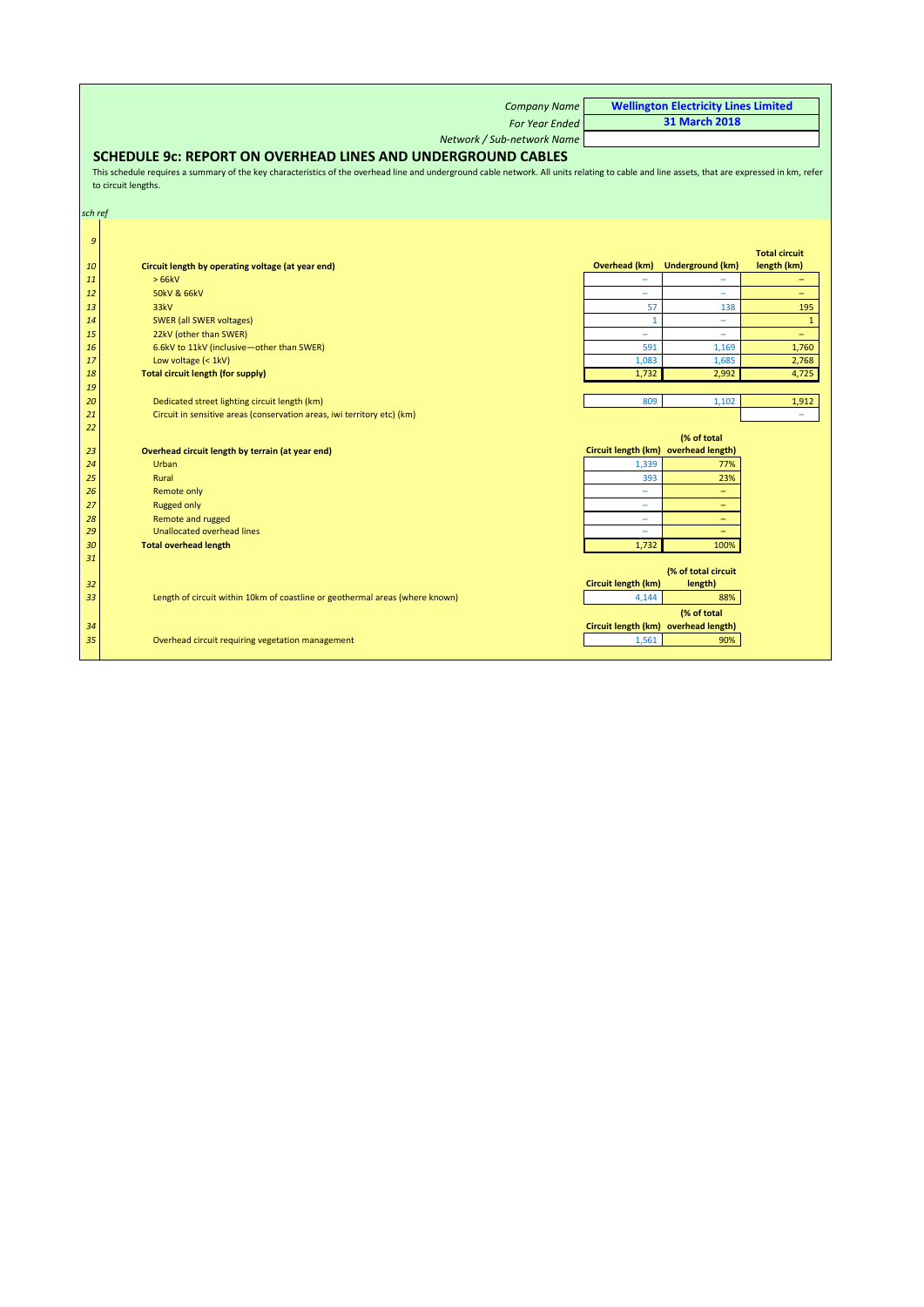|         |                                                 |                                                                                                                                                                        | <b>Company Name</b>   |                       | <b>Wellington Electricity Lines</b> |  |  |  |  |  |  |  |  |  |
|---------|-------------------------------------------------|------------------------------------------------------------------------------------------------------------------------------------------------------------------------|-----------------------|-----------------------|-------------------------------------|--|--|--|--|--|--|--|--|--|
|         |                                                 |                                                                                                                                                                        | <b>For Year Ended</b> |                       | 31 March 2018                       |  |  |  |  |  |  |  |  |  |
|         |                                                 |                                                                                                                                                                        |                       |                       |                                     |  |  |  |  |  |  |  |  |  |
|         |                                                 |                                                                                                                                                                        |                       |                       |                                     |  |  |  |  |  |  |  |  |  |
|         | <b>SCHEDULE 9d: REPORT ON EMBEDDED NETWORKS</b> |                                                                                                                                                                        |                       |                       |                                     |  |  |  |  |  |  |  |  |  |
|         |                                                 | This schedule requires information concerning embedded networks owned by an EDB that are embedded in another EDB's network or in another embedded network.             |                       |                       |                                     |  |  |  |  |  |  |  |  |  |
|         |                                                 |                                                                                                                                                                        |                       |                       |                                     |  |  |  |  |  |  |  |  |  |
| sch ref |                                                 |                                                                                                                                                                        |                       |                       |                                     |  |  |  |  |  |  |  |  |  |
|         |                                                 |                                                                                                                                                                        |                       | <b>Number of ICPs</b> | Line charge revenue                 |  |  |  |  |  |  |  |  |  |
| 8       |                                                 | Location <sup>*</sup>                                                                                                                                                  |                       | served                | (5000)                              |  |  |  |  |  |  |  |  |  |
| 9       | N/A                                             |                                                                                                                                                                        |                       |                       |                                     |  |  |  |  |  |  |  |  |  |
| 10      |                                                 |                                                                                                                                                                        |                       |                       |                                     |  |  |  |  |  |  |  |  |  |
| 11      |                                                 |                                                                                                                                                                        |                       |                       |                                     |  |  |  |  |  |  |  |  |  |
| 12      |                                                 |                                                                                                                                                                        |                       |                       |                                     |  |  |  |  |  |  |  |  |  |
| 13      |                                                 |                                                                                                                                                                        |                       |                       |                                     |  |  |  |  |  |  |  |  |  |
| 14      |                                                 |                                                                                                                                                                        |                       |                       |                                     |  |  |  |  |  |  |  |  |  |
| 15      |                                                 |                                                                                                                                                                        |                       |                       |                                     |  |  |  |  |  |  |  |  |  |
| 16      |                                                 |                                                                                                                                                                        |                       |                       |                                     |  |  |  |  |  |  |  |  |  |
| 17      |                                                 |                                                                                                                                                                        |                       |                       |                                     |  |  |  |  |  |  |  |  |  |
| 18      |                                                 |                                                                                                                                                                        |                       |                       |                                     |  |  |  |  |  |  |  |  |  |
| 19      |                                                 |                                                                                                                                                                        |                       |                       |                                     |  |  |  |  |  |  |  |  |  |
| 20      |                                                 |                                                                                                                                                                        |                       |                       |                                     |  |  |  |  |  |  |  |  |  |
| 21      |                                                 |                                                                                                                                                                        |                       |                       |                                     |  |  |  |  |  |  |  |  |  |
| 22      |                                                 |                                                                                                                                                                        |                       |                       |                                     |  |  |  |  |  |  |  |  |  |
| 23      |                                                 |                                                                                                                                                                        |                       |                       |                                     |  |  |  |  |  |  |  |  |  |
| 24      |                                                 |                                                                                                                                                                        |                       |                       |                                     |  |  |  |  |  |  |  |  |  |
| 25      |                                                 |                                                                                                                                                                        |                       |                       |                                     |  |  |  |  |  |  |  |  |  |
|         |                                                 | * Extend embedded distribution networks table as necessary to disclose each embedded network owned by the EDB which is embedded in another EDB's network or in another |                       |                       |                                     |  |  |  |  |  |  |  |  |  |
| 26      | embedded network                                |                                                                                                                                                                        |                       |                       |                                     |  |  |  |  |  |  |  |  |  |
|         |                                                 |                                                                                                                                                                        |                       |                       |                                     |  |  |  |  |  |  |  |  |  |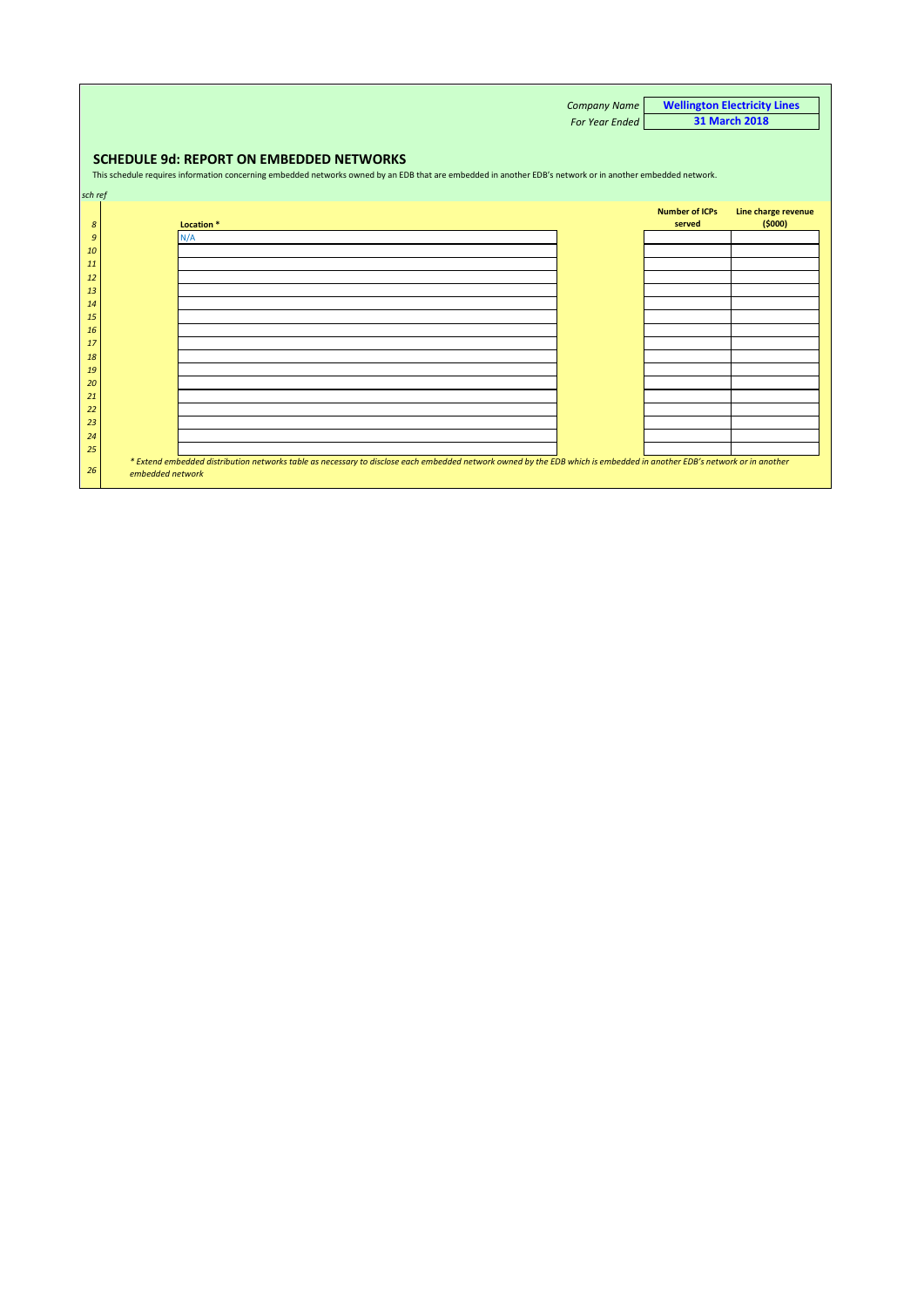<span id="page-29-0"></span>

|                | <b>Company Name</b>                                                                                                                      | <b>Wellington Electricity Lines Limited</b> |
|----------------|------------------------------------------------------------------------------------------------------------------------------------------|---------------------------------------------|
|                | <b>For Year Ended</b>                                                                                                                    | <b>31 March 2018</b>                        |
|                | Network / Sub-network Name                                                                                                               |                                             |
|                | <b>SCHEDULE 9e: REPORT ON NETWORK DEMAND</b>                                                                                             |                                             |
|                | This schedule requires a summary of the key measures of network utilisation for the disclosure year (number of new connections including |                                             |
|                | distributed generation, peak demand and electricity volumes conveyed).                                                                   |                                             |
|                |                                                                                                                                          |                                             |
| sch ref        |                                                                                                                                          |                                             |
| $\pmb{8}$      | <b>9e(i): Consumer Connections</b>                                                                                                       |                                             |
| $\mathfrak{g}$ | Number of ICPs connected in year by consumer type                                                                                        |                                             |
|                |                                                                                                                                          | <b>Number of</b>                            |
| 10             | Consumer types defined by EDB*                                                                                                           | connections (ICPs)                          |
| 11<br>12       | <b>Domestic</b><br><b>Small Commercial</b>                                                                                               | 1,626<br>628                                |
| 13             | <b>Medium Commercial</b>                                                                                                                 | 25                                          |
| 14             | <b>Large Commercial</b>                                                                                                                  | 27                                          |
| 15             | <b>Small Industrial</b>                                                                                                                  | 25                                          |
| 16             | Large Industrial                                                                                                                         | 3                                           |
| 17             | <b>Unmetered</b>                                                                                                                         | 87                                          |
| 18             | * include additional rows if needed                                                                                                      |                                             |
| 19             | <b>Connections total</b>                                                                                                                 | 2,421                                       |
| 20<br>21       | <b>Distributed generation</b>                                                                                                            |                                             |
| 22             | Number of connections made in year                                                                                                       | 252<br>connections                          |
| 23             | Capacity of distributed generation installed in year                                                                                     | $1.5$ MVA                                   |
|                |                                                                                                                                          |                                             |
| 24             | 9e(ii): System Demand                                                                                                                    |                                             |
| 25             |                                                                                                                                          |                                             |
| 26             |                                                                                                                                          | <b>Demand at time</b>                       |
|                |                                                                                                                                          | of maximum                                  |
|                |                                                                                                                                          | coincident<br>demand (MW)                   |
| 27             | <b>Maximum coincident system demand</b>                                                                                                  |                                             |
| 28             | <b>GXP</b> demand                                                                                                                        | 522                                         |
| 29<br>30       | Distributed generation output at HV and above<br>plus<br>Maximum coincident system demand                                                | 58<br>580                                   |
| 31             | Net transfers to (from) other EDBs at HV and above<br>less                                                                               |                                             |
| 32             | Demand on system for supply to consumers' connection points                                                                              | 580                                         |
|                |                                                                                                                                          |                                             |
| 33             | <b>Electricity volumes carried</b>                                                                                                       | <b>Energy (GWh)</b>                         |
| 34             | <b>Electricity supplied from GXPs</b>                                                                                                    | 2,169                                       |
| 35             | <b>Electricity exports to GXPs</b><br>less                                                                                               | $\overline{\phantom{m}}$                    |
| 36             | Electricity supplied from distributed generation<br>plus                                                                                 | 242                                         |
| 37<br>38       | Net electricity supplied to (from) other EDBs<br>less<br>Electricity entering system for supply to consumers' connection points          | 2,411                                       |
| 39             | Total energy delivered to ICPs<br>less                                                                                                   | 2,297                                       |
| 40             | <b>Electricity losses (loss ratio)</b>                                                                                                   | 115<br>4.7%                                 |
| 41             |                                                                                                                                          |                                             |
| 42             | <b>Load factor</b>                                                                                                                       | 0.47                                        |
|                |                                                                                                                                          |                                             |
| 43             | <b>9e(iii): Transformer Capacity</b>                                                                                                     |                                             |
| 44             |                                                                                                                                          | (MVA)                                       |
| 45             | Distribution transformer capacity (EDB owned)<br>Distribution transformer capacity (Non-EDB owned, estimated)                            | 1,450<br>18                                 |
| 46<br>47       | <b>Total distribution transformer capacity</b>                                                                                           | 1,468                                       |
| 48             |                                                                                                                                          |                                             |
| 49             | Zone substation transformer capacity                                                                                                     | 1,068                                       |
|                |                                                                                                                                          |                                             |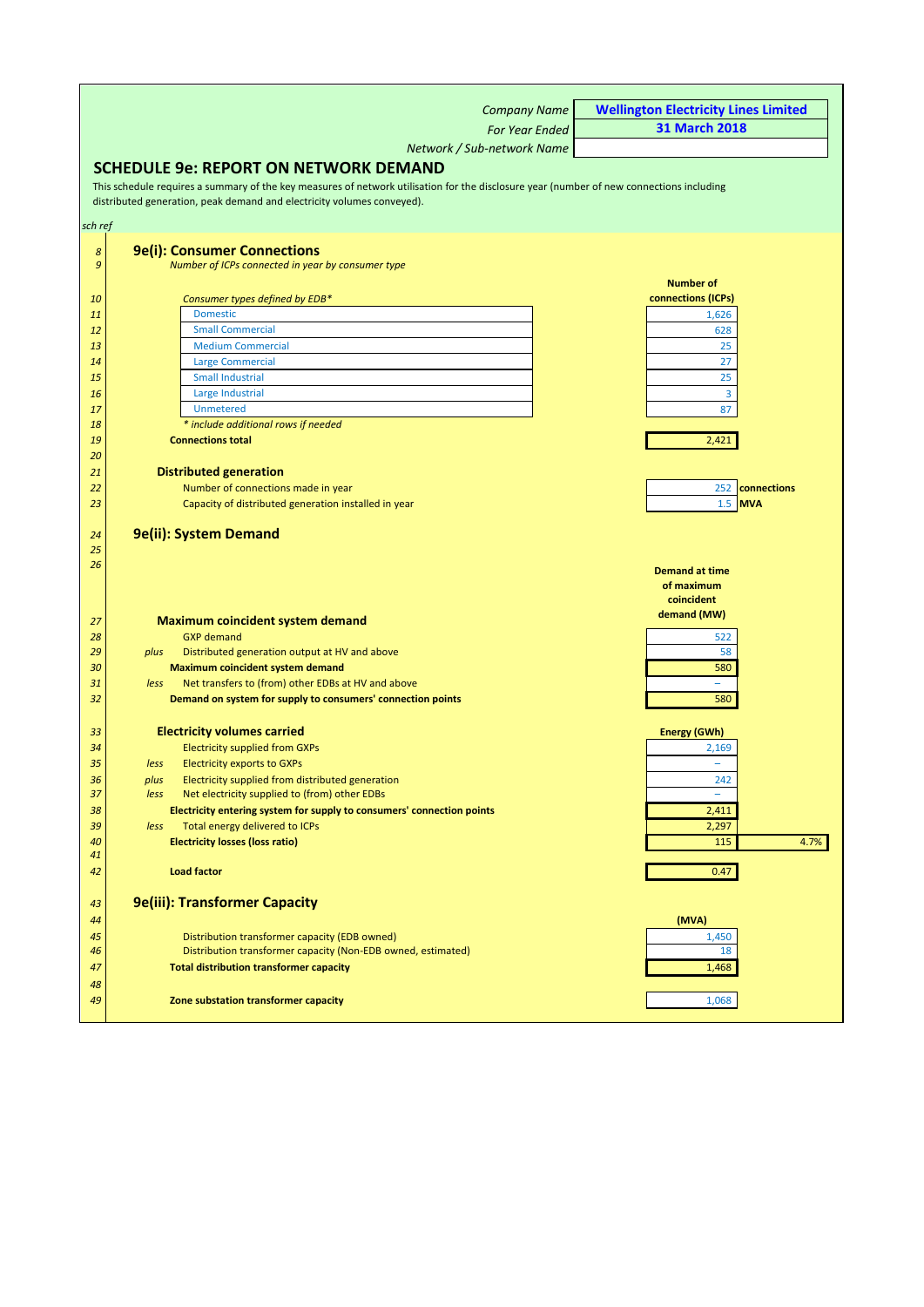|         |                                                                                                                                                                                                                                                                                                                                                                                                                                                                                                       | <b>Company Name</b>        |                          | <b>Wellington Electricity Lines Limited</b> |
|---------|-------------------------------------------------------------------------------------------------------------------------------------------------------------------------------------------------------------------------------------------------------------------------------------------------------------------------------------------------------------------------------------------------------------------------------------------------------------------------------------------------------|----------------------------|--------------------------|---------------------------------------------|
|         |                                                                                                                                                                                                                                                                                                                                                                                                                                                                                                       |                            |                          | <b>31 March 2018</b>                        |
|         |                                                                                                                                                                                                                                                                                                                                                                                                                                                                                                       | <b>For Year Ended</b>      |                          |                                             |
|         |                                                                                                                                                                                                                                                                                                                                                                                                                                                                                                       | Network / Sub-network Name |                          |                                             |
|         | <b>SCHEDULE 10: REPORT ON NETWORK RELIABILITY</b>                                                                                                                                                                                                                                                                                                                                                                                                                                                     |                            |                          |                                             |
|         | This schedule requires a summary of the key measures of network reliability (interruptions, SAIDI, SAIFI and fault rate) for the disclosure year. EDBs must provide explanatory comment<br>on their network reliability for the disclosure year in Schedule 14 (Explanatory notes to templates). The SAIFI and SAIDI information is part of audited disclosure information (as defined in<br>section 1.4 of the ID determination), and so is subject to the assurance report required by section 2.8. |                            |                          |                                             |
| sch ref |                                                                                                                                                                                                                                                                                                                                                                                                                                                                                                       |                            |                          |                                             |
| 8       | 10(i): Interruptions                                                                                                                                                                                                                                                                                                                                                                                                                                                                                  | <b>Number of</b>           |                          |                                             |
| 9       | <b>Interruptions by class</b>                                                                                                                                                                                                                                                                                                                                                                                                                                                                         | interruptions              |                          |                                             |
| 10      | Class A (planned interruptions by Transpower)                                                                                                                                                                                                                                                                                                                                                                                                                                                         | $\overline{4}$             |                          |                                             |
| 11      | Class B (planned interruptions on the network)                                                                                                                                                                                                                                                                                                                                                                                                                                                        | 296                        |                          |                                             |
| 12      | Class C (unplanned interruptions on the network)                                                                                                                                                                                                                                                                                                                                                                                                                                                      | 253                        |                          |                                             |
| 13      | Class D (unplanned interruptions by Transpower)                                                                                                                                                                                                                                                                                                                                                                                                                                                       | 8                          |                          |                                             |
| 14      | Class E (unplanned interruptions of EDB owned generation)                                                                                                                                                                                                                                                                                                                                                                                                                                             | Ξ                          |                          |                                             |
| 15      | Class F (unplanned interruptions of generation owned by others)                                                                                                                                                                                                                                                                                                                                                                                                                                       | ÷                          |                          |                                             |
| 16      | Class G (unplanned interruptions caused by another disclosing entity)                                                                                                                                                                                                                                                                                                                                                                                                                                 | Ξ                          |                          |                                             |
| 17      | Class H (planned interruptions caused by another disclosing entity)                                                                                                                                                                                                                                                                                                                                                                                                                                   | ÷,                         |                          |                                             |
| 18      | Class I (interruptions caused by parties not included above)                                                                                                                                                                                                                                                                                                                                                                                                                                          | $\mathbf{1}$               |                          |                                             |
| 19      | <b>Total</b>                                                                                                                                                                                                                                                                                                                                                                                                                                                                                          | 562                        |                          |                                             |
| 20      |                                                                                                                                                                                                                                                                                                                                                                                                                                                                                                       |                            |                          |                                             |
| 21      | <b>Interruption restoration</b>                                                                                                                                                                                                                                                                                                                                                                                                                                                                       | ≤3Hrs                      | >3hrs                    |                                             |
| 22      | Class C interruptions restored within                                                                                                                                                                                                                                                                                                                                                                                                                                                                 | 169                        | 84                       |                                             |
| 23      |                                                                                                                                                                                                                                                                                                                                                                                                                                                                                                       |                            |                          |                                             |
| 24      | <b>SAIFI and SAIDI by class</b>                                                                                                                                                                                                                                                                                                                                                                                                                                                                       | <b>SAIFI</b>               | <b>SAIDI</b>             |                                             |
| 25      | Class A (planned interruptions by Transpower)                                                                                                                                                                                                                                                                                                                                                                                                                                                         | 0.00                       | 0.05                     |                                             |
| 26      | Class B (planned interruptions on the network)                                                                                                                                                                                                                                                                                                                                                                                                                                                        | 0.08                       | 14.80                    |                                             |
| 27      | Class C (unplanned interruptions on the network)                                                                                                                                                                                                                                                                                                                                                                                                                                                      | 0.69                       | 52.13                    |                                             |
| 28      | Class D (unplanned interruptions by Transpower)                                                                                                                                                                                                                                                                                                                                                                                                                                                       | 0.17                       | 2.61                     |                                             |
| 29      | Class E (unplanned interruptions of EDB owned generation)                                                                                                                                                                                                                                                                                                                                                                                                                                             | $\overline{\phantom{0}}$   | ۳                        |                                             |
| 30      | Class F (unplanned interruptions of generation owned by others)                                                                                                                                                                                                                                                                                                                                                                                                                                       | ۰                          | -                        |                                             |
| 31      | Class G (unplanned interruptions caused by another disclosing entity)                                                                                                                                                                                                                                                                                                                                                                                                                                 |                            | ۳                        |                                             |
| 32      | Class H (planned interruptions caused by another disclosing entity)                                                                                                                                                                                                                                                                                                                                                                                                                                   | $\overline{\phantom{0}}$   | ۳                        |                                             |
| 33      | Class I (interruptions caused by parties not included above)                                                                                                                                                                                                                                                                                                                                                                                                                                          | 0.00                       | 0.06                     |                                             |
| 34      | <b>Total</b>                                                                                                                                                                                                                                                                                                                                                                                                                                                                                          | 0.95                       | 69.64                    |                                             |
| 35      |                                                                                                                                                                                                                                                                                                                                                                                                                                                                                                       |                            |                          |                                             |
|         |                                                                                                                                                                                                                                                                                                                                                                                                                                                                                                       |                            |                          |                                             |
|         |                                                                                                                                                                                                                                                                                                                                                                                                                                                                                                       |                            |                          |                                             |
| 36      | <b>Normalised SAIFI and SAIDI</b>                                                                                                                                                                                                                                                                                                                                                                                                                                                                     | <b>Normalised SAIFI</b>    | <b>Normalised SAIDI</b>  |                                             |
| 37      | Classes B & C (interruptions on the network)                                                                                                                                                                                                                                                                                                                                                                                                                                                          | 0.78                       | 66.93                    |                                             |
|         |                                                                                                                                                                                                                                                                                                                                                                                                                                                                                                       |                            |                          |                                             |
| 38      |                                                                                                                                                                                                                                                                                                                                                                                                                                                                                                       |                            |                          |                                             |
|         |                                                                                                                                                                                                                                                                                                                                                                                                                                                                                                       | <b>SAIFI reliability</b>   | <b>SAIDI reliability</b> |                                             |
| 39      | <b>Quality path normalised reliability limit</b>                                                                                                                                                                                                                                                                                                                                                                                                                                                      | limit                      | limit                    |                                             |
| 40      | SAIFI and SAIDI limits applicable to disclosure year*                                                                                                                                                                                                                                                                                                                                                                                                                                                 | 0.63                       | 40.63                    |                                             |
| 41      | * not applicable to exempt EDBs                                                                                                                                                                                                                                                                                                                                                                                                                                                                       |                            |                          |                                             |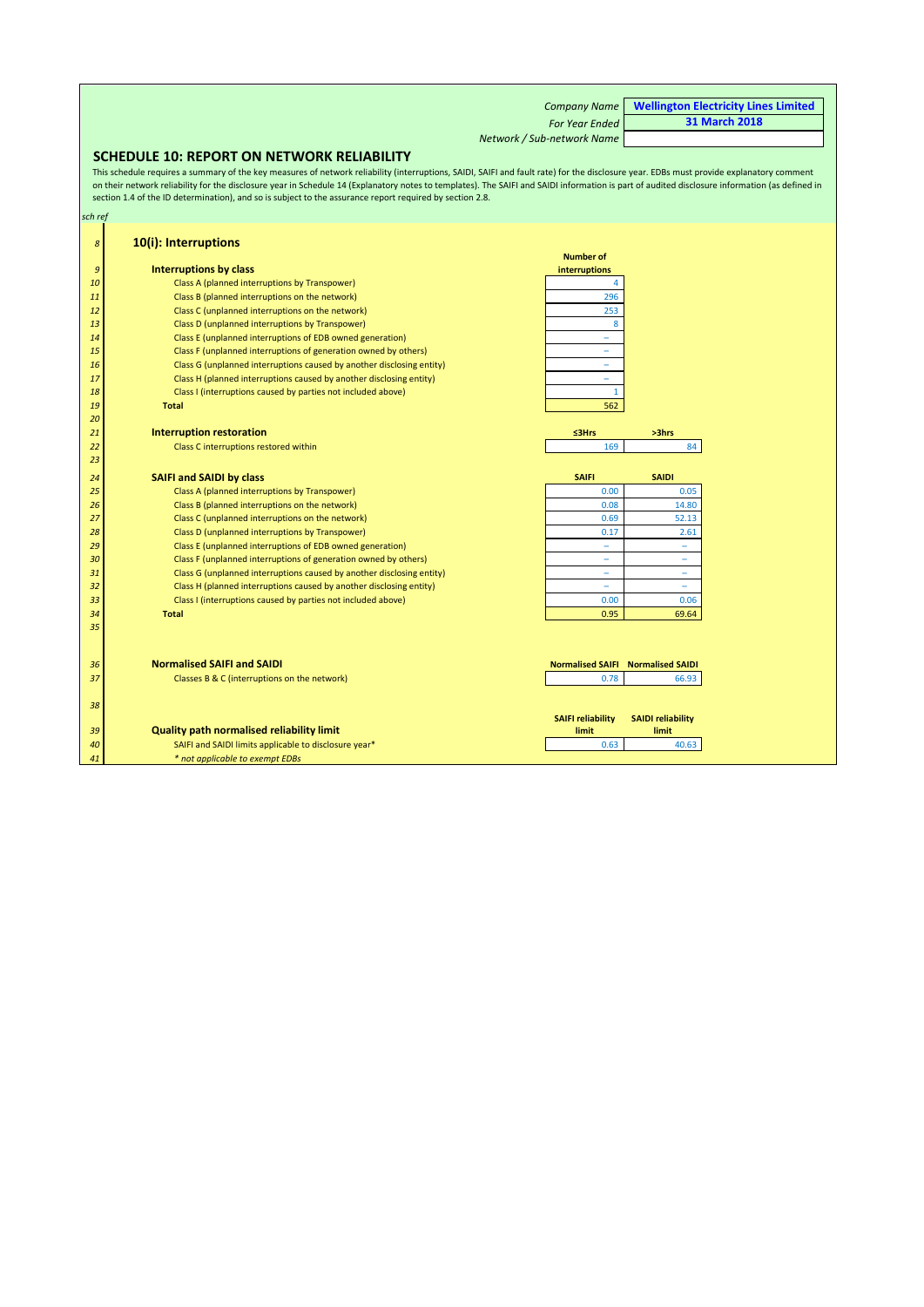<span id="page-31-0"></span>

|                                                                                                                                                                                                                                                                                                                                                                                                                                                                                                       | <b>Company Name</b>        | <b>Wellington Electricity Lines Limited</b> |  |  |
|-------------------------------------------------------------------------------------------------------------------------------------------------------------------------------------------------------------------------------------------------------------------------------------------------------------------------------------------------------------------------------------------------------------------------------------------------------------------------------------------------------|----------------------------|---------------------------------------------|--|--|
|                                                                                                                                                                                                                                                                                                                                                                                                                                                                                                       | <b>For Year Ended</b>      | <b>31 March 2018</b>                        |  |  |
|                                                                                                                                                                                                                                                                                                                                                                                                                                                                                                       | Network / Sub-network Name |                                             |  |  |
| <b>SCHEDULE 10: REPORT ON NETWORK RELIABILITY</b>                                                                                                                                                                                                                                                                                                                                                                                                                                                     |                            |                                             |  |  |
| This schedule requires a summary of the key measures of network reliability (interruptions, SAIDI, SAIFI and fault rate) for the disclosure year. EDBs must provide explanatory comment<br>on their network reliability for the disclosure year in Schedule 14 (Explanatory notes to templates). The SAIFI and SAIDI information is part of audited disclosure information (as defined in<br>section 1.4 of the ID determination), and so is subject to the assurance report required by section 2.8. |                            |                                             |  |  |
| 10(ii): Class C Interruptions and Duration by Cause<br>42                                                                                                                                                                                                                                                                                                                                                                                                                                             |                            |                                             |  |  |

| 43 |                          |              |              |
|----|--------------------------|--------------|--------------|
| 44 | Cause                    | <b>SAIFI</b> | <b>SAIDI</b> |
| 45 | Lightning                | 0.00         | 0.02         |
| 46 | Vegetation               | 0.07         | 6.36         |
| 47 | Adverse weather          | 0.10         | 10.98        |
| 48 | Adverse environment      | -            | -            |
| 49 | Third party interference | 0.13         | 10.66        |
| 50 | Wildlife                 | 0.00         | 0.29         |
| 51 | Human error              | 0.03         | 1.52         |
| 52 | Defective equipment      | 0.31         | 18.77        |
| 53 | Cause unknown            | 0.06         | 3.52         |
| 54 |                          |              |              |

### **10(iii): Class B Interruptions and Duration by Main Equipment Involved**

| 57 | Main equipment involved            | <b>SAIFI</b> | <b>SAIDI</b> |
|----|------------------------------------|--------------|--------------|
| 58 | <b>Subtransmission lines</b>       | -            |              |
| 59 | <b>Subtransmission cables</b>      | -            |              |
| 60 | Subtransmission other              | -            |              |
| 61 | Distribution lines (excluding LV)  | 0.08         | 14.64        |
| 62 | Distribution cables (excluding LV) | 0.00         | 0.16         |
| 63 | Distribution other (excluding LV)  |              |              |
|    |                                    |              |              |

### **10(iv): Class C Interruptions and Duration by Main Equipment Involved**

| 64<br>65 | 10(iv): Class C Interruptions and Duration by Main Equipment Involved |                          |                                             |                                         |
|----------|-----------------------------------------------------------------------|--------------------------|---------------------------------------------|-----------------------------------------|
| 66       | <b>Main equipment involved</b>                                        | <b>SAIFI</b>             | <b>SAIDI</b>                                |                                         |
| 67       | <b>Subtransmission lines</b>                                          | 0.02                     | 3.45                                        |                                         |
| 68       | <b>Subtransmission cables</b>                                         | 0.03                     | 0.05                                        |                                         |
| 69       | Subtransmission other                                                 | $\overline{\phantom{0}}$ | $\overline{\phantom{a}}$                    |                                         |
| 70       | Distribution lines (excluding LV)                                     | 0.43                     | 33.79                                       |                                         |
| 71       | Distribution cables (excluding LV)                                    | 0.21                     | 14.83                                       |                                         |
| 72       | Distribution other (excluding LV)                                     | $\qquad \qquad$          | $\overline{\phantom{m}}$                    |                                         |
| 73       | $10(v)$ : Fault Rate                                                  |                          |                                             |                                         |
|          |                                                                       |                          |                                             |                                         |
| 74       | <b>Main equipment involved</b>                                        |                          | <b>Number of Faults Circuit length (km)</b> | <b>Fault rate (faults</b><br>per 100km) |
| 75       | <b>Subtransmission lines</b>                                          |                          | 57                                          | 1.74                                    |
| 76       | <b>Subtransmission cables</b>                                         |                          | 138                                         | 0.72                                    |
| 77       | Subtransmission other                                                 | ۰                        |                                             |                                         |
| 78       | Distribution lines (excluding LV)                                     | 194                      | 591                                         | 32.83                                   |
| 79       | Distribution cables (excluding LV)                                    | 57                       | 1,169                                       | 4.88                                    |
| 80       | Distribution other (excluding LV)                                     | $\overline{\phantom{a}}$ |                                             |                                         |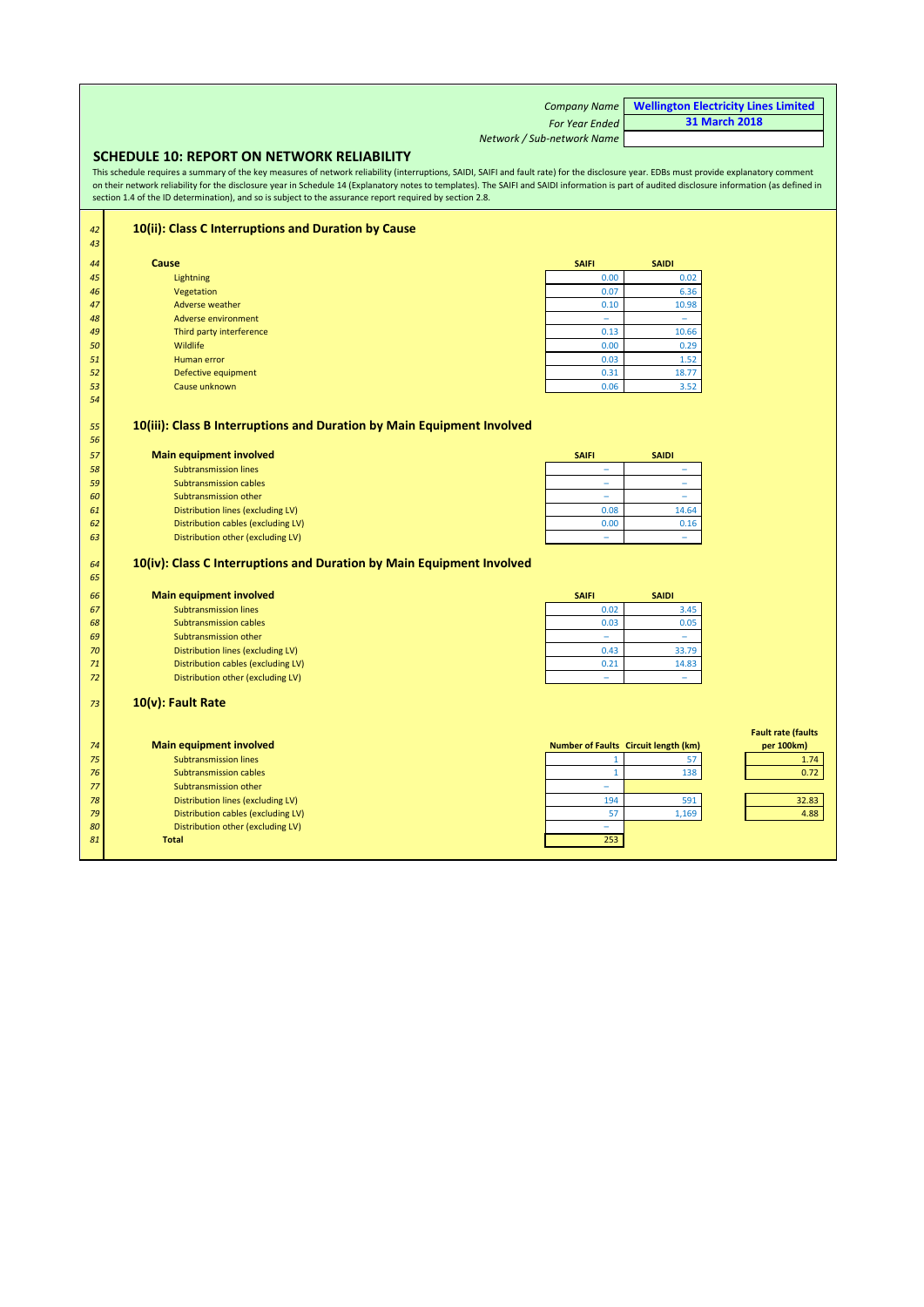Company Name: Wellington Electricity Lines Limited

For Year Ended: 31 March 2018

# **Schedule 14 Mandatory Explanatory Notes**

- 1. This schedule requires EDBs to provide explanatory notes to information provided in accordance with clauses 2.3.1, 2.4.21, 2.4.22, and subclauses 2.5.1(1)(f),and  $2.5.2(1)(e)$ .
- 2. This schedule is mandatory—EDBs must provide the explanatory comment specified below, in accordance with clause 2.7.1. Information provided in boxes 1 to 12 of this schedule is part of the audited disclosure information, and so is subject to the assurance requirements specified in section 2.8.
- 3. Schedule 15 (Voluntary Explanatory Notes to Schedules) provides for EDBs to give additional explanation of disclosed information should they elect to do so.

# *Return on Investment (Schedule 2)*

4. In the box below, comment on return on investment as disclosed in Schedule 2. This comment must include information on reclassified items in accordance with subclause 2.7.1(2).

# **Box 1: Explanatory comment on return on investment**

The 2018 return on investment (ROI) of 6.50% (vanilla WACC) is below the Default Price-Quality Path (DPP) WACC rate used to set regulatory price path of 7.19% for the 5 year period 1 April 2015 to 31 March 2020.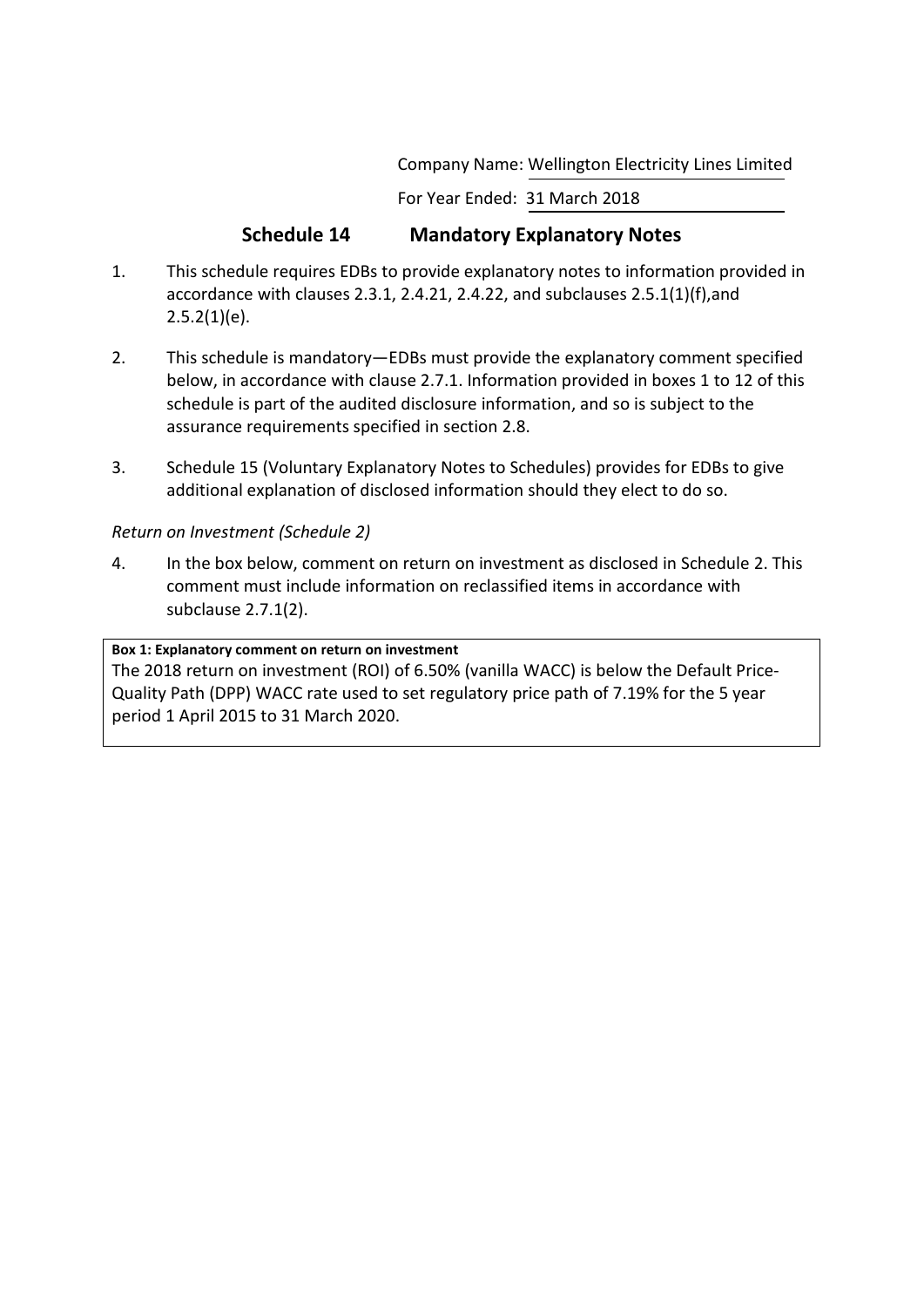# *Regulatory Profit (Schedule 3)*

- 5. In the box below, comment on regulatory profit for the disclosure year as disclosed in Schedule 3. This comment must include-
	- 5.1 a description of material items included in other regulated income (other than gains / (losses) on asset disposals), as disclosed in 3(i) of Schedule 3
	- 5.2 information on reclassified items in accordance with subclause 2.7.1(2).

**Box 2: Explanatory comment on regulatory profit** Material items in 'Other regulatory line income' include:

- trolley bus contract termination fee of \$2.3m which is largely offset by the trolley bus depreciation as the associated assets have been fully depreciated in the current year;
- insurance proceeds of \$0.9m received relating to the 2016 earthquake; and
- charges for new connections, upgrades, decommissioning and temporary disconnections of \$0.5m.

There has been no information reclassified in accordance with clause 2.7.1(2)

# *Merger and acquisition expenses (3(iv) of Schedule 3)*

- 6. If the EDB incurred merger and acquisitions expenditure during the disclosure year, provide the following information in the box below-
	- 6.1 information on reclassified items in accordance with subclause 2.7.1(2)
	- 6.2 any other commentary on the benefits of the merger and acquisition expenditure to the EDB.

**Box 3: Explanatory comment on merger and acquisition expenditure** There have been no mergers or acquisitions in the disclosure year.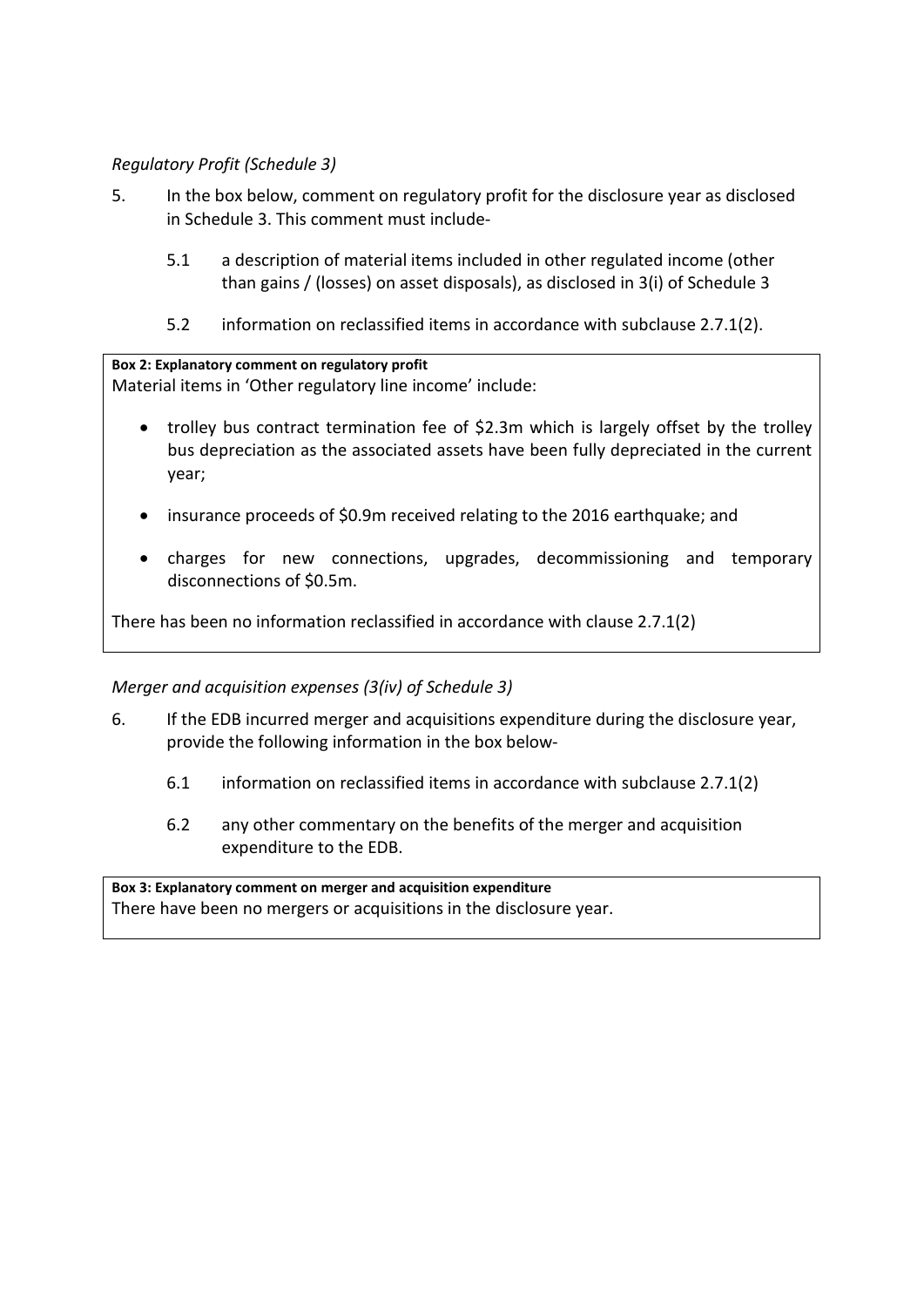# *Value of the Regulatory Asset Base (Schedule 4)*

7. In the box below, comment on the value of the regulatory asset base (rolled forward) in Schedule 4. This comment must include information on reclassified items in accordance with subclause 2.7.1(2).

**Box 4: Explanatory comment on the value of the regulatory asset based (rolled forward)** The value of the regulatory asset base has been determined by rolling forward the initial regulatory asset base with allowance made for additions, disposals, depreciation and revaluation in accordance with the Electricity Distribution Services Input Methodologies Determination 2012.

There were no reclassifications for the year ended 31 March 2018.

*Regulatory tax allowance: disclosure of permanent differences (5a(i) of Schedule 5a)*

- 8. In the box below, provide descriptions and workings of the material items recorded in the following asterisked categories of 5a(i) of Schedule 5a-
	- 8.1 Income not included in regulatory profit / (loss) before tax but taxable;
	- 8.2 Expenditure or loss in regulatory profit / (loss) before tax but not deductible;
	- 8.3 Income included in regulatory profit / (loss) before tax but not taxable;
	- 8.4 Expenditure or loss deductible but not in regulatory profit / (loss) before tax.

**Box 5: Regulatory tax allowance: permanent differences**

WELL has recorded expenditure before tax that is not deductible of \$56K. This includes nondeductible entertainment expenses in accordance with the New Zealand Tax Legislation.

*Regulatory tax allowance: disclosure of temporary differences (5a(vi) of Schedule 5a)*

9. In the box below, provide descriptions and workings of material items recorded in the asterisked category 'Tax effect of other temporary differences' in 5a(vi) of Schedule 5a.

**Box 6: Tax effect of other temporary differences (current disclosure year)** Other temporary differences include doubtful debts and other accruals not deductible in the current period in accordance with the New Zealand Tax Legislation.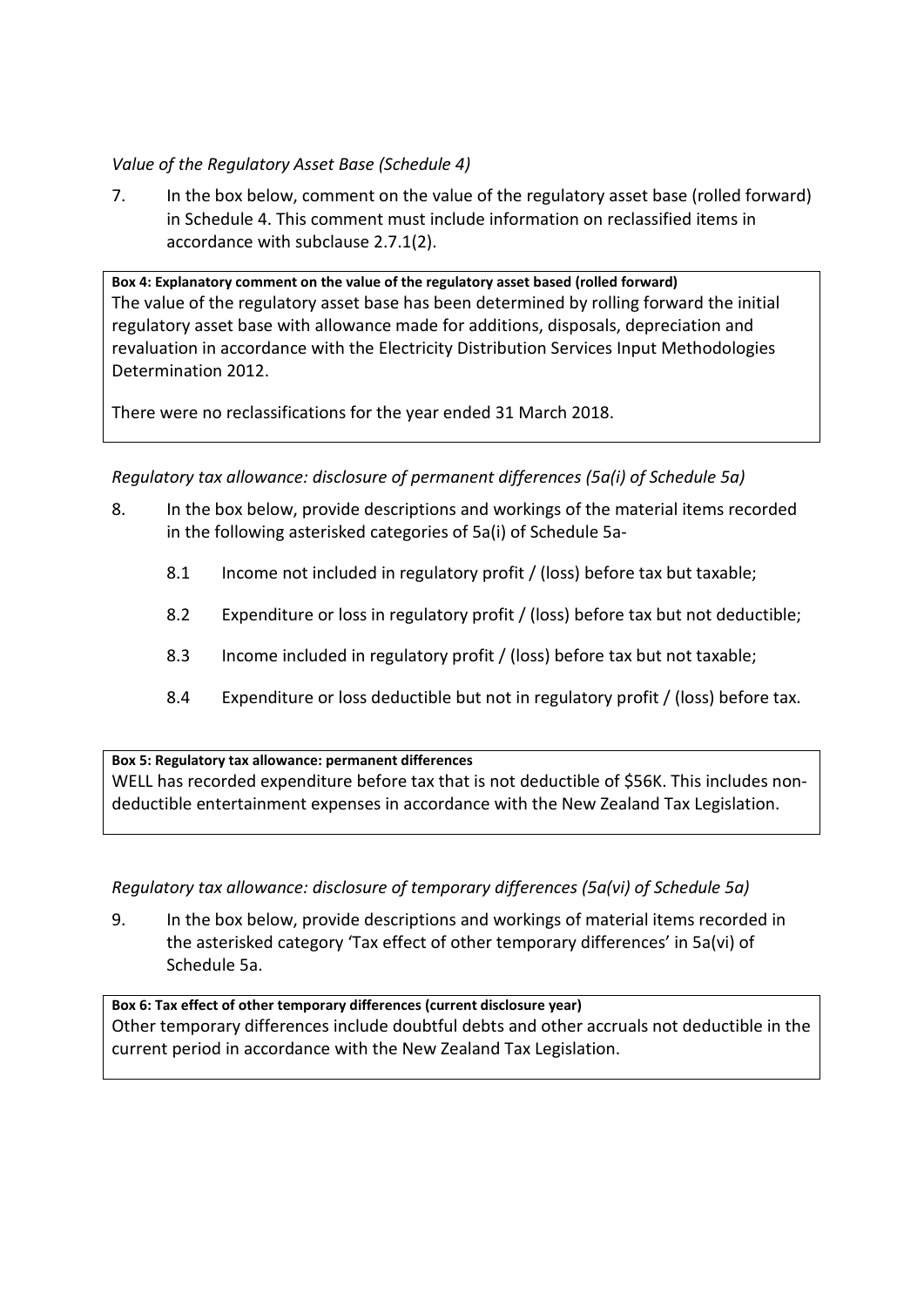# *Related party transactions: disclosure of related party transactions (Schedule 5b)*

10. In the box below, provide descriptions of related party transactions beyond those disclosed on Schedule 5b including identification and descriptions as to the nature of directly attributable costs disclosed under subclause 2.3.6(1)(b).

## **Box 7: Related party transactions**

International Infrastructure Services Company Limited (NZ Branch) provides a range of corporate, network operation and IT support services to WELL. Corporate services include finance, regulatory, customer services, property and legal and human resources. Network operation services include asset management and design, project management, maintenance and network control.

During the disclosure year WELL paid Cheung Kong Infrastructure Holdings Limited for Director expenses and a software license.

During the disclosure year WELL paid CHED Services Pty Limited for computer software upgrades and training.

# *Cost allocation (Schedule 5d)*

11. In the box below, comment on cost allocation as disclosed in Schedule 5d. This comment must include information on reclassified items in accordance with subclause 2.7.1(2).

## **Box 8: Cost allocation**

There is no cost allocation required. All costs are directly attributable to electricity distribution services. There are no reclassified items.

# *Asset allocation (Schedule 5e)*

12. In the box below, comment on asset allocation as disclosed in Schedule 5e. This comment must include information on reclassified items in accordance with subclause 2.7.1(2).

# **Box 9: Commentary on asset allocation**

There is no asset allocation required. All assets are directly attributable to electricity distribution services. There are no reclassified items.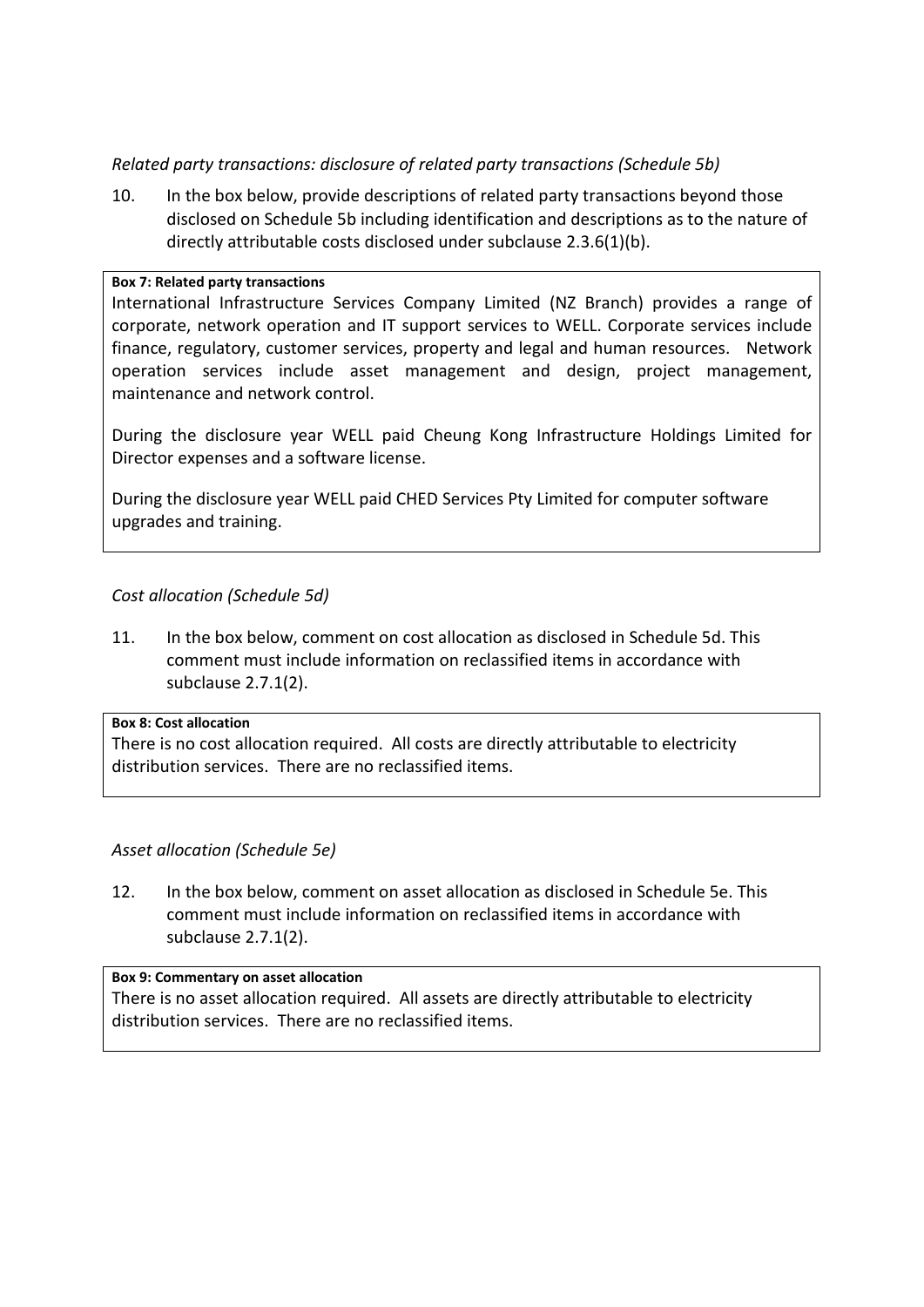# *Capital Expenditure for the Disclosure Year (Schedule 6a)*

- 13. In the box below, comment on expenditure on assets for the disclosure year, as disclosed in Schedule 6a. This comment must include-
	- 13.1 a description of the materiality threshold applied to identify material projects and programmes described in Schedule 6a;
	- 13.2 information on reclassified items in accordance with subclause 2.7.1(2),

## **Box 10: Explanation of capital expenditure for the disclosure year**

13.1 WELL has applied professional judgement in assessing whether a project or programme is deemed material. A project or programme is considered material where the required spend was at least \$200k or more.

13.2 There are no reclassified items.

# *Operational Expenditure for the Disclosure Year (Schedule 6b)*

- 14. In the box below, comment on operational expenditure for the disclosure year, as disclosed in Schedule 6b. This comment must include-
	- 14.1 Commentary on assets replaced or renewed with asset replacement and renewal operational expenditure, as reported in 6b(i) of Schedule 6b;
	- 14.2 Information on reclassified items in accordance with subclause 2.7.1(2);
	- 14.3 Commentary on any material atypical expenditure included in operational expenditure disclosed in Schedule 6b, a including the value of the expenditure the purpose of the expenditure, and the operational expenditure categories the expenditure relates to.

**Box 11: Explanation of operational expenditure for the disclosure year** 14.1 Asset replacement and renewal includes expenditure to replace or renew assets where the expenditure is not capitalised under NZ IFRS. This expenditure is of a maintenance nature.

14.2 There are no reclassified items.

14.3 There was no material atypical expenditure included in operational expenditure in the disclosure year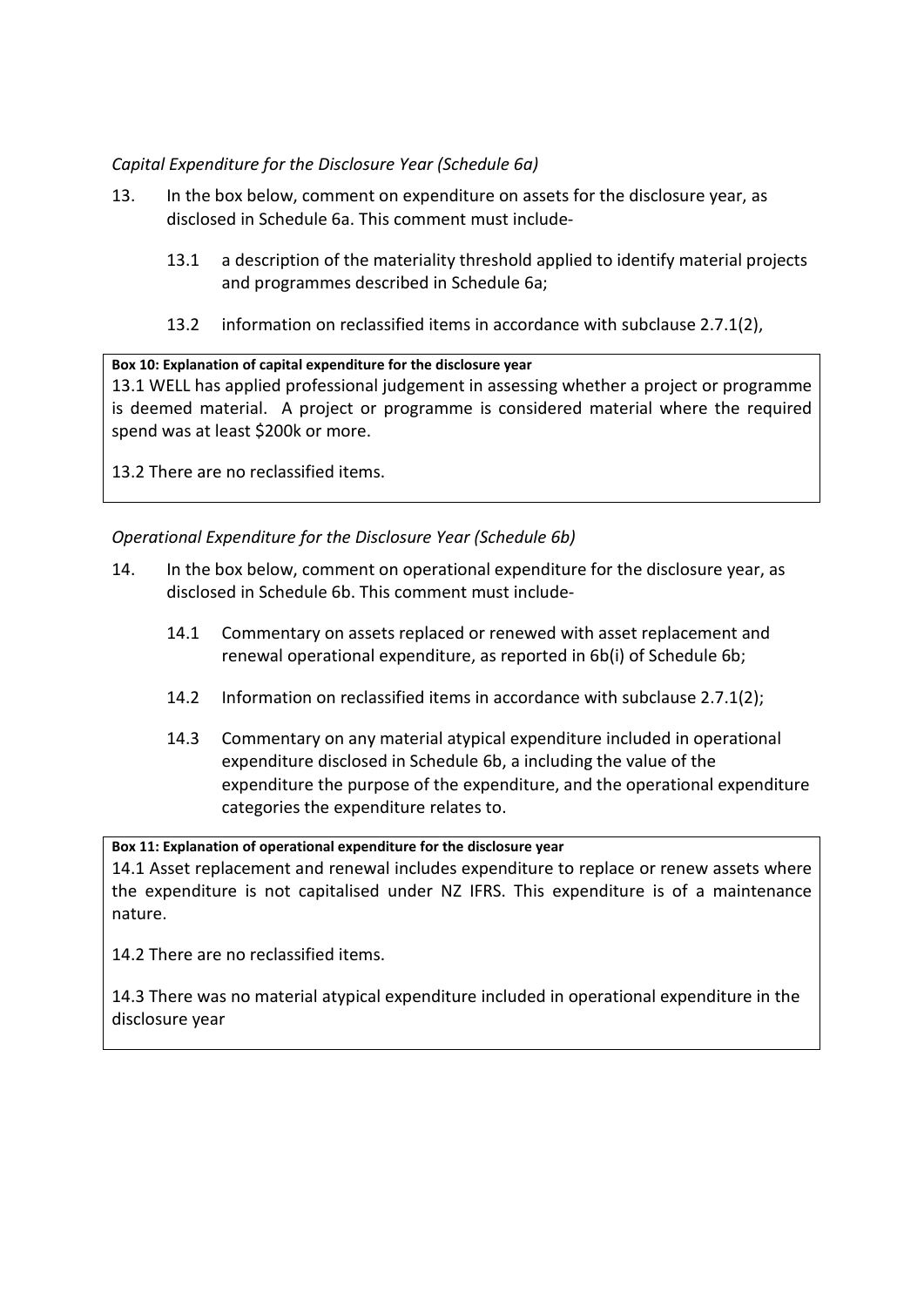# *Variance between forecast and actual expenditure (Schedule 7)*

15. In the box below, comment on variance in actual to forecast expenditure for the disclosure year, as reported in Schedule 7. This comment must include information on reclassified items in accordance with subclause 2.7.1(2).

# **Box 12: Explanatory comment on variance in actual to forecast expenditure Expenditure on Assets:**

Consumer Connection: The increase in consumer connection spend has been driven by the increase in the number of new connection requests. This is supported by the higher than usual number of building consents that are being approved in Wellington compared to previous years. The number of consents has increased to 2,300 in 2017/18 compared to annual averages of 1,100 in the previous 6 years.

System Growth: The reduced expenditure in the System Growth category has been due to the deferment of the Frederick Street Substation Transmission Cable upgrade project to undertake further seismic impact studies. This expenditure has now been programmed for 2018 to 2020 as detailed on page 254 of AMP 2018. There has been an increase in spend in consumer connections and asset relocations.

Asset Relocation: Increased spend on Asset Relocations is due to the timing of work for a large NZTA project and a greater than expected level of pole replacements relating to the Ultra-Fast Broadband rollout.

Reliability, Safety and Environment: Both the Quality of Supply and Other Reliability, Safety and Environment categories have been subjected to a period of reduced overhead line resources in the Wellington Region. During this period (which has since been resolved) overhead line crews were prioritised onto regulatory pole replacements ahead of line rebuilds until additional resource was acquired.

Expenditure on Non-Network Assets: The variance on this expenditure has been due to the deferment of application enhancements and IT infrastructure spend from 2017 to 2018.

# **Operational Expenditure:**

Service Interruptions and Emergencies: Increased spend due to a higher than expected number of unplanned events in the year.

Vegetation Management: Increased the expenditure on vegetation management as part of the works to improve network performance and achieve reliability targets. This exceeded the AMP forecast of \$1.5m by \$300k.

Routine and Corrective Maintenance and Inspection: This includes a public safety initiative that was undertaken to inspect customer owned poles to ensure that they are in good condition. This resulted in a number of Wellington Electricity owned poles being reclassified.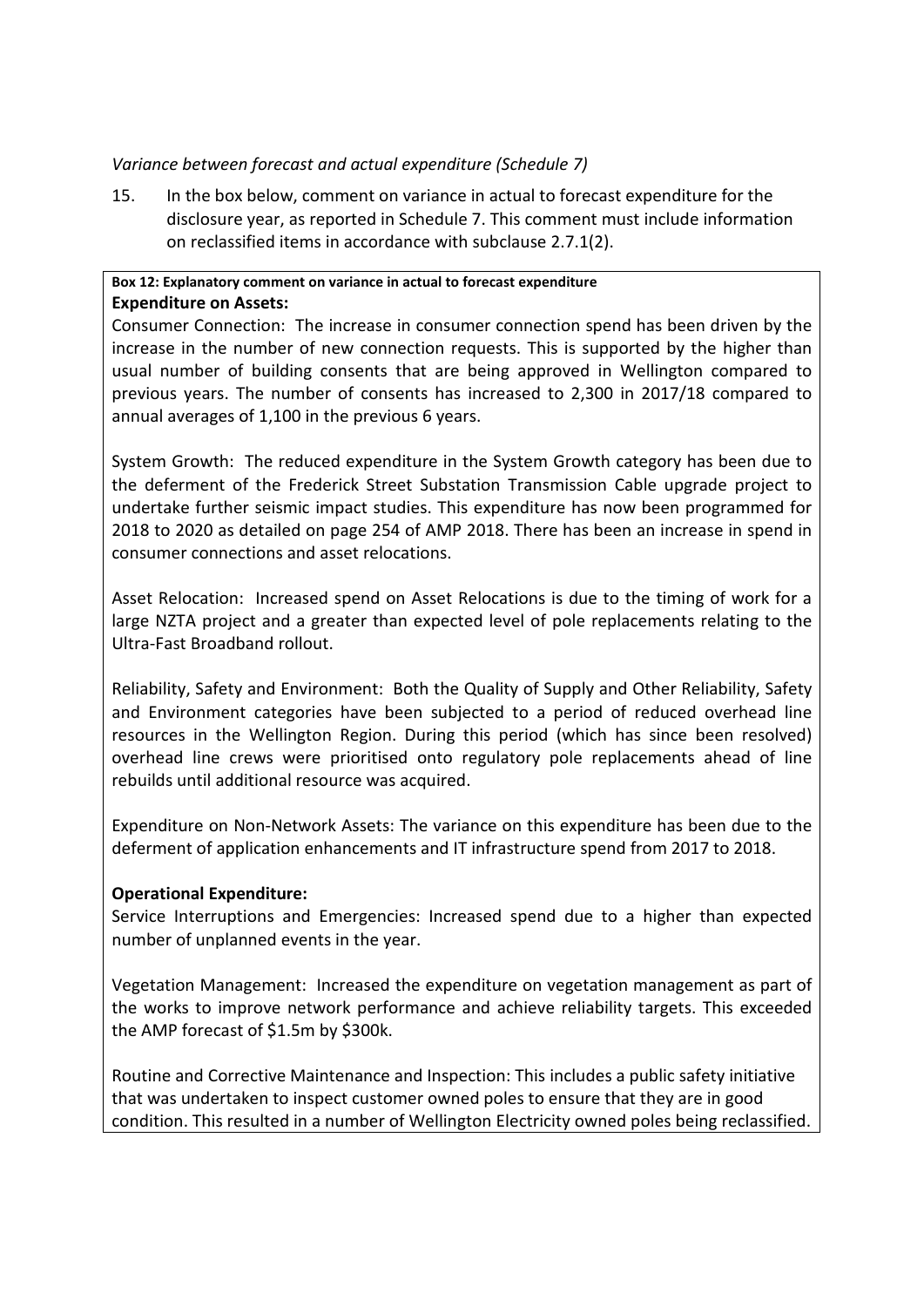# *Information relating to revenues and quantities for the disclosure year*

- 16. In the box below provide-
	- 16.1 a comparison of the target revenue disclosed before the start of the disclosure year, in accordance with clause 2.4.1 and subclause 2.4.3(3) to total billed line charge revenue for the disclosure year, as disclosed in Schedule 8; and
	- 16.2 explanatory comment on reasons for any material differences between target revenue and total billed line charge revenue.

**Box 13: Explanatory comment relating to revenue for the disclosure year** Actual line charge revenue of \$175m is above the target of \$172m due to higher than expected volumes.

However, the 2018 return on investment (ROI) of 6.50% (vanilla WACC) is below the Default Price-Quality Path (DPP) WACC rate used to set regulatory price path of 7.19% for the 5 year period 1 April 2015 to 31 March 2020.

Network Reliability for the Disclosure Year (Schedule 10)

17. In the box below, comment on network reliability for the disclosure year, as disclosed in Schedule 10.

**Box 14: Commentary on network reliability for the disclosure year** WELL has not complied with the annual reliability assessments in the current and preceding assessment periods as outlined in clause 9.1(b) of the 2015 DPP Determination.

WELL is committed to providing customers with a reliable and secure electricity supply and has consistently demonstrated this commitment by undertaking reliability improvement initiatives to further progress the performance of the network. The primary drivers for performance in 2017/18 have been an increase in the contribution from planned outages, vehicle contacts, and 11kV cable faults. The performance of the overhead network has been better than average. This reflects the benefits from the actions implemented following the Strata review of 2015/16 as well as the plans put into place after last year's exceedance of targets which was driven by the overhead network, which includes an increased expenditure on vegetation management.

The increase in SAIDI from planned outages in 2017/18 is being driven by the amount of planned work being completed with power off, due to the changes in the HSW Act 2015. WELL's view is that the reliability limits should be adjusted, as detailed in the Asset Management Plan 2018, to reflect the changes from the review of safe work practices and the material increase in planned outages that has resulted. The total SAIDI for planned outages for 2017/18 was 7.4 minutes compared to the 2004 to 2014 reference period which averaged 0.5 minutes. Since these results, greater use has been made of generation to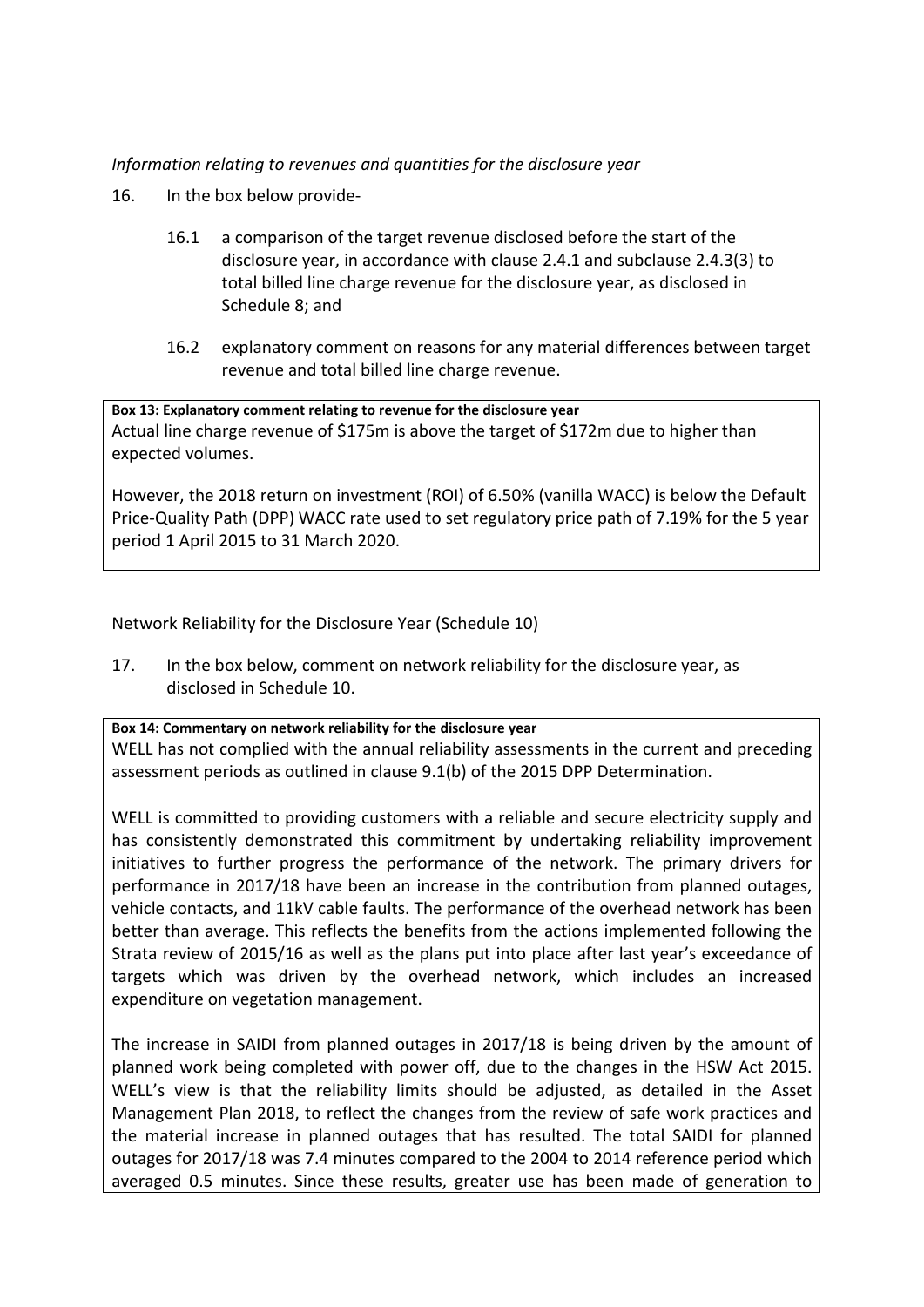retain supply to customers while work is completed de-energised. The ongoing cost benefit of this is being evaluated.

Third party incidents contributed 22% or 10.659 minutes of the total SAIDI incurred in 2017/18. This is a significant increase compared to the average previous contributions of 3.81 minutes and the allowance in the target based on the reference period of 4.8 minutes. This has significantly increased from the previous years. The primary contributor to third party incidents was car versus pole events. This increase in car versus pole events is following a similar trend to the National Road Toll which has also increased over the same time. The exact cause for these trends is unknown at this stage.

Underground equipment faults have shown an increase in 2017/18. The ultimate cause of the increase in cable faults cannot be proven at this stage, however it is possibly due to delayed damage caused by the November 2016 earthquake, progressing to failure during the following wet winter. The earthquake may have caused damage to lead sheaths on PILC cables which would have resulted in moisture ingress during the wet 2017 winter period ultimately leading to failures. A cable test condition monitoring programme is being evaluated to focus on high risk cable sections.

A separate explanation paper was prepared and supplied to the Commerce Commission on 3 August to provide further analysis and steps being taken to return quality targets to targeted levels. Further to this, the Board has requested an external review of our SAIDI and SAIFI management practices which has been conducted

WELL continues to provide up-to-date customer information on outage events and their restoration times through its website relating to the live reporting on restoration times when power outages occur. This has been enhanced by WELL's Smart Phone outage application (OutageCheck) that gives customers up to date progress reports on restoration and return to supply. The application has resulted in positive feedback from customers and a reduction in calls to the contact centre.

WELL also surveys those customers who have recently had an outage to understand whether the price-quality service they receive is appropriately balanced. The results suggest that customers are broadly satisfied with their current level of reliability and the price for delivering that service.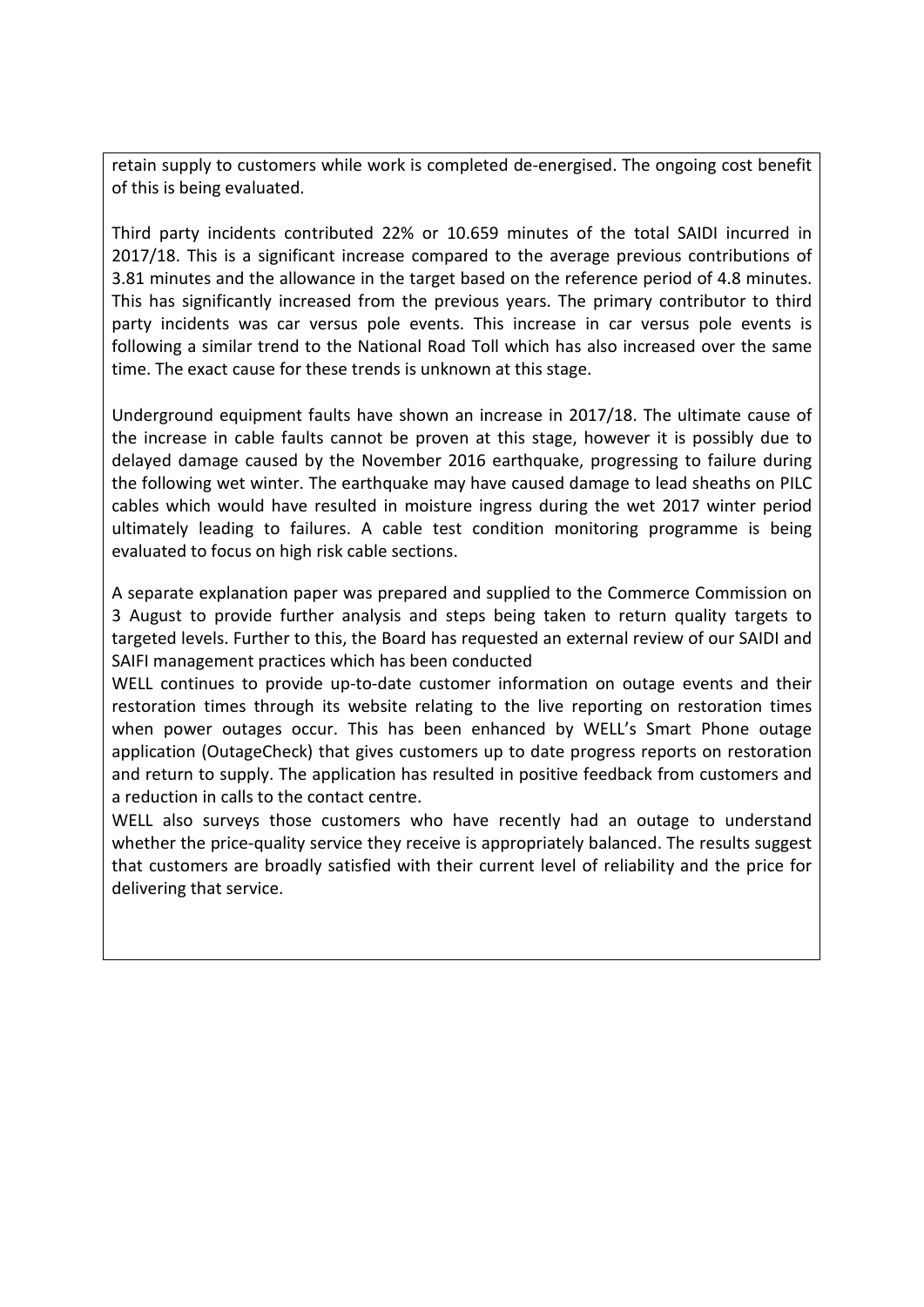# *Insurance cover*

- 18. In the box below, provide details of any insurance cover for the assets used to provide electricity distribution services, including-
	- 18.1 The EDB's approaches and practices in regard to the insurance of assets used to provide electricity distribution services, including the level of insurance;
	- 18.2 In respect of any self insurance, the level of reserves, details of how reserves are managed and invested, and details of any reinsurance.

## **Box 15: Explanation of insurance cover**

Due to the limited nature/cost of insurance cover available for WELL's assets (15%), WELL has material damage (MD) and Business interruption (BI) insurance for key asset locations, including WELL's GXP assets, zone substations, some critical distribution substations and its office fit out at Petone. WELL's MD and BI insurance is currently placed through Australasian markets. The balance of WELL's assets (85%) are uninsured because insurance cover is not available and/or not economically viable. WELL does not recover funds to hold as reserve provisions (ex-ante) under the building blocks approach to determining allowable revenues under the DPP. Therefore WELL is not self-insured.

An application to improve earthquake readiness was approved on 28 March 2018 as part of WELL's Streamlined Customised Price Path process.

# *Amendments to previously disclosed information*

- 19. In the box below, provide information about amendments to previously disclosed information disclosed in accordance with clause 2.12.1 in the last 7 years, including:
	- 19.1 a description of each error; and
	- 19.2 for each error, reference to the web address where the disclosure made in accordance with clause 2.12.1 is publicly disclosed.

**Box 16: Disclosure of amendment to previously disclosed information** There have been no amendments to previous disclosure information.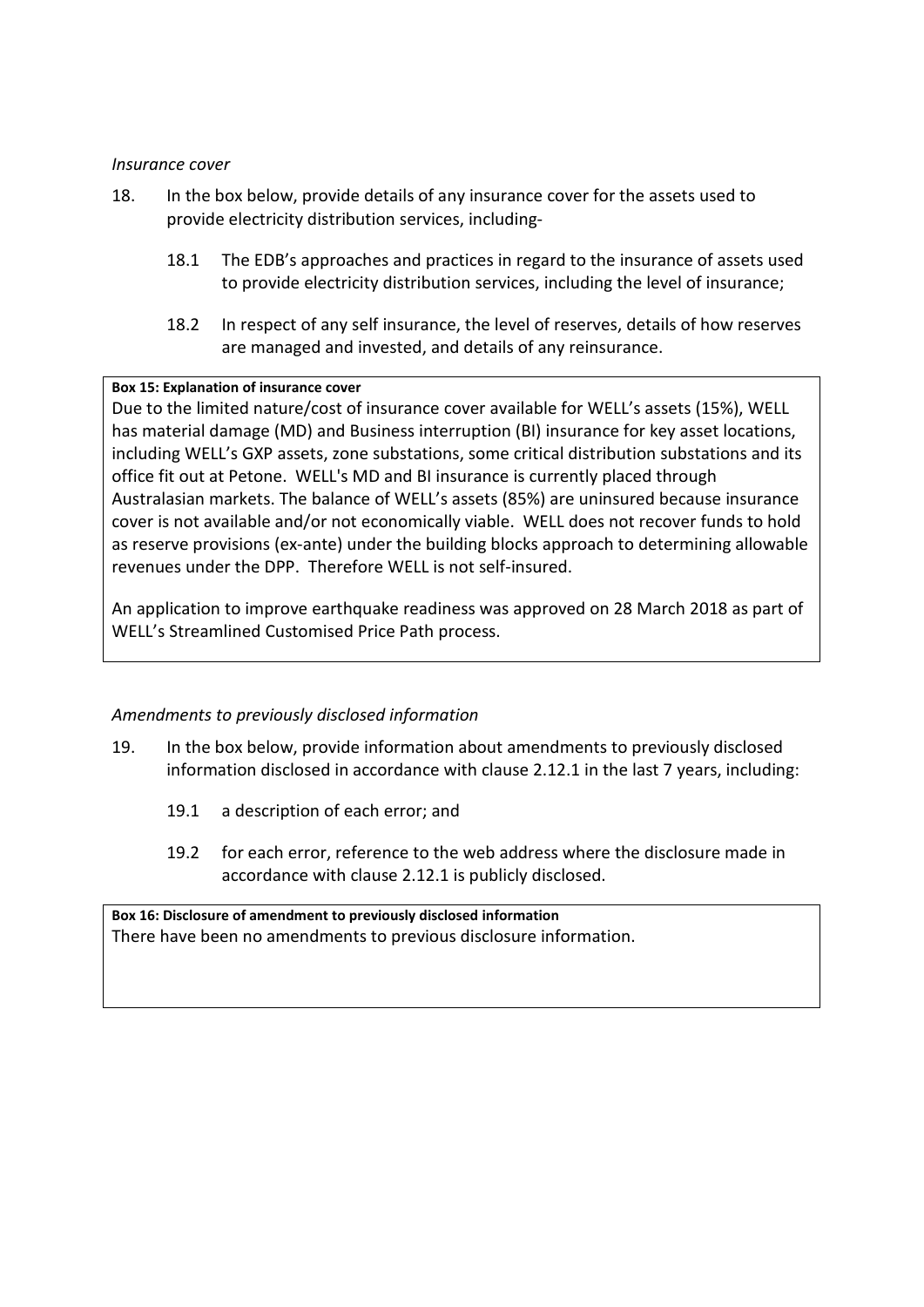Company Name: Wellington Electricity Lines Limited

For Year Ended: 31 March 2018

# **Schedule 14a Mandatory Explanatory Notes on Forecast Information**

- 1. This Schedule requires EDBs to provide explanatory notes to reports prepared in accordance with clause 2.6.6.
- 2. This Schedule is mandatory—EDBs must provide the explanatory comment specified below, in accordance with clause 2.7.2. This information is not part of the audited disclosure information, and so is not subject to the assurance requirements specified in section 2.8.

# *Commentary on difference between nominal and constant price capital expenditure forecasts (Schedule 11a)*

3. In the box below, comment on the difference between nominal and constant price capital expenditure for the current disclosure year and 10 year planning period, as disclosed in Schedule 11a.

**Box 1: Commentary on difference between nominal and constant price capital expenditure forecasts** The difference represents inflation and is 2.0% per annum across the planning period.

The rates are based on the midpoint of the RBNZ's target inflation range.

*Commentary on difference between nominal and constant price operational expenditure forecasts (Schedule 11b)*

4. In the box below, comment on the difference between nominal and constant price operational expenditure for the current disclosure year and 10 year planning period, as disclosed in Schedule 11b.

**Box 2: Commentary on difference between nominal and constant price operational expenditure forecasts** The difference represents inflation and is 2.0% per annum across the planning period.

The rates are based on the midpoint of the RBNZ's target inflation range.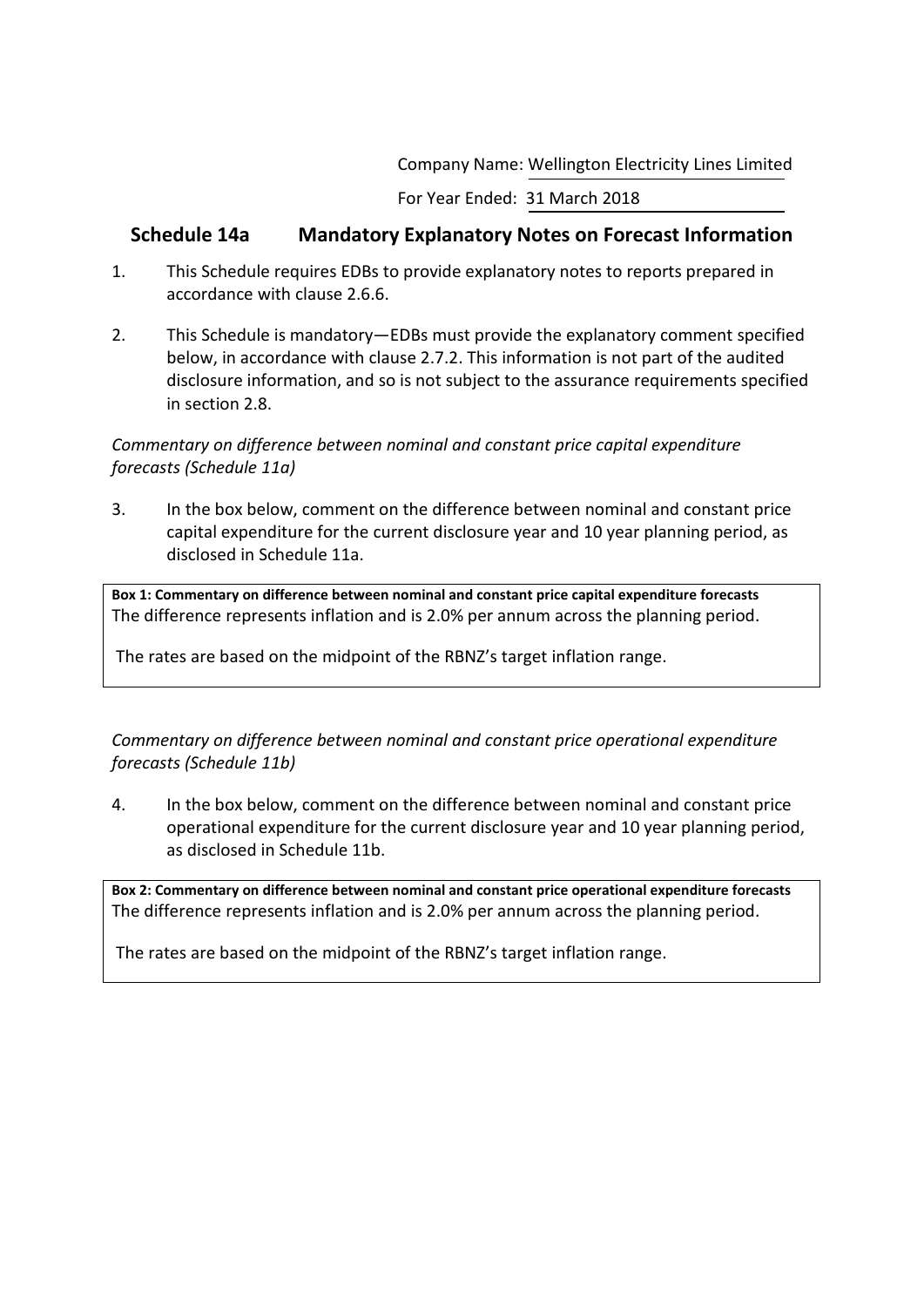Company Name: Wellington Electricity Lines Limited

For Year Ended: 31 March 2018

# **Schedule 15 Voluntary Explanatory Notes**

- 1. This schedule enables EDBs to provide, should they wish to-
	- 1.1 additional explanatory comment to reports prepared in accordance with clauses 2.3.1, 2.4.21, 2.4.22, 2.5.1 and 2.5.2;
	- 1.2 information on any substantial changes to information disclosed in relation to a prior disclosure year, as a result of final wash-ups.
- 2. Information in this schedule is not part of the audited disclosure information, and so is not subject to the assurance requirements specified in section 2.8.
- 3. Provide additional explanatory comment in the box below.

**Box 1: Voluntary explanatory comment on disclosed information** There are no additional voluntary comments.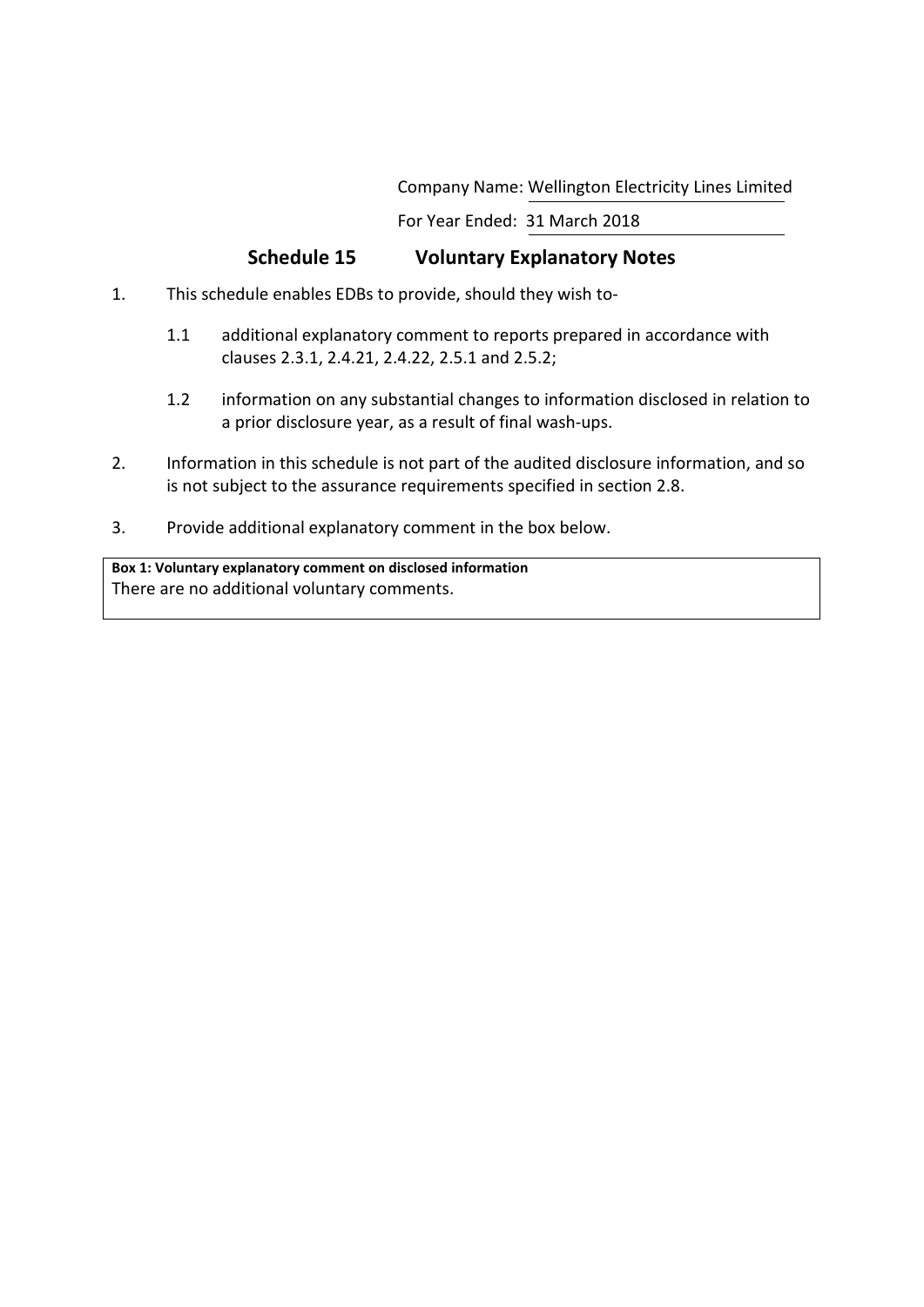#### **Schedule 18 Certification for Year-end Disclosures**

Clause 2.9.2

We, Richard Pearson and Chao Chung Charles Tsai, being directors of Wellington Electricity Lines Limited certify that, having made all reasonable enquiry, to the best of our knowledge-

a) the information prepared for the purposes of clauses 2.3.1, 2.3.2, 2.4.21, 2.4.22, 2.5.1, 2.5.2, and 2.7.1 of the Electricity Distribution Information Disclosure Determination 2012 in all material respects complies with that determination; and

b) the historical information used in the preparation of Schedules 8, 9a, 9b, 9c, 9d, 9e, 10, and 14 has been properly extracted from the Wellington Electricity Lines Limited's accounting and other records sourced from its financial and non-financial systems, and that sufficient appropriate records have been retained.

In respect of related party costs and revenues recorded in accordance with subclauses 2.3.6(1) (when valued in accordance with clause 2.2.11(5)(h)(ii) of the Electricity Distribution Services Input Methodologies Determination 2010), 2.3.6(1)(f) and 2.3.7(2)(b), we certify that, having made all reasonable enquiry, including enquiries of our related parties, we are satisfied that to the best of our knowledge and belief the costs and revenues recorded for related party transactions reasonably reflect the price or prices that would have been paid or received had these transactions been at arm's-length.

Richard Pearson Chairman

Chao Chung Charles Tsai Director

22 August 2018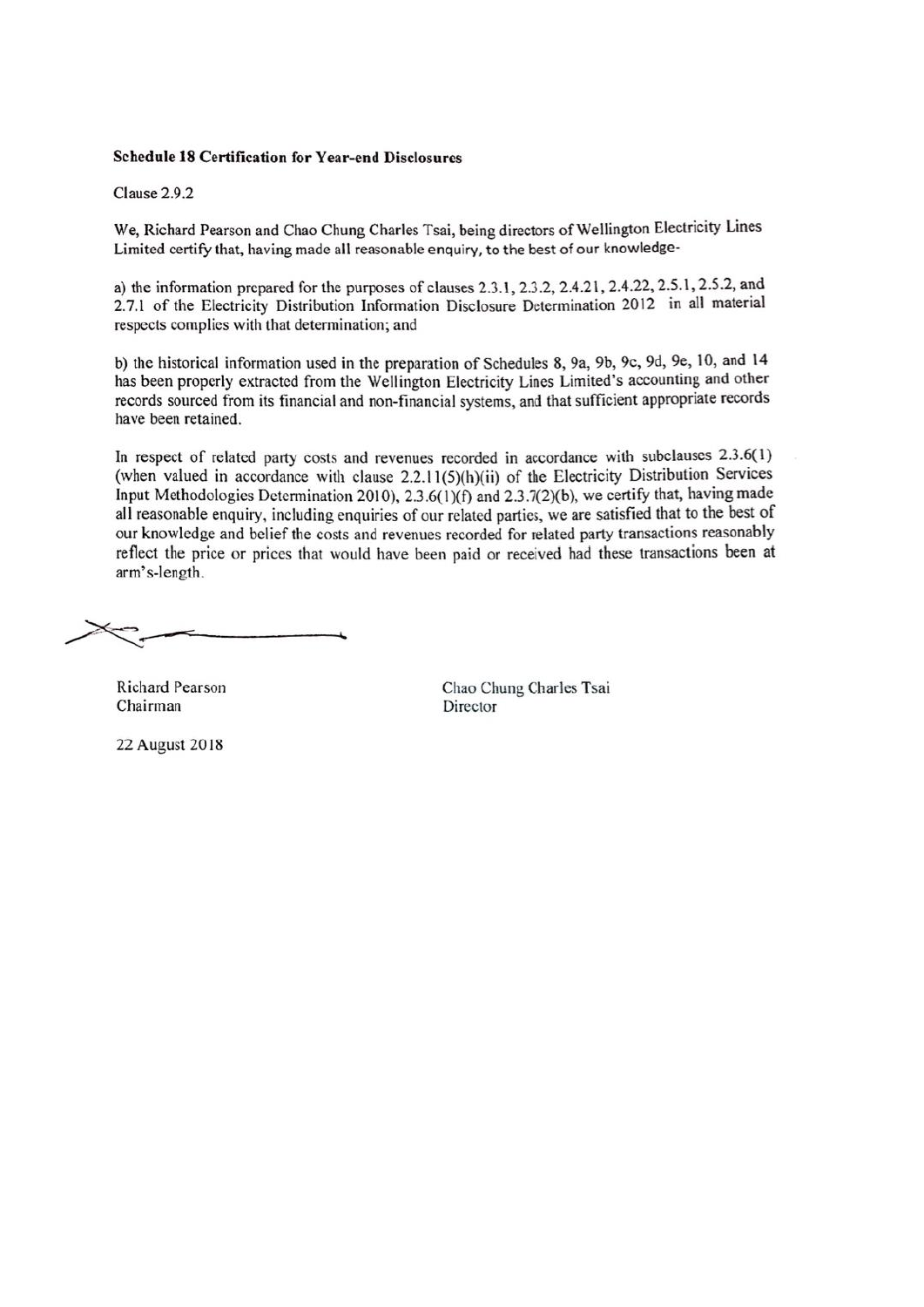# **Schedule 18 Certification for Year-end Disclosures**

Clause 2.9.2

We, Richard Pearson and Chao Chung Charles Tsai, being directors of Wellington Electricity Lines Limited certify that, having made all reasonable enquiry, to the best of our knowledge-

a) the information prepared for the purposes of clauses 2.3.1, 2.3.2, 2.4.21, 2.4.22, 2.5.1, 2.5.2, and 2.7.1 of the Electricity Distribution Information Disclosure Determination 2012 in all material respects complies with that determination; and

b) the historical information used in the preparation of Schedules 8, 9a, 9b, 9c, 9d, 9e, 10, and 14 has been properly extracted from the Wellington Electricity Lines Limited's accounting and other records sourced from its financial and non-financial systems, and that sufficient appropriate records have been retained.

In respect of related party costs and revenues recorded in accordance with subclauses 2.3.6(1) (when valued in accordance with clause 2.2.11(5)(h)(ii) of the Electricity Distribution Services Input Methodologies Determination 2010), 2.3.6(1)(f) and 2.3.7(2)(b), we certify that, having made all reasonable enquiry, including enquiries of our related parties, we are satisfied that to the best of our knowledge and belief the costs and revenues recorded for related party transactions reasonably reflect the price or prices that would have been paid or received had these transactions been at arm's-length.

**Richard Pearson** Chairman

22 August 2018

Chao Chung Charles Tsai Director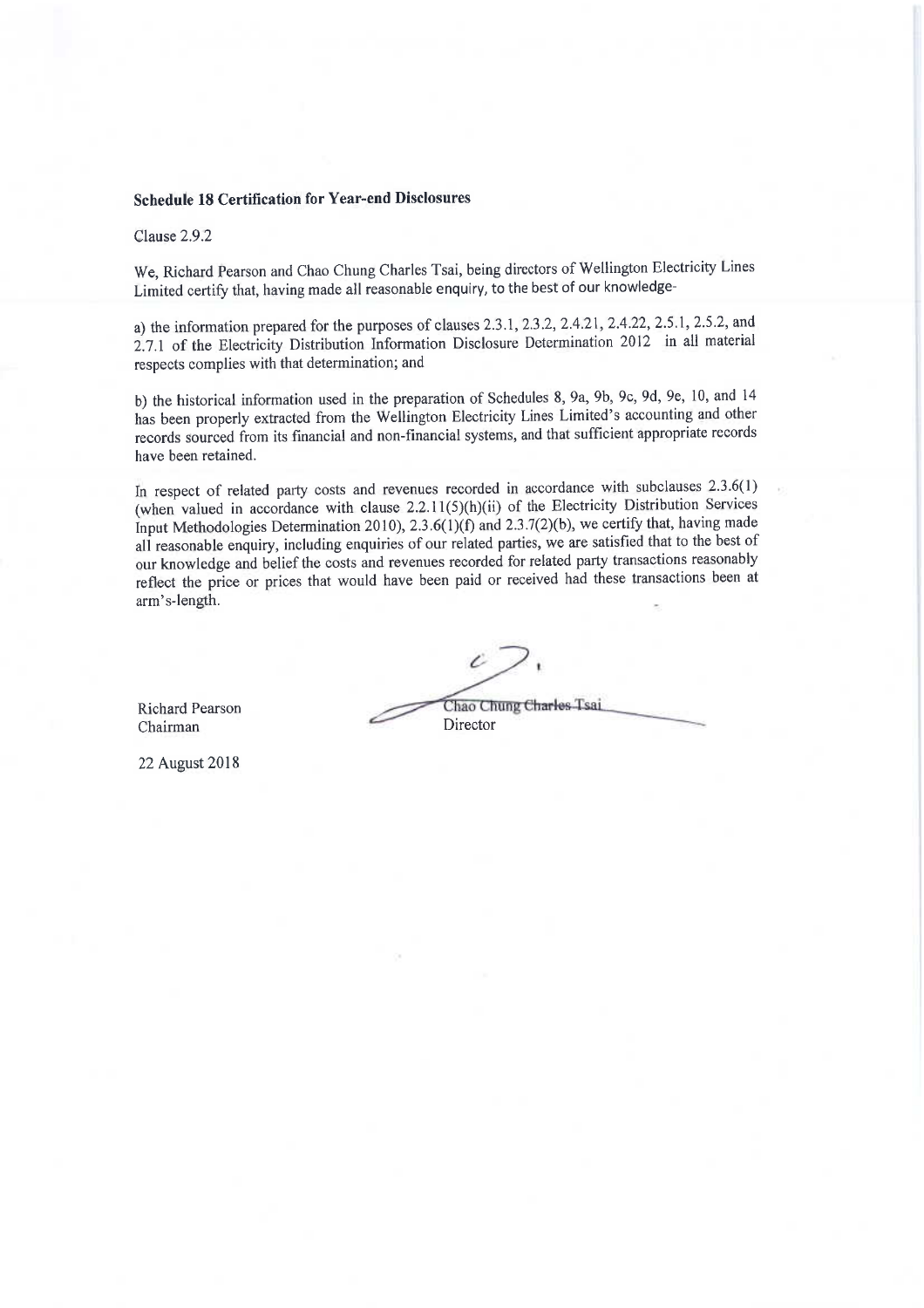# **Deloitte**.

### **INDEPENDENT ASSURANCE REPORT**

**TO THE DIRECTORS OF WELLINGTON ELECTRICITY LINES LIMITED AND THE COMMERCE COMMISSION**

#### **Report on Wellington Electricity Lines Limited's Disclosure Information Prepared in Accordance with the Electricity Distribution Information Disclosure Determination 2012 (Consolidated in 2015)**

We have conducted a reasonable assurance engagement on Wellington Electricity Lines Limited's ('the Company') compliance with the Electricity Distribution Information Disclosure Determination 2012 (consolidated in 2015) ('the Determination') in relation to the preparation of Schedules 1 to 4, 5a to 5e, 6a, 6b, 7, the system average interruption duration index ('SAIDI') and system average interruption frequency index ('SAIFI') information disclosed in Schedule 10 and the explanatory notes disclosed in boxes 1 to 12 of Schedule 14 of the Company's Information Disclosures ('the Disclosure Information') for the period 1 April 2017 to 31 March 2018.

In our opinion, for the period 1 April 2017 to 31 March 2018:

- the Company has complied, in all material aspects, with the Determination in relation to the Company's preparation of the Disclosure Information;
- as far as appears from an examination of them, proper records to enable the complete and accurate compilation of the Disclosure Information have been kept by the Company; and
- as far as appears from an examination of the records, the information used in the preparation of the Disclosure Information has been properly extracted from the Company's accounting and other records and has been sourced, where appropriate, from the Company's financial and non-financial systems.

## **Basis of opinion**

We have conducted our engagement in accordance with Standard on Assurance Engagements 3100 (Revised): *Compliance Engagements* ('SAE3100 (Revised)') issued by the New Zealand Auditing and Assurance Standards Board.

We believe that the evidence we have obtained is sufficient and appropriate to provide a basis for our conclusion.

## **Board of Directors' Responsibilities**

The Board of Directors is responsible on behalf of the Company for the preparation of the Disclosure Information in accordance with the Determination. This responsibility includes the design, implementation and maintenance of internal control relevant to the preparation of the Disclosure Information with the Determination.

## **Our Independence and Quality Control**

We have complied with the independence and other ethical requirements of the Professional and Ethical Standard 1 (Revised): *Code of Ethics for Assurance Practitioners* issued by the New Zealand Auditing and Assurance Standards Board, which is founded on fundamental principles of integrity, objectivity, professional competence and due care, confidentiality and professional behaviour.

Other than in our capacity as auditor and the provision of other assurance services, taxation services and a temporary staff secondment to the Company to provide mechanical modelling services, we have no relationship with or interests in the Company. These services have not impaired our independence as auditor of the Company or any of its subsidiaries.

The firm applies Professional and Ethical Standard 3 (Amended): *Quality Control for Firms that Perform*  Audits and Reviews of Financial Statements, and Other Assurance Engagements issued by the New Zealand Auditing and Assurance Standards Board*,* and accordingly maintains a comprehensive system of quality control including documented policies and procedures regarding compliance with ethical requirements, professional standards and applicable legal and regulatory requirements.